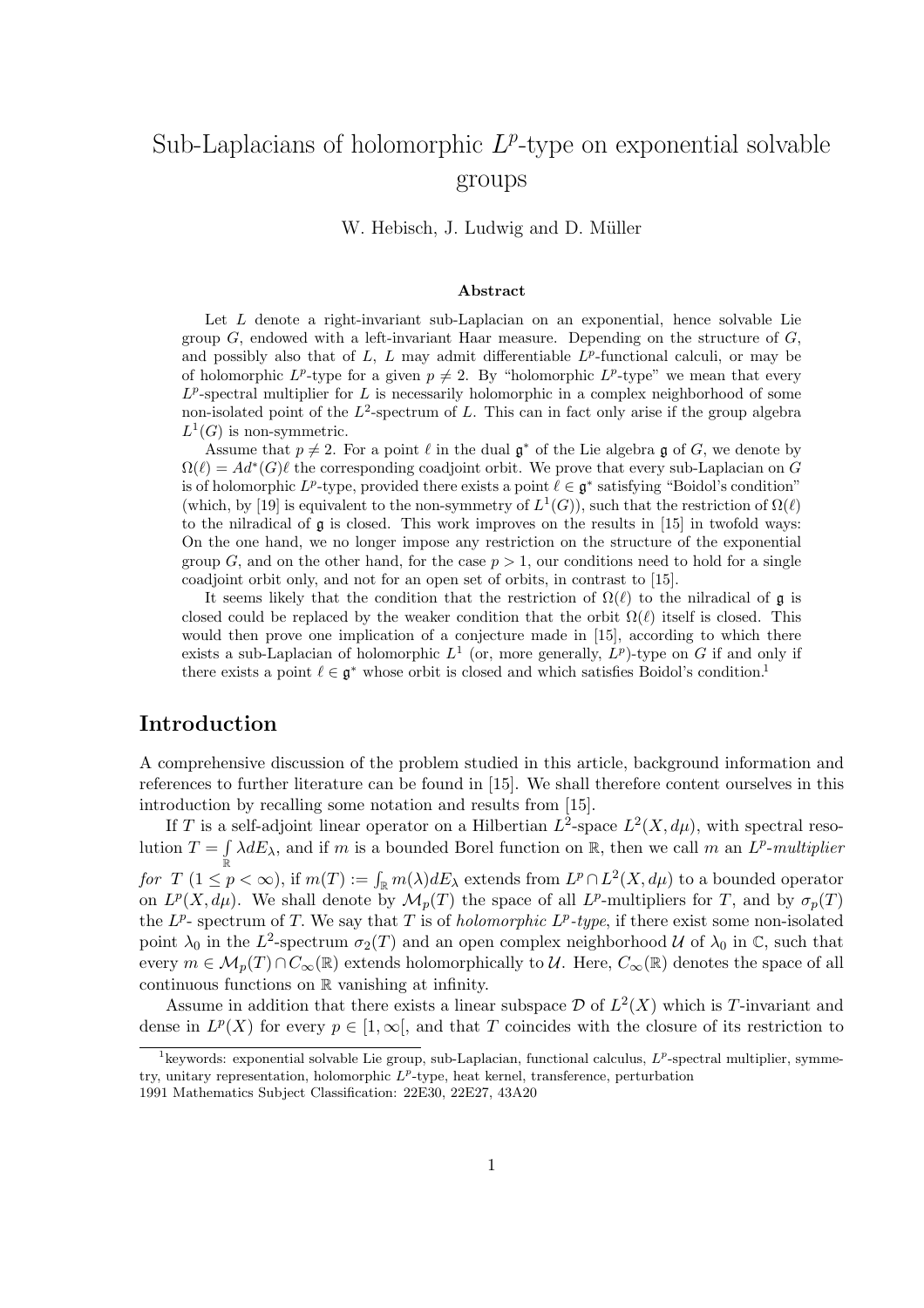D. Then, if T is of holomorphic  $L^p$ -type, the set U belongs to the  $L^p$ -spectrum of T, i.e.

$$
\overline{\mathcal{U}} \subset \sigma_p(T). \tag{0.1}
$$

In particular,

$$
\sigma_2(T) \subsetneq \sigma_p(T). \tag{0.2}
$$

Throughout this article, G will denote an exponential Lie group, i.e. the exponential mapping  $\exp: \mathfrak{g} \to G$  is a diffeomorphism from the Lie algebra g of G onto G. Such a group is solvable [1]. The inverse mapping to exp will be denoted by log.

We fix a left-invariant Haar measure dg on G. If  $\pi: G \to \mathcal{U}(\mathcal{H})$  is a unitary representation of G on the Hilbert space  $\mathcal{H} = \mathcal{H}_{\pi}$ , then we denote the integrated representation of  $L^1(G)$ L<sup>1</sup>(*G*, *dg*) again by π, i.e.  $π(f)ξ := ∫<sub>G</sub> f(g)π(g)ξ dg$  for every  $f ∈ L<sup>1</sup>(G)$ ,  $ξ ∈ H$ . For  $X ∈ g$ , we denote by  $d\pi(X)$  the infinitesimal generator of the one-parameter group of unitary operators  $t \mapsto \pi(\exp tX)$ . By X<sup>r</sup> we denote the right- invariant vector field on G, given by

$$
X^r f(g) \ := \ \lim_{t \to 0} \frac{1}{t} [f((\exp tX)g) - f(g)].
$$

For a given function  $f$  on  $G$ , we write

$$
[\lambda(g)f](x) := f(g^{-1}x), \quad g, x \in G,
$$

for the *left-regular* action of G. Then  $\lambda$ , acting on  $L^2(G)$ , is a unitary representation. In particular, we have

$$
X^r = -d\lambda(X) \tag{0.3}
$$

and

$$
\pi(X^r \varphi) = -d\pi(X)\pi(\varphi) \tag{0.4}
$$

for every  $X \in \mathfrak{g}, \varphi \in \mathcal{D}(G) := C_0^{\infty}(G)$  and every unitary representation  $\pi$  of G.

In the sequel, we shall usually identify  $X \in \mathfrak{g}$  with the right-invariant vector field  $-X^r =$  $d\lambda(X)$ , since  $d\lambda$  (as  $d\pi$  for any unitary representation  $\pi$ ) is a morphism of Lie algebras. One should notice that  $d\lambda(X)$  agrees with  $-X$  at the identity e of G, not with X. Then (0.4) reads simply

$$
\pi(X\varphi) = d\pi(X)\pi(\varphi). \tag{0.5}
$$

 $d\pi$  extends from g to a representation  $\pi_{\infty}$  of the universal enveloping algebra  $\mathfrak{u}(\mathfrak{g})$  of g on the space  $C^{\infty}(\pi)$  of all  $C^{\infty}$ -vectors for  $\pi$ . Extending the convention above, we shall often identify  $A \in \mathfrak{u}(\mathfrak{g})$  with the right-invariant differential operator  $\lambda_{\infty}(A)$  on G. Notice that  $\lambda_{\infty}(\mathfrak{u}(\mathfrak{g}))$  consists of all right-invariant complex coefficient differential operators on G.

Choose right invariant vector fields  $X_1, \ldots, X_k$  of g generating g as a Lie algebra, and form the so-called sub-Laplacian

$$
L = -\sum_{j=1}^{k} X_j^2.
$$

By [17], [10] L is hypoelliptic and essentially self-adjoint as an operator on  $L^2(G, dg)$  with domain  $\mathcal{D}(G)$ . We denote its closure again by L. Since G is amenable, one has

$$
\sigma_2(L) = [0, \infty[.
$$
\n
$$
(0.6)
$$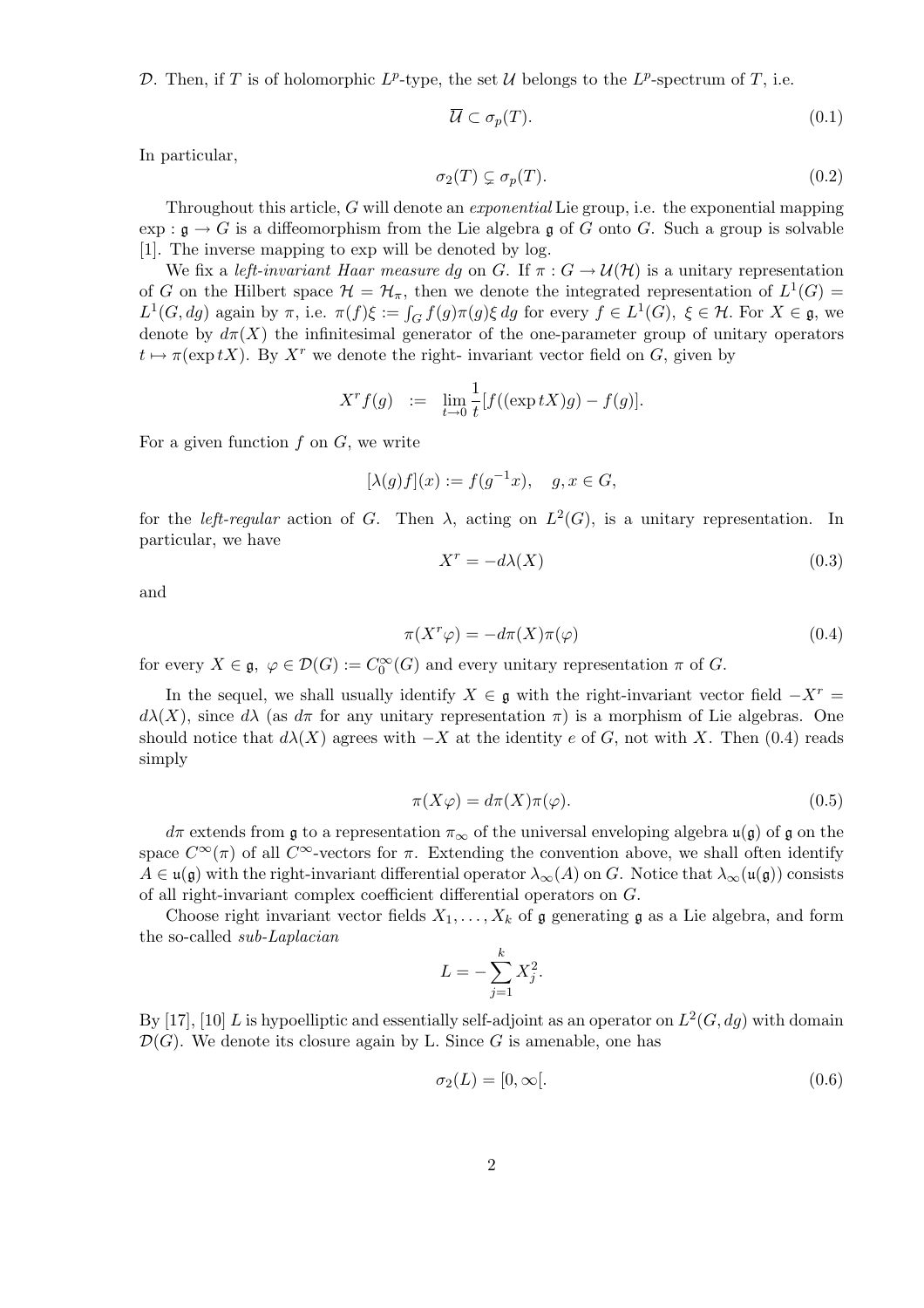In this article, we shall give sufficient conditions for such an operator to be of holomorphic  $L^p$ -type. As has been explained in [15], a necessary condition for this to happen is the nonsymmetry of the underlying group. Recall that the modular function  $\Delta_G$  on G is defined by the equation

$$
\int_G f(xg)dx = \Delta_G(g)^{-1} \int_G f(x)dx, \quad g \in G.
$$

We put

$$
\begin{array}{rcl}\n\check{f}(g) & := & f(g^{-1}), \\
f^*(g) & := & \Delta_G^{-1}(g) \overline{f(g^{-1})}.\n\end{array}
$$

Then  $f \mapsto f^*$  is an isometric involution on  $L^1(G)$ , and for any unitary representation  $\pi$  of  $G$ , we have

$$
\pi(f)^* = \pi(f^*) .
$$

The group G is said to be *symmetric*, if the associated group algebra  $L^1(G)$  is symmetric, i.e. if every element  $f \in L^1(g)$  with  $f^* = f$  has a real spectrum with respect to the involutive Banach algebra  $L^1(G)$ .

The exponential solvable non-symmetric Lie groups have been completely classified by Poguntke [19] (with previous contributions by Leptin, Ludwig and Boidol) in terms of a purely Liealgebraic condition (B). Let us describe this condition, which had been first introduced by Boidol in a different context [2].

Recall that the unitary dual of  $G$  is in one to one correspondence with the space of coadjoint orbits in  $\mathfrak{g}^*$  via the Kirillov map, which associates with a given point  $\ell \in \mathfrak{g}^*$  an irreducible unitary representation  $\pi_{\ell}$  (see Section 1).

If  $\ell$  is an element of the dual space  $\mathfrak{g}^*$  of  $\mathfrak{g}$ , denote by

$$
\mathfrak{g}(\ell) := \ker \mathrm{ad}^*(\ell) = \{ X \in \mathfrak{g} : \ell([X, Y]) = 0 \,\,\forall Y \in \mathfrak{g} \}
$$

the *stabilizer* of  $\ell$  under the coadjoint action ad<sup>∗</sup>. Moreover, if m is any Lie algebra, denote by

$$
\mathfrak{m}=\mathfrak{m}^1\supset\mathfrak{m}^2\supset\ldots
$$

the descending central series of m, i.e.  $m^2 = [m, m]$ , and  $m^{k+1} = [m, m^k]$ . Put

$$
\mathfrak{m}^{\infty} = \bigcap_{k} \mathfrak{m}^{k}.
$$

 $m^{\infty}$  is the smallest ideal  $\mathfrak{k}$  in  $m$  such that  $m/\mathfrak{k}$  is nilpotent. Put

$$
\mathfrak{m}(\ell):=\mathfrak{g}(\ell)+[\mathfrak{g},\mathfrak{g}].
$$

Then we say that  $\ell$  respectively the associated coadjoint orbit  $\Omega(\ell) := \text{Ad}^*(G)\ell$  satisfies *Boidol's* condition (B), if

$$
\ell \mid_{\mathfrak{m}(\ell)^{\infty}} \neq 0.
$$

According to [19], the group  $G$  is non-symmetric if and only if there exists a coadjoint orbit satisfying Boidol's condition.

If  $\Omega$  is a coadjoint orbit, and if n is the nilradical of g, then

$$
\Omega|_{\mathfrak{n}}:=\{\ell|_{\mathfrak{n}}:\ell\in\Omega\}\subset\mathfrak{n}^*
$$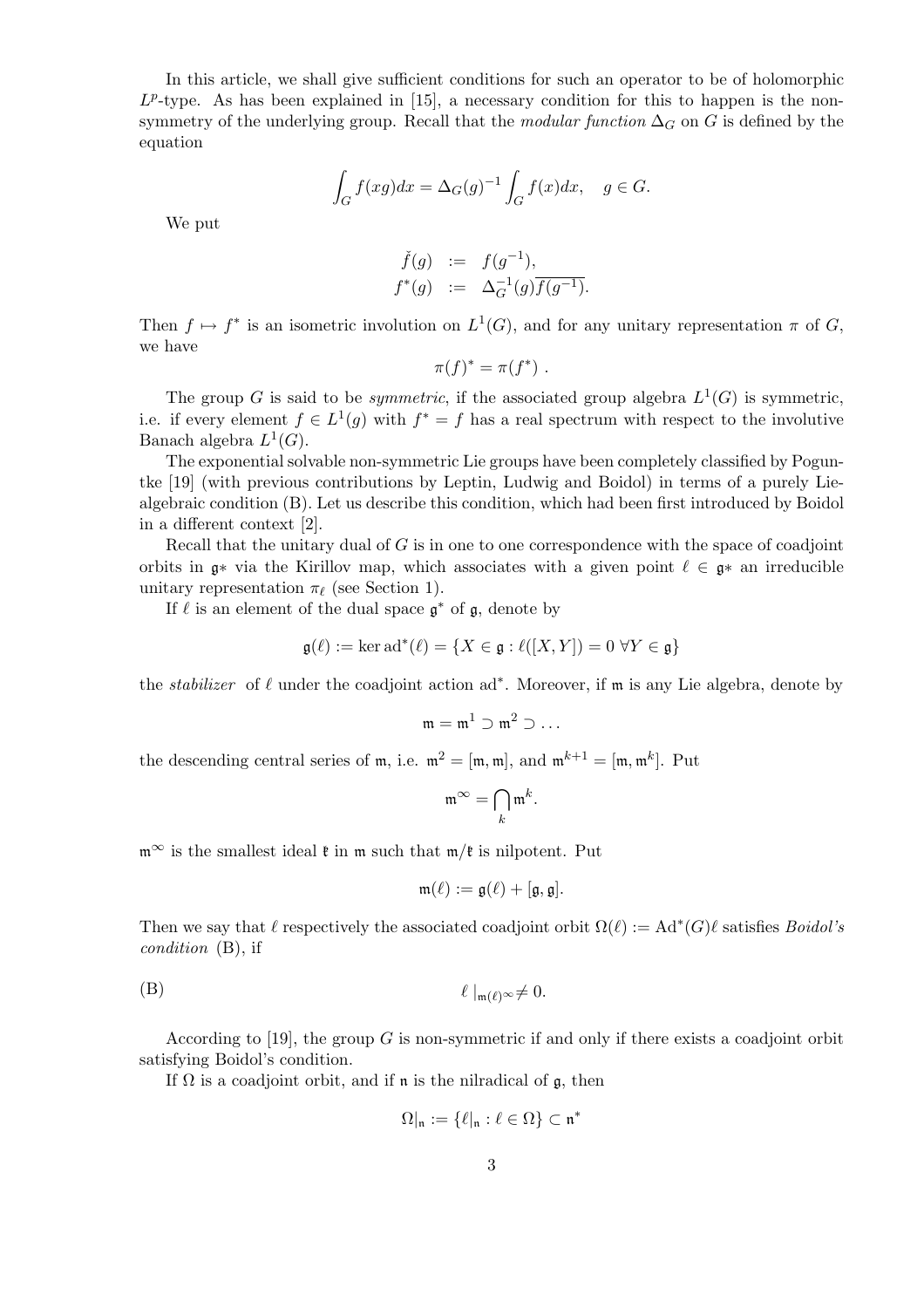will denote the restriction of  $\Omega$  to n.

In this article, we shall prove the following extension and improvement of the main theorems in [15].

**Theorem 1** Let G be an exponential solvable Lie group, and assume that there exists a coadjoint orbit  $\Omega(\ell)$  satisfying Boidol's condition, whose restriction to the nilradical n is closed. Then every sub-Laplacian on G is of holomorphic  $L^p$ -type, for  $1 \leq p < \infty$ .

**Remarks.** (a) A sub-Laplacian L on G is of holomorphic  $L^p$ -type if and only if every continuous bounded multiplier  $F \in \mathcal{M}_n(L)$  extends holomorphically to an open neighborhood of a nonisolated point in  $\sigma_2(L)$ .

For, with F, also the function  $\tilde{F}(\lambda) := e^{-\lambda} F(\lambda)$  lies in  $\mathcal{M}_p(L)$ , since  $\tilde{F}(L) = e^{-L} F(L)$ , where the heat operator  $e^{-L}$  is bounded on every  $L^p(G)$ . Furthermore,  $\tilde{F}$  lies in  $C_{\infty}(\mathbb{R})$ .

(b) If the restriction of a coadjoint orbit to the nilradical is closed, then the orbit itself is closed (see Thm. 2.2).

(c) Under the hypotheses of the theorem, we obtain in particular that the  $L^2$ -spectrum of L is strictly contained in the  $L^p$ -spectrum of L (see  $(0.2)$ ). This results has been proved independently by D. Poguntke [20].

(d) What we really use in the proof is the following property of the orbit  $\Omega$ :

 $\Omega$  is closed, and for every real character  $\nu$  of  $\mathfrak g$  which does not vanish on  $\mathfrak g(\ell)$ , there exists a sequence  ${\tau_n}_n$  of real numbers such that  $\lim_{n\to\infty} \Omega + \tau_n \nu = \infty$  in the orbit space.

This property is a consequence of the closedness of  $\Omega|_{n}$ . There are, however, many examples where the condition above is satisfied, so that the conclusion of the theorem still holds, even though the restriction of  $\Omega$  to the nilradical is not closed (see e.g. Section 7). We do not know whether the condition above automatically holds whenever the orbit  $\Omega$  is closed.

The article is organized as follows: In Sections 1 and 2 we recall some basic facts from the unitary representation theory of exponential Lie groups (compare [1], [14]). Moreover, we prove a kind of Riemann-Lebesgue lemma for one parameter families of coadjoint orbits whose restrictions to the nilradical are closed. In the third section, we show how the irreducible unitary representations of such a group, which are in fact induced from characters of suitable polarizing subgroups, can be realized on Euclidean  $L^2$ -spaces. This will then allow for the construction of analogous, isometric representations on certain mixed  $L^p$ -spaces. Section 4 provides some auxiliary results. In Section 4.1, we prove some results on compact operators acting on mixed  $L^p$ -spaces and their spectral properties. In particular, we prove an extension of a classical interpolation theorem by Krasnoselskii for compact operators acting on mixed  $L^p$ -spaces. Moreover, making use of well-known results on approximate units of Herz-Schur multipliers for amenable groups, we prove a result on the approximation of certain convolution operators by convolutions with continuous functions with compact support. This result will later allow us to apply a transference result by Coifman and Weiss to spectral multiplier operators  $F(L)$ . In Section 5 we show how, in the presence of Boidol's condition, one can construct certain analytic families  $\{\pi_\ell^z\}_z$  of bounded representations acting on mixed  $L^p$ -spaces. Moreover, putting  $T(z) := \pi_{\ell}^{z}(h_1)$ , where  $h_t$  denotes the heat kernel associated to L at time  $t > 0$ , we show that  $\{T(z)\}_z$  is an analytic family of compact operators on a wide range of mixed  $L^p$ -spaces, so that we can apply analytic perturbation theory. Putting together all results from the preceding sections, we complete the proof of Theorem 1 in Section 6. Finally, in Section 7 we present the example announced in Remark (d).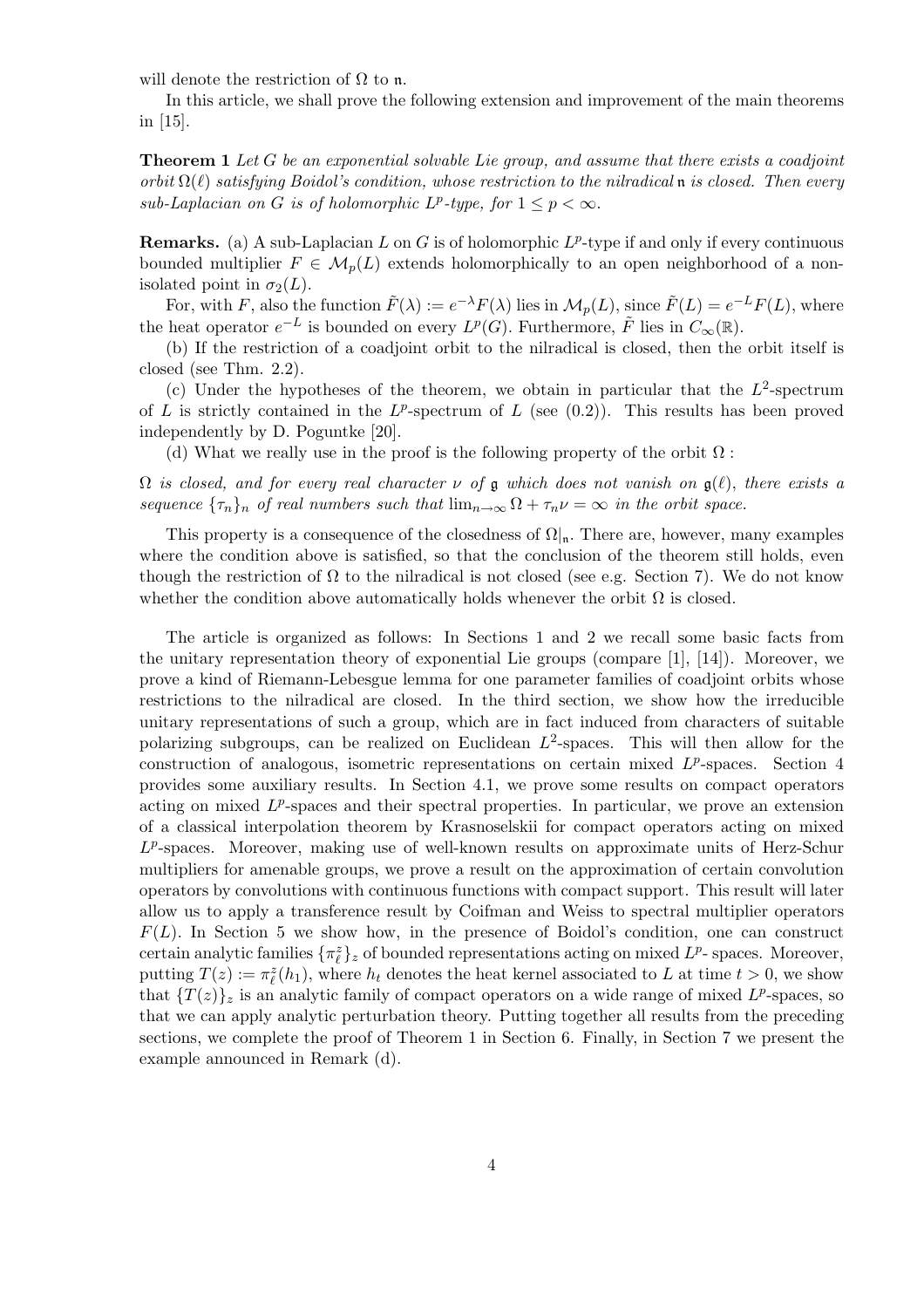#### 1 Irreducible unitary representations

Let again  $G = \exp \mathfrak{g}$  denote an exponential solvable Lie group and n a nilpotent ideal of g containing [g, g]. Consider a composition sequence

$$
\mathfrak{g} = \mathfrak{g}_0 \supset \mathfrak{g}_1 \supset \ldots \supset \mathfrak{g}_m = \{0\}
$$

for the adjoint action of  $\mathfrak{g}$ , so that  $\mathfrak{g}_j/\mathfrak{g}_{j+1}$  is an irreducible ad( $\mathfrak{g}$ )-module. Since  $\mathfrak{g}$  is solvable, by Lie's theorem we have dim  $\mathfrak{g}_j/\mathfrak{g}_{j+1} \leq 2$ . We may and shall assume that  $\mathfrak{g}_q = \mathfrak{n}$  for some q. Choose a refinement

$$
\mathfrak{g} = \mathfrak{a}_0 \supset \mathfrak{a}_1 \supset \ldots \supset \mathfrak{a}_r = \{0\}
$$

of the composition sequence, which means that  $\dim(\mathfrak{a}_j/\mathfrak{a}_{j+1}) = 1$ , and that either  $\mathfrak{a}_j = \mathfrak{g}_i$  for some i, or, if  $a_i$  is not an ideal of g, then  $a_{i-1} = g_i$  and  $a_{i+1} = g_{i+1}$  for some i. We call such a sequence  $\{\mathfrak{a}_j\}_j$  a Jordan-Hölder sequence for  $\mathfrak{g}$ . Each  $\mathfrak{a}_j$  is a subalgebra of  $\mathfrak{g}$ .

Let now  $\ell$  be an element of  $\mathfrak{g}^*$ . Denote by  $\mathfrak{a}_j(\ell)$  the subalgebra  $\mathfrak{a}_j(\ell) := \{X \in \mathfrak{a}_j : \ell([X, \mathfrak{a}_j]) = \ell\}$  $\{0\}\}\,$ , i.e.  $\mathfrak{a}_j(\ell)$  is the stabilizer of  $\ell|_{\mathfrak{a}_j}$  in  $\mathfrak{a}_j$ .

Put

$$
\mathfrak{p}(\ell) := \sum_{j=0}^{r-1} \mathfrak{a}_j(\ell).
$$

Then  $p(\ell)$  is a so-called *Vergne-polarization* for  $\ell$ . In particular, it is a *polarization*, i.e. a subalgebra **p** of **g** of maximal possible dimension  $\frac{1}{2}(\dim \mathfrak{g} + \dim \mathfrak{g}(\ell))$  such that  $\ell([\mathfrak{p}, \mathfrak{p}]) = \{0\}.$ Let  $P(\ell) := \exp \varphi(\ell) \subset G$ . We can define the unitary character

$$
\chi_{\ell}(p) := e^{i\ell(\log p)}, \quad p \in P(\ell),
$$

of the closed subgroup  $P(\ell)$ , and denote by

$$
\pi_\ell = \pi_{\ell, P(\ell)} := {\rm ind}_{P(\ell)}^G \chi_\ell
$$

the unitary representation of G induced by the character  $\chi_{\ell}$  of  $P(\ell)$ . Let us briefly recall the notion of *induced representation* [1]:

If P is any closed subgroup of G, with left-invariant Haar measure  $dp$  and modular function  $\Delta_P$ , denote for  $F \in C_0(G)$  by F the function on G given by

$$
\dot{F}(x) := \int_P F(xp) \frac{\Delta_G}{\Delta_P}(p) \, dp, \quad x \in G,
$$

where  $\Delta_G$  and  $\Delta_P$  denote the modular functions of G and P, respectively. We shall also write  $\Delta_{G,P}$  instead of  $\Delta_G/\Delta_P$ . Then  $\dot{F}$  lies in the space

$$
\mathcal{E}(G, P) := \{ f \in C(G, \mathbb{C}) : f \text{ has compact support modulo } P, \nand  $f(xp) = (\Delta_{G,P}(p))^{-1} f(x) \quad \forall x \in G, p \in P \}.$
$$

In fact, one can show that  $\mathcal{E}(G, P) = \{\dot{F} : F \in C_0(G)\}\$ . Moreover, one checks that  $\dot{F} = 0$ implies  $\int_G F(x)dx = 0$ . From here it follows that there exists a unique positive linear functional, denoted by  $f_{G/P}$  dx<sup>\*</sup>, on the space  $\mathcal{E}(G, P)$ , which is left-invariant under G, such that

$$
\int_{G} F(x) dx = \oint_{G/P} \dot{F}(x) dx = \oint_{G/P} \int f(xp) \Delta_{G/P}(p) dp dx \qquad (1.1)
$$

for every  $F \in C_0(G)$ .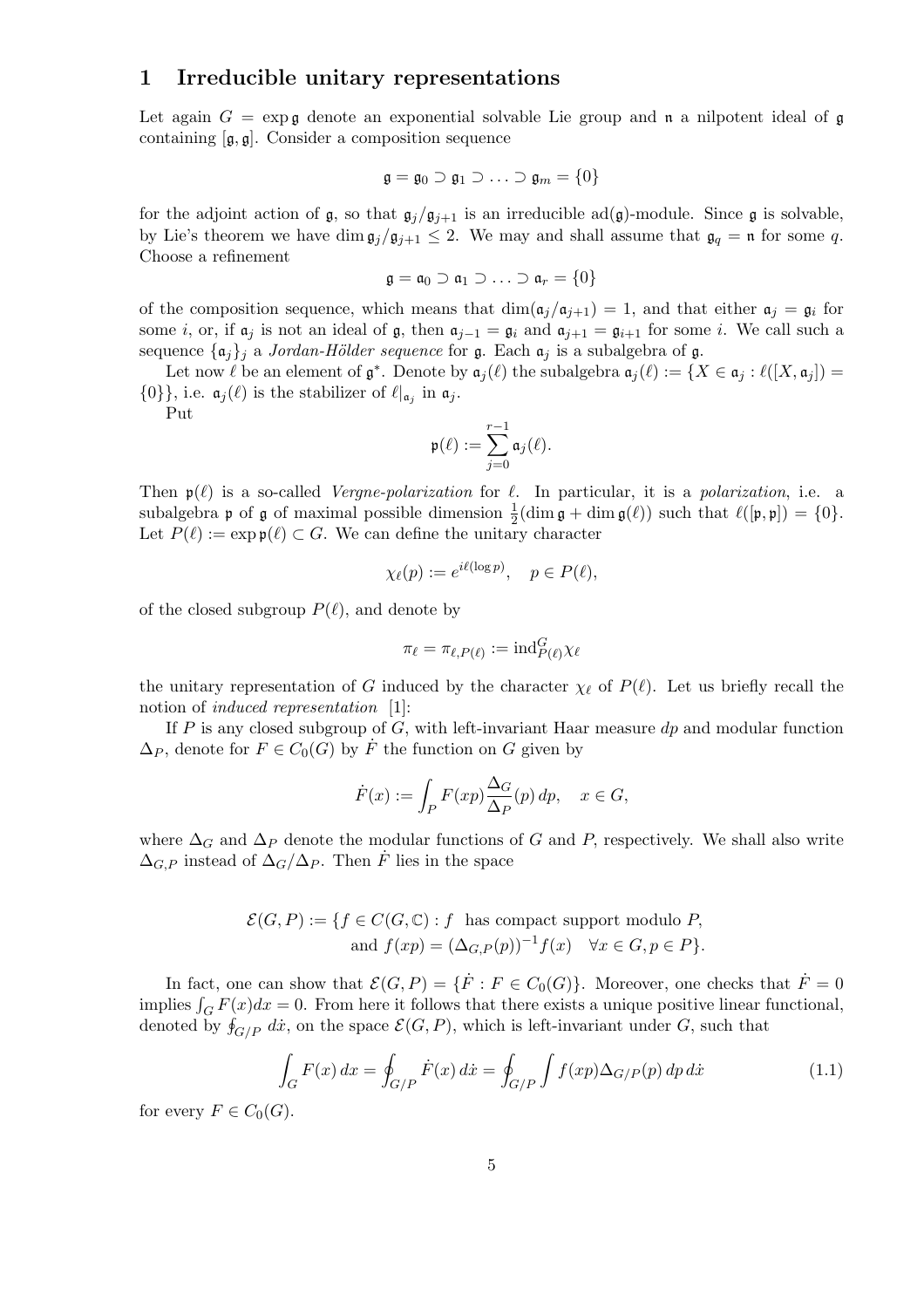Now, given  $\ell$  and the polarizing subgroup  $P = P(\ell)$ , put

$$
\mathcal{E}(G, P, \ell) := \{ f \in C(G, \mathbb{C}) : f \text{ has compact support modulo} P, \n\text{ and } f(xp) = \overline{\chi_{\ell}(p)} (\Delta_{G, P}(p))^{-1/2} f(x) \,\,\forall x \in G, \, p \in P \},
$$

endowed with the norm

$$
||f||_2 := \left(\oint_{G/P} |f(x)|^2 \, dx\right)^{1/2}.
$$

Observe that  $|f|^2 \in \mathcal{E}(G, P)$ . Let  $\mathcal{H}_\ell = \mathcal{H}_{\ell, P(\ell)}$  denote the completion of  $\mathcal{E}(G, P, \ell)$  with respect to this norm. Then  $\mathcal{H}_{\ell}$  becomes a Hilbert space, on which G acts by left-translations isometrically, and  $\pi_\ell$  is defined on  $\mathcal{H}_\ell$  by

$$
[\pi_{\ell}(g)f](x) := f(g^{-1}x) = [\lambda(g)f](x) \quad \text{ for all } f \in \mathcal{H}_{\ell}, \ g, x \in G.
$$

It has been shown by Bernat-Pukanszky and Vergne that the unitary representation  $\pi_{\ell}$  is irreducible, and that  $\pi_\ell$  is equivalent to  $\pi_{\ell'}$ , if and only if  $\ell$  and  $\ell'$  lie on the same coadjoint orbit, i.e. if and only if  $\text{Ad}^*(G)\ell = \text{Ad}^*(G)\ell'$  (see [1] or [14, Theorem 8]). Moreover, every irreducible unitary representation of G is equivalent to some  $\pi_{\ell}$ . This shows that one has a bijection

$$
K: \mathfrak{g}^*/\text{Ad}^*(G) \to \hat{G}, \quad \text{Ad}^*(G)\ell \mapsto [\pi_\ell],
$$

called the Kirillov-map. Here,  $[\pi_\ell]$  denotes the equivalence class of  $\pi_\ell$ , and  $\hat{G}$  the (unitary) dual of  $G$ , i.e. the set of all equivalence classes of unitary irreducible representations of  $G$ .

## 2 The topology of  $\hat{G}$

Suppose again G to be exponential, and denote by  $C^*(G)$  the  $C^*$ -algebra of G, which is, by definition, the completion of  $L^1(G)$  with respect to the  $C^*$ -norm

$$
||f||_{C^*} := \sup_{\pi \in \hat{G}} ||\pi(f)||, \quad f \in L^1(G).
$$

Since G is amenable,  $||f||_{C^*}$  is in fact equal to  $||\lambda(f)||$ , where  $\lambda$  denotes the left-regular representation (see ([18]).

If  $\pi \in \hat{G}$ ,  $\pi$  extends uniquely to an irreducible unitary representation of  $C^*(G)$ , also denoted by  $\pi$ , and we let  $I_{\pi}$  be the kernel of  $\pi$  in  $C^*(G)$ . This two-sided ideal is by definition a so-called primitive ideal, and we denote by  $\text{Prim}(G) := \{I_\pi : \pi \in \hat{G}\}\$  the set of all primitive ideals of  $C^*(G)$ . We endow  $\text{Prim}(G)$  with the *Jacobson topology*. Thus a subset C of  $\text{Prim}(G)$  is closed if and only if C is the hull  $h(I)$  of an ideal, i.e.  $C = h(I) := \{J \in \text{Prim}(G) : J \supset I\}$ . For any subset A of Prim(G), we denote by kerA :=  $\bigcap_{J \in A} J$  the kernel of A, which is an ideal in  $C^*(G)$ .

In any  $C^*$ -algebra, a closed two-sided ideal  $\overline{I}$  is always the kernel of its hull, i.e.

$$
I = \bigcap_{J \in \text{Prim}C^*(G), J \supset I} J;
$$
\n
$$
(2.1)
$$

see e.g. [4, 2.9.7].

Now, since exponential Lie groups are so-called type I groups, the mapping

$$
\iota : \hat{G} \ni [\pi] \mapsto I_{\pi} \in \text{Prim}(G)
$$

is a bijection (see [14, §6]). In particular,  $\iota \circ K : \mathfrak{g}^*/\mathrm{Ad}^*(G) \to \mathrm{Prim}(G)$  is bijective.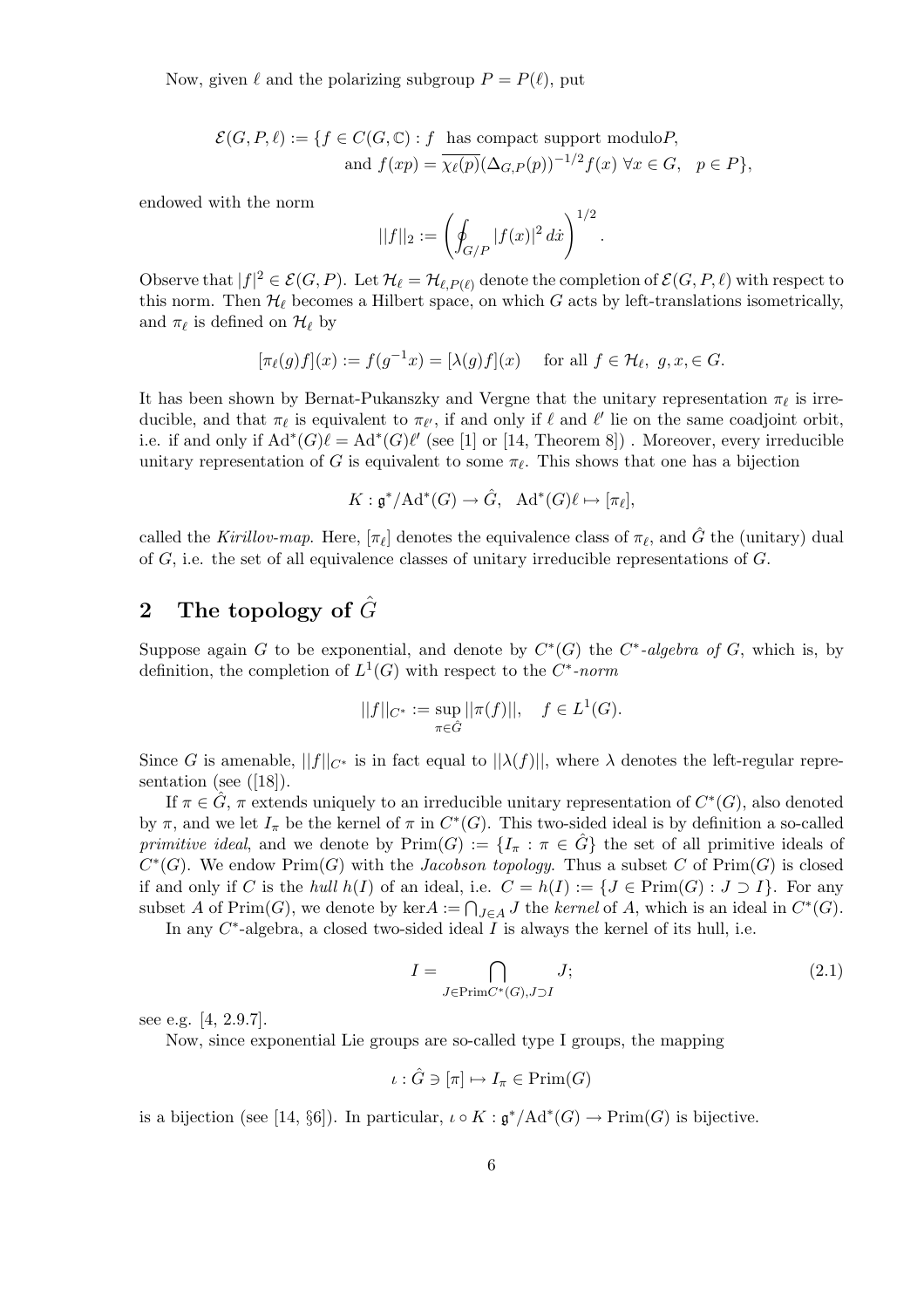Even more is true: If we endow  $\mathfrak{g}^*/\mathrm{Ad}^*(G)$  with the quotient topology induced by the topology of  $\mathfrak{g}^*$ , then

 $\iota \circ K$  is a homeomorphism

(see [14, §3, Theorem 1]). We introduce on  $\hat{G}$  a topology by pulling back the topology of  $\text{Prim}(G)$ via  $\iota$ .

Our proof of Theorem 1 will make use of the following results, the first of which is taken from [15].

**Theorem 2.1** Suppose G is an exponential solvable Lie group, and let  $\ell \in \mathfrak{g}^*$ . If the orbit  $\Omega(\ell) = \mathrm{Ad}^*(G)\ell$  is closed, then  $\pi_\ell(C^*(G))$  is the algebra of all compact operators on  $\mathcal{H}_\ell$ . In particular,  $\pi_{\ell}(f)$  is compact for every  $f \in L^1(G)$ .

The second result is a kind of "Riemann-Lebesgue Lemma". Let us call an element  $\nu \in \mathfrak{g}^*$ a *character*, if  $\nu([\mathfrak{g}, \mathfrak{g}]) = \{0\}.$ 

**Theorem 2.2** Suppose G is an exponential solvable Lie group, and let  $\ell \in \mathfrak{g}^*$  with coadjoint orbit  $\Omega := \Omega(\ell)$ . Assume that the restriction of  $\Omega$  to the nilradical n of the Lie algebra g is closed. Then the orbit  $\Omega$  is itself closed, and for any real character  $\nu$  of  $\mathfrak g$  which does not vanish on the stabilizer  $g(\ell)$  of  $\ell$ , we have that

$$
\lim_{|\tau| \to \infty} \Omega + \tau \nu = \lim_{|\tau| \to \infty} \Omega(\ell + \tau \nu) = \infty
$$
\n(2.2)

in the orbit space. In particular,

$$
\lim_{|\tau| \to \infty} ||\pi_{\ell + \tau \nu}(f)|| = 0 \tag{2.3}
$$

for every  $f \in L^1(G)$ .

**Proof.** Let  $p := \ell_{\vert n}$  be the restriction of  $\ell$  to n. The stabilizers  $G(\ell)$  and  $G(p)$  of  $\ell$  respectively of p in G are closed connected subgroups, and we have  $G(\ell) \subset G(p)$ . There exists a closed subset T of G such that G is the topological product of T and  $G(p)$ , i.e. such that the mapping

$$
T \times G(p) \to G, \quad (t, u) \to t \cdot u,
$$

is a homeomorphism. In the same way let S be a closed subset of  $G(p)$  such that the mapping

$$
S \times G(\ell) \to G(p), \ \ (s, u) \to s \cdot u,
$$

is a homeomorphism (see [14]). For  $g \in G$  and  $m \in \mathfrak{g}^*$ , let us write the action of g on m as

$$
Ad^*(g)m := g \cdot m.
$$

Put  $m(\ell) := g(\ell) + n$ . It is well-known that

$$
G(p) \cdot \ell = \ell + \mathfrak{m}(\ell)^{\perp}.
$$
 (2.4)

In fact, if  $H = \exp \mathfrak{h} := G(p)$ , then  $\mathfrak{h} = \{X \in \mathfrak{g} : \ell([X, Y]) = 0 \quad \forall Y \in \mathfrak{n}\}\)$ . Therefore, if  $Y \in \mathfrak{m}(\ell)$  and  $X \in \mathfrak{h}$ , then

$$
\ell(e^{adX}Y) - \ell(Y) = p([X,Y]) + \frac{1}{2}p([X,[X,Y]]) + \ldots = 0,
$$

since ad<sup>\*</sup> $(X)p = 0$ . This implies that  $H \cdot \ell \subset \ell + \mathfrak{m}(\ell)^{\perp}$ .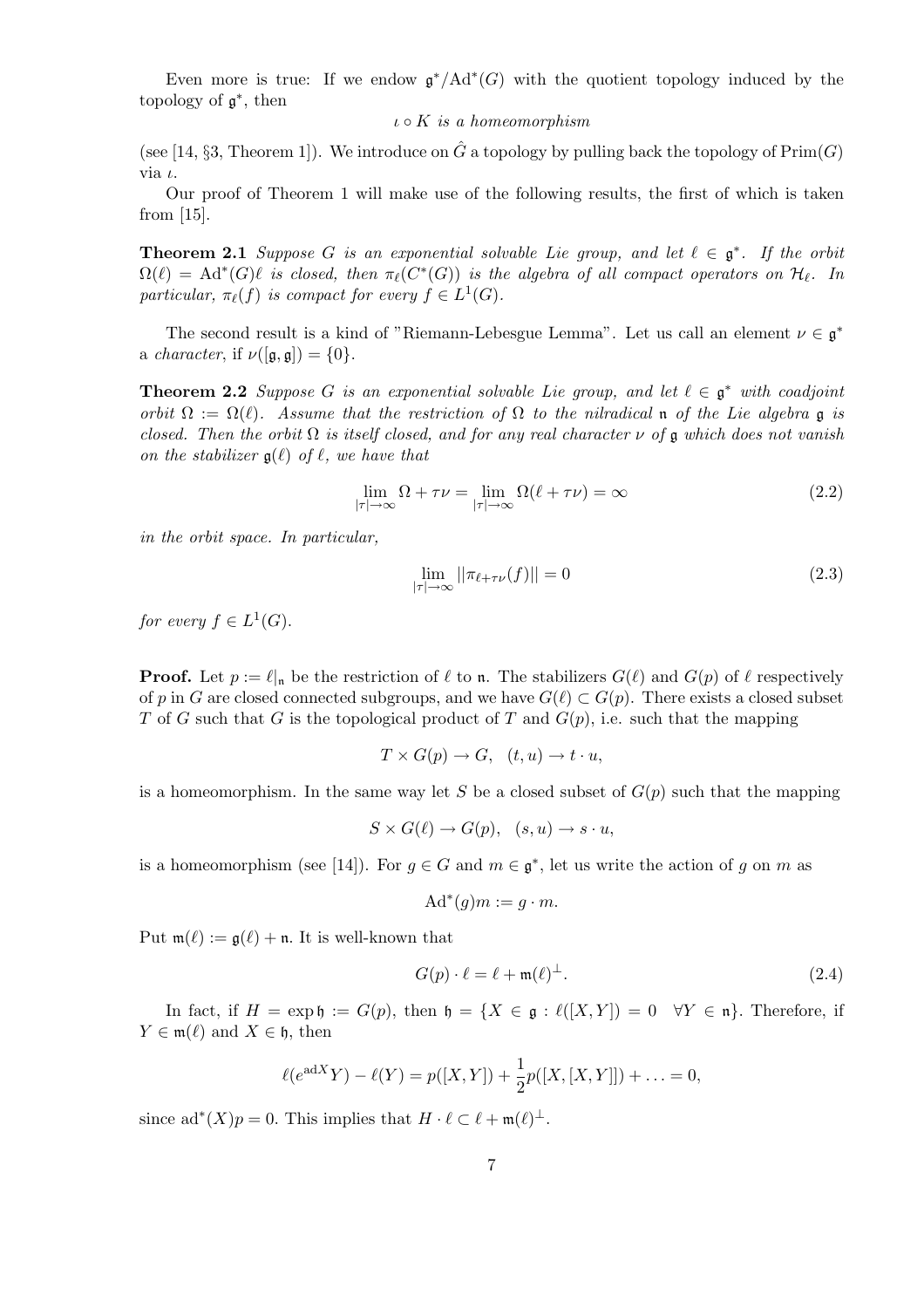Moreover, since the bilinear form  $B_{\ell}(X, Y) := \ell([X, Y])$  is non-degenerate on g modulo  $\mathfrak{g}(\ell)$ , we have

$$
\mathfrak{g}(p)/\mathfrak{g}(\ell) \simeq (\mathfrak{n} + \mathfrak{g}(\ell))^\perp = \mathfrak{m}(\ell)^\perp,
$$

hence dim  $H \cdot \ell = \dim \mathfrak{m}(\ell)^{\perp}$ . We thus obtain (2.4).

Assume now that  $\lim_{n\to\infty} \Omega + \tau_n \nu = \Omega(\ell')$ , for some  $\ell' \in \mathfrak{g}^*$ , which means that there exists a sequence  $\{m_n\}_n = \{\ell_n + \tau_n\nu\}_n$  tending to  $\ell'$  in  $\mathfrak{g}^*$ , where  $\ell_n \in \Omega$  and  $\tau_n \in \mathbb{R}$ .

We can write  $\ell_n = (t_n s_n) \cdot \ell$ , with  $t_n \in T$  and  $s_n \in S$ . Since  $s_n \cdot \ell = \ell + q_n$  for some  $q_n \in \mathfrak{m}(\ell)^{\perp}$ , it follows that

$$
\ell_n = (t_n s_n) \cdot \ell = t_n \cdot \ell + q_n,
$$

and thus

$$
(\ell_n + \tau_n \nu)|_{\mathfrak{n}} = t_n \cdot \ell|_{\mathfrak{n}},
$$

hence

$$
\ell'|_{\mathfrak{n}} = \lim_{n \to \infty} t_n \cdot \ell|_{\mathfrak{n}}.
$$

Since the restriction of  $\Omega$  to n is closed, we have that  $\ell'|_{n} = t' \cdot p$  for some  $t' \in T$ , and since  $\Omega|_{n}$ is homeomorphic to  $G/G(p) \simeq T$ , it follows that

$$
\lim_{n \to \infty} t_n = t'.
$$

Let us now take an element  $U \in \mathfrak{g}(\ell)$  such that  $\nu(U) \neq 0$ . Then

$$
\ell'(U) = \lim_{n \to \infty} t_n \cdot \ell(U) + \lim_{n \to \infty} \tau_n \nu(U) = t' \cdot \ell(U) + \lim_{n \to \infty} \tau_n \nu(U).
$$

Hence  $\lim_{n\to\infty} \tau_n = \tau'$  exists, and it follows that the sequence  $\{q_n\}_n$  convergences, hence also  $\lim_{n\to\infty} s_n = s'$  exists. Finally

$$
\ell' = (t's') \cdot \ell + \tau' \nu \in \Omega + \tau' \nu.
$$

This proves  $(2.2)$ , and  $(2.3)$  is an immediate consequence of  $(2.2)$  (see [4]).

Q.E.D.

## 3 Representations on mixed  $L^p$ -spaces

We assume again that  $\mathfrak{g} = \mathfrak{g}_0 \supset \mathfrak{g}_1 \supset \ldots \supset \mathfrak{g}_q = \mathfrak{n} \supset \ldots \supset \mathfrak{g}_m = \{0\}$  is a composition sequence passing through n. Let us assume that n is a nilpotent ideal containing  $[g, g]$ .

Let  $\ell \in \mathfrak{g}^*$ , and let  $\mathfrak{p}(\ell) = \mathfrak{p}$  be the Vergne-polarization for  $\ell$  associated to a fixed Jordan-Hölder sequence

$$
\mathfrak{g}=\mathfrak{a}_0\supset\mathfrak{a}_1\supset\ldots\supset\mathfrak{a}_r=\{0\}
$$

refining this composition sequence. Then obviously  $\mathfrak{p}_0 := \mathfrak{p} \cap \mathfrak{n}$  is a Vergne-polarization for  $\ell_0 := \ell_{\vert \mathfrak{n}}$ . As in the preceding proof, let  $\mathfrak{g}(\ell_0) := \{X \in \mathfrak{g} : \ell_0([X, Y]) = 0 \quad \forall Y \in \mathfrak{n}\}\)$  be the stabilizer of  $\ell_0$  in g. Then

$$
\mathfrak{p} \subset \mathfrak{g}(\ell_0) + \mathfrak{p}_0. \tag{3.1}
$$

In fact, choose k such that  $\mathfrak{a}_k = \mathfrak{n}$ . Then, for  $j \leq k$  and  $X \in \mathfrak{a}_i(\ell)$ , we have  $\ell_0([X, Y]) = 0$  for every  $Y \in \mathfrak{n}$ , since  $\mathfrak{n} \subset \mathfrak{a}_j$ . This shows that  $\mathfrak{p} \subset \mathfrak{g}(\ell_0) + \sum_{j \geq k} \mathfrak{a}_j(\ell_0) = \mathfrak{g}(\ell_0) + \mathfrak{p}_0$ .

Next, for every  $j \ge q$ , we choose a subspace  $\mathfrak{v}_j$  in  $\mathfrak{g}_j$  of dimension  $\le 2$ , such that  $\mathfrak{g}_j + \mathfrak{p}_0 =$  $\mathfrak{v}_j \oplus (\mathfrak{g}_{j+1} + \mathfrak{p}_0)$ , and define the index set J as follows:

$$
J := \{ j \in \{ q, \ldots, m-1 \} : \mathfrak{v}_j \neq \{ 0 \} \}.
$$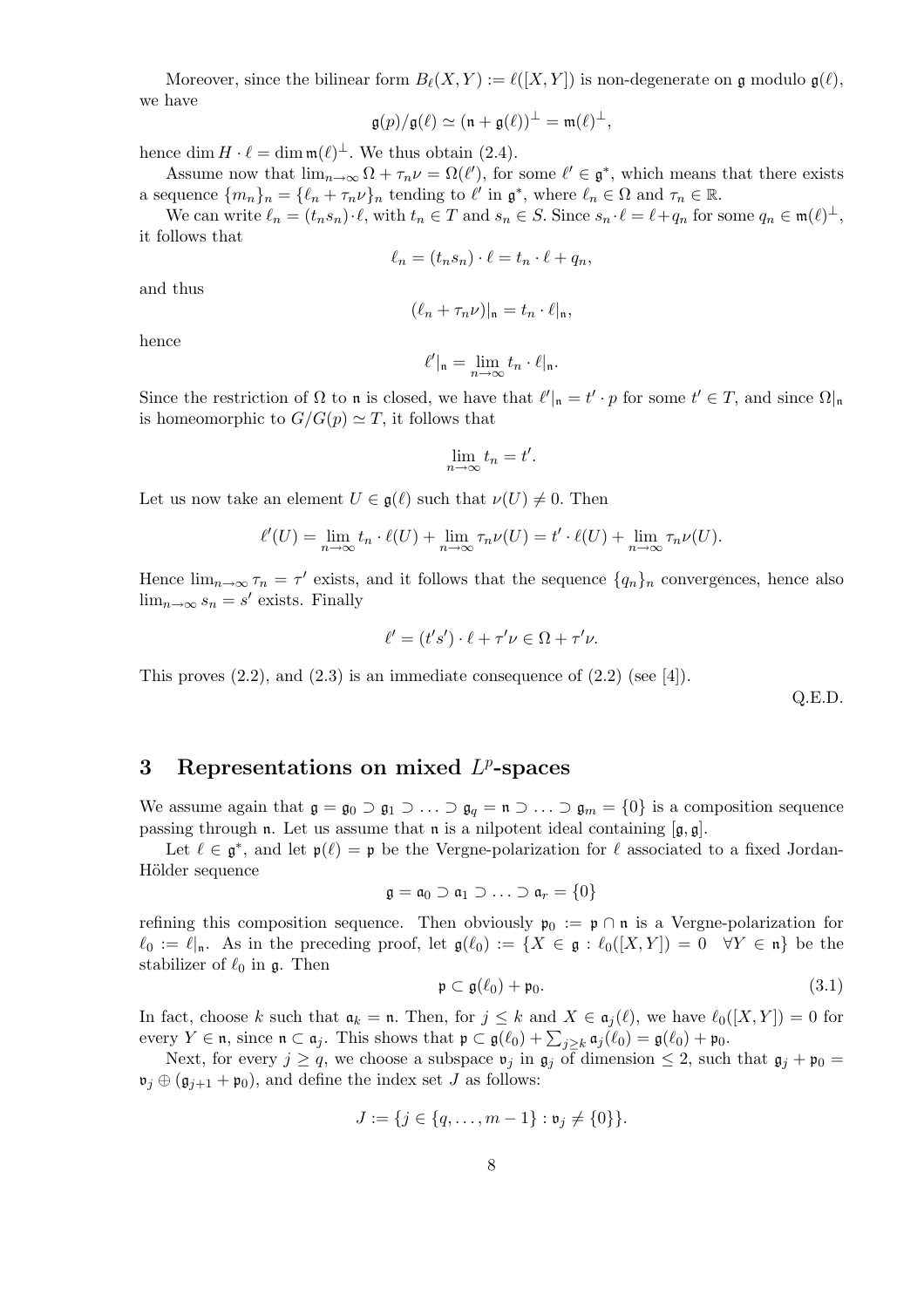Write  $J$  as an ordered  $d$ -tuple

$$
J = \{j_1 < \ldots < j_d\},\
$$

where  $d := \#J$ , and put  $\mathfrak{w}_i := \mathfrak{v}_{j_i} \subset \mathfrak{n}, i = 1, \ldots, d$ , and  $\mathfrak{w} := \mathfrak{w}_1 \oplus \ldots \oplus \mathfrak{w}_d$ . We shall often identify **w** with the direct product  $\mathfrak{w}_1 \times \ldots \times \mathfrak{w}_d$ .

The space w then forms a complementary subspace to the polarization  $\mathfrak{p}_0$  in n, i.e.

$$
\mathfrak{n} = \mathfrak{w} \oplus \mathfrak{p}_0. \tag{3.2}
$$

Let us choose a linear subspace  $\mathfrak b$  of  $\mathfrak p$  such that

$$
\mathfrak{p} = \mathfrak{b} \oplus \mathfrak{p}_0. \tag{3.3}
$$

Then  $\mathfrak{b} \cap \mathfrak{n} = \{0\}$ , so that we may choose a subspace  $\mathfrak{h}$  of g containing  $\mathfrak{n}$  such that

$$
\mathfrak{g}:=\mathfrak{b}\oplus\mathfrak{h}.
$$

Then h is an ideal in g, and we may choose a subspace  $\alpha$  of h such that

$$
\mathfrak{h}=\mathfrak{a}\oplus\mathfrak{n}.
$$

Then we have  $\mathfrak{p} \cap \mathfrak{h} = \mathfrak{p}_0$ , and, by (3.3), (3.2),

$$
\mathfrak{g} = \mathfrak{a} \oplus \mathfrak{b} \oplus \mathfrak{n} = \mathfrak{a} \oplus (\mathfrak{p} + \mathfrak{n}) = \mathfrak{a} \oplus \mathfrak{w} \oplus \mathfrak{p}.
$$
 (3.4)

Let  $P := \exp \mathfrak{p}$ ,  $P_0 := \exp \mathfrak{p}_0$  and  $N := \exp \mathfrak{n}$ . Then the mapping

$$
\Phi = \Phi_{G,P} : \mathfrak{a} \times \mathfrak{w} \times P \to G, \quad (S,(w_1,\ldots,w_d),p) \mapsto \exp(S) \exp(w_1) \ldots \exp(w_d)p,
$$

with  $w_j \in \mathfrak{w}_j$ , is a diffeomorphism, and

$$
E = E_{G/P} : \mathfrak{a} \times \mathfrak{w} \to G, \quad (S, w) \mapsto \Phi(S, w, e)
$$

provides a section for  $G/P$ , i.e.  $\mathfrak{a} \times \mathfrak{w} \ni (S, w) \mapsto E(S, w)P$  is a diffeomorphism from  $\mathfrak{a} \times \mathfrak{w}$  onto  $G/P$ .

Similarly,  $\mathfrak{w} \ni w \mapsto E(0, w)P_0$  is a diffeomorphisms from  $\mathfrak{w}$  onto  $N/P_0$ .

We shall later make use of the "global chart"  $E$  for  $G/P$  in order to construct a more concrete realization of the induced representation  $\pi_{\ell}$  on a Euclidean  $L^2$ – space, which will then also allow for the construction of more general representations on mixed  $L^p$  spaces. Crucial for this construction will be the subsequent analysis of "roots" on G.

To begin with, let is construct a decomposition of  $\mathfrak{p}_0$  into subspaces  $\mathfrak{s}_i$  subordinate to our Jordan-Hölder sequence. To this end, choose for every  $j \geq q$  a subspace  $\mathfrak{r}_j$  in  $\mathfrak{g}_j$  of dimension  $\leq$  2, such that  $\mathfrak{g}_j \cap \mathfrak{p}_0 = \mathfrak{g}_{j+1} \cap \mathfrak{p}_0 \oplus \mathfrak{r}_j$ , and define another index set I as follows:

$$
I := \{ j \in \{ q, \ldots, m-1 \} : \mathfrak{r}_j \neq \{ 0 \} \}.
$$

Write I again as an ordered e-tuple

$$
I = \{j'_1 < \ldots < j'_e\},
$$

where  $e := \#I$ , and put  $\mathfrak{s}_i := \mathfrak{r}_{j'_i}, i = 1, \cdots, e$ . Then

$$
\mathfrak{p}_0 = \mathfrak{s}_1 \oplus \ldots \oplus \mathfrak{s}_e \simeq \mathfrak{s}_1 \times \ldots \times \mathfrak{s}_e,
$$

and the mapping

$$
\Phi_P: \mathfrak{b} \times \mathfrak{p}_0 \to P, \quad (T, Y_1, \cdots, Y_e) \mapsto \exp(T) \exp(Y_1) \cdots \exp(Y_e) \in P
$$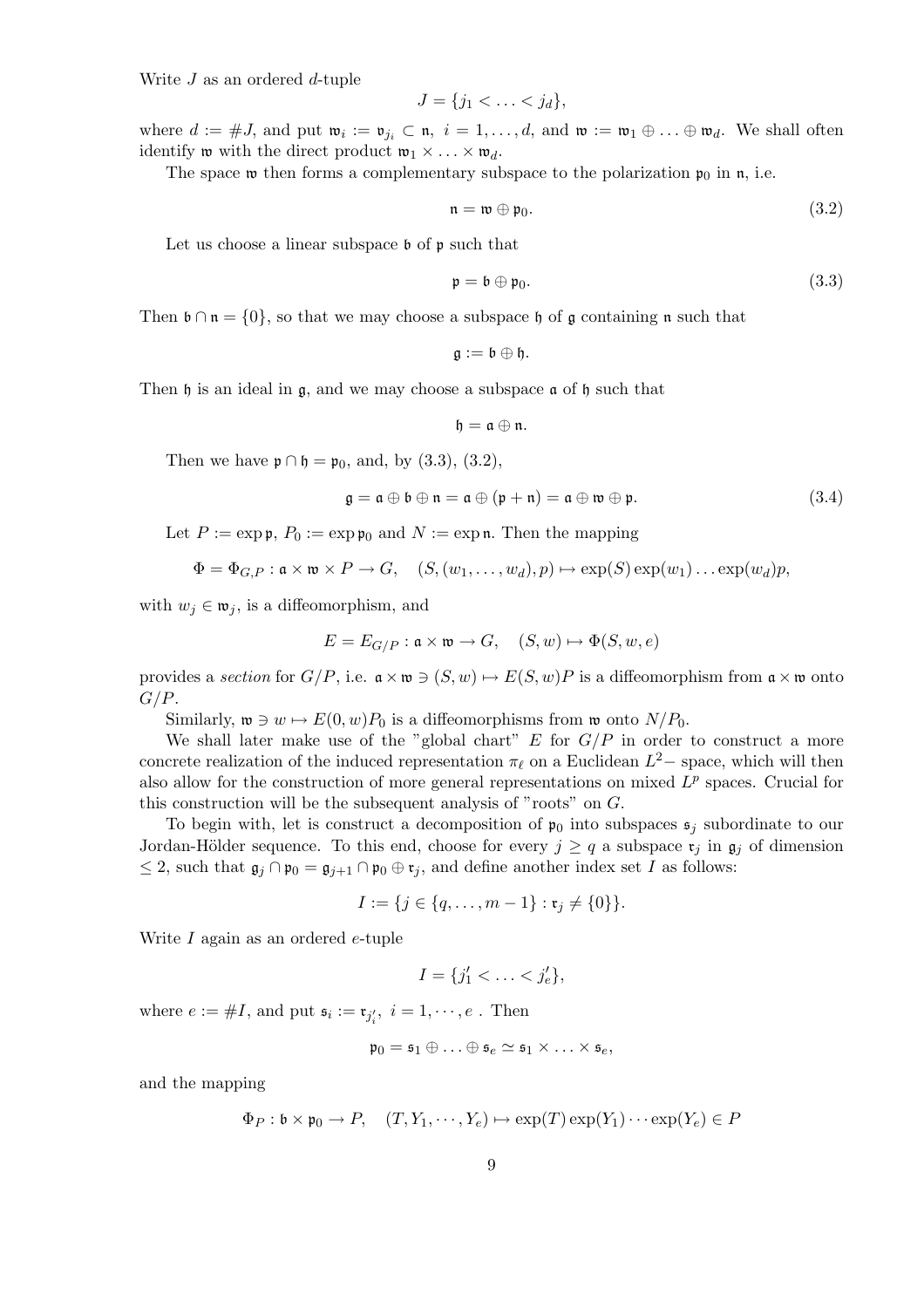is a diffeomorphism which identifies the Lebesgue measure on  $\mathfrak{b} \times \mathfrak{p}_0$  with the Haar measure on P.

Define also for every  $j = q, \dots, m - 1$  the subspace  $\mathfrak{u}_j$  of  $\mathfrak{g}_j$  by  $\mathfrak{u}_j := \mathfrak{r}_j + \mathfrak{v}_j$ . Then  $\mathfrak{u}_j$  is the direct sum

$$
\mathfrak{u}_j = \mathfrak{r}_j \oplus \mathfrak{v}_j,
$$

and

$$
\mathfrak{g}_j = \mathfrak{u}_j \oplus \mathfrak{g}_{j+1}, \quad j = q, \dots, m-1.
$$
\n
$$
(3.5)
$$

In particular, we have

$$
\mathfrak{n}=\mathfrak{u}_q\oplus\cdots\oplus\mathfrak{u}_{m-1}.
$$

According to (3.5), for  $j = q, \ldots, m-1$ ,  $X \in \mathfrak{g}$  and  $U \in \mathfrak{g}_j$ , we may write

$$
ad(X)(U) = \alpha_j(X)U + U_j,
$$
\n(3.6)

where  $U_j$  is the component of  $\text{ad}(X)(U)$  in  $\mathfrak{g}_{j+1}$ , and where  $\alpha_j(X)$  is an endomorphism of  $\mathfrak{u}_j$ . Then  $\alpha_j$  is an irreducible representation of g on  $\mu_j$ , which we shall call a *root* of g. Since G is exponential, the eigenvalues of  $\alpha_j(X)$ , considered as an endomorphism of the complexification of  $u_j$ , are of the form  $\alpha(1+i\beta)$ , where  $\alpha$  and  $\beta$  are real numbers. For  $X \in \mathfrak{g}$  and  $j = q, \ldots, m-1$ , let

$$
\tau_j(X) := \text{tr } \text{ad}_{\mathfrak{g}_j/\mathfrak{g}_{j+1}}(X) = \text{tr } \alpha_j(X),
$$

where by  $\text{ad}_{\mathfrak{g}_i/\mathfrak{g}_{i+1}}(X)$  we denote the factorized adjoint action of X on the quotient space  $\mathfrak{g}_j/\mathfrak{g}_{j+1}$ .

The functionals  $\tau_j$  are characters of  $\mathfrak{g}$ , since  $\text{ad}_{\mathfrak{g}_j/\mathfrak{g}_{j+1}}(X) = 0$  for every  $X \in \mathfrak{n}$ . Since  $\text{ad}(\mathfrak{p})$ acts on  $\mathfrak{g}/\mathfrak{p}$ , one finds that for  $X \in \mathfrak{p}$  the corresponding "trace of ad(X) modulo  $\mathfrak{p}$ " is given by

$$
\text{tr } \text{ad}_{\mathfrak{g}_j + \mathfrak{p}/\mathfrak{g}_{j+1} + \mathfrak{p}}(X) = \varepsilon_j \tau_j(X), \quad j = q, \dots, m-1,
$$
\n(3.7)

where

$$
\varepsilon_j := \frac{\dim \mathfrak{v}_j}{\dim \mathfrak{u}_j}, \quad j = q, \dots, m-1.
$$

Observe that  $\varepsilon_j \neq 0$  if and only if  $\mathfrak{g}_j + \mathfrak{p}/\mathfrak{g}_{j+1} + \mathfrak{p} \simeq \mathfrak{v}_j$  is non-trivial, i.e. if and only if  $j \in J = \{j_1 < \ldots < j_d\}$ . For  $i = 1, \ldots, d$  and  $T \in \mathfrak{p}$  we shall therefore put  $\lambda_i(T) := \alpha_{j_i}(T)$ , so that for every  $w_i \in \mathfrak{w}_i$ 

$$
ad(T)(w_i) = \lambda_i(T)w_i \text{ modulo } \mathfrak{g}_{j_i+1}, \quad i = 1, \dots, d. \tag{3.8}
$$

Then, by  $(3.7)$  and  $(3.8)$ , we have

$$
\operatorname{tr}\, \operatorname{ad}_{\mathfrak{g}/\mathfrak{p}}(T) = \sum_{i=1}^{d} \varepsilon_{j_i} \operatorname{tr} \lambda_i(T), \quad T \in \mathfrak{p}.\tag{3.9}
$$

Observe now that also the mapping

$$
\Psi: \mathfrak{b} \times \mathfrak{a} \times N \to G, \quad (T, S, n) \mapsto \exp(T) \exp(S) n,
$$

is a diffeomorphism. And, for every  $R \in \mathfrak{a}$ ,  $w = (w_1, \ldots, w_d) \in \mathfrak{w}$  and  $S \in \mathfrak{a}$ ,  $T \in \mathfrak{b} \subset \mathfrak{p}$ ,  $n \in \mathfrak{n}$ we have

$$
(\exp(T)\exp(S)n)^{-1}E(R,w)
$$
  
=  $n^{-1}\exp(-S)\exp(T)^{-1}\exp(R)\exp(T)\left(\prod_{i=1}^{d}\exp(e^{-ad(T)}w_i)\right)\exp(-T).$  (3.10)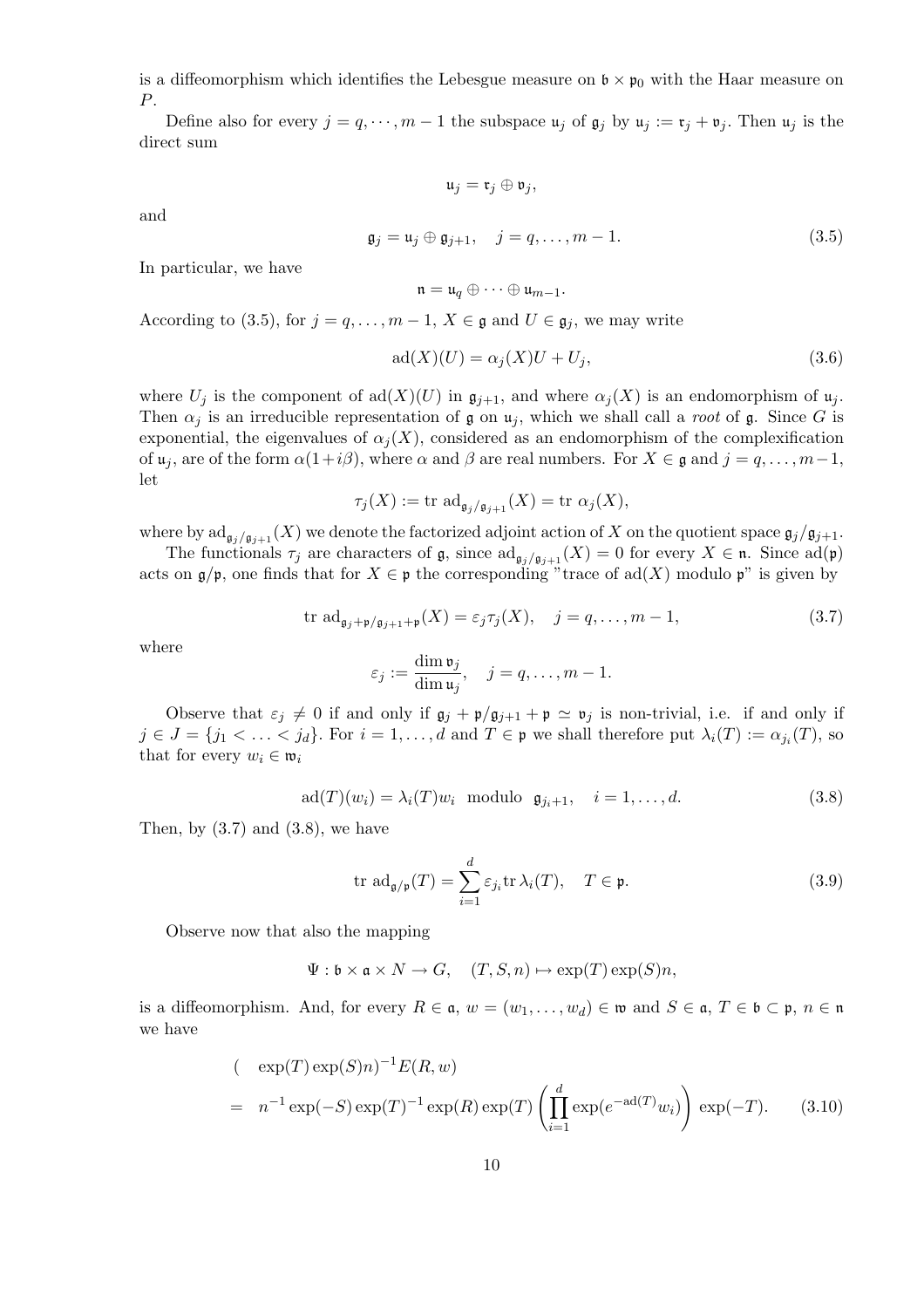From (3.8) and (3.10), one can deduce that

$$
(\exp(T)\exp(S)n)^{-1}E(R, w) = E(R - S, \omega(R, w, T, S, n))p(R, w, T, S, n)^{-1},
$$
\n(3.11)

where  $\omega : \mathfrak{a} \times \mathfrak{w} \times \mathfrak{b} \times \mathfrak{a} \times N \to \mathfrak{w}$ ,  $p : \mathfrak{a} \times \mathfrak{w} \times \mathfrak{b} \times \mathfrak{a} \times N \to P$  are analytic mappings which depend polynomially on w and n, and where  $\omega = (\omega_1, \dots, \omega_d)$ , with

$$
\omega_i(R, w, T, S, n) = e^{-\lambda_i(T)}(w_i) + \tilde{\omega}_i(R, w_1, \dots, w_{i-1}, T, S, n).
$$
\n(3.12)

Because of (3.3) and (3.10), we have  $p(R, w, T, S, n) = \exp(T) \text{ mod } P_0$ , i.e.

$$
p(R, w, T, S, n) = \exp(T) \nu(R, w, T, S, n),
$$
\n(3.13)

with  $\nu(R, w, T, S, n) \in P_0 = P \cap N$ .

Putting  $p := \exp(T) \in P$ , we therefore obtain

$$
\Delta_{G,P} \quad (p(R, w, T, S, n)) = \Delta_{G,P}(p) = \frac{[\det e^{\mathrm{ad}_{\mathfrak{g}}(T)}]^{-1}}{[\det e^{\mathrm{ad}_{\mathfrak{p}}(T)}]^{-1}}
$$
  
= 
$$
e^{-\mathrm{tr}\,\mathrm{ad}_{\mathfrak{g}}(T) + \mathrm{tr}\,\mathrm{ad}_{\mathfrak{p}}(T)} = e^{-\mathrm{tr}\,\mathrm{ad}_{\mathfrak{g}/\mathfrak{p}}(T)},
$$

hence, by  $(3.9)$ ,

$$
\Delta_{G,P}(p(R, w, T, S, n)) = e^{-\sum_{i=1}^{d} \varepsilon_{j_i} \text{tr}\,\lambda_i(T)}.
$$
\n(3.14)

In particular, if we define the real character  $\Delta$  on G by

$$
\Delta(\exp(X)) := \exp\left(-\sum_{j=q}^{m-1} \varepsilon_j \tau_j(X)\right) = \exp\left(-\sum_{i=1}^d \varepsilon_{j_i} \tau_{j_i}(X)\right), \quad X \in \mathfrak{g},
$$

then

$$
\Delta_{G,P}(p) = \Delta(p) \quad \text{for every} \quad p \in P. \tag{3.15}
$$

Now, in oder to realize the representation on a Euclidean  $L^2$ -space, we first observe that the Frow, in ouer to realize the representation on a Euclidean left-invariant linear functional  $\oint_{G/P} dx$  in (1.1) is given by

$$
\oint_{G/P} f(x) dx = \int_{\mathfrak{a} \times \mathfrak{w}} f \circ E(R, w) dR dw \quad \forall f \in \mathcal{E}(G, P)
$$
\n(3.16)

(see [14, Theorem 2]). For  $f \in \mathcal{E}(G, P)$ , let us put

$$
\tilde{f}(x) := \Delta(x) f(x), \quad x \in G.
$$

Since, by (3.15),  $\Delta$  is a character of G which extends  $\Delta_{G,P}$  from P to G, we have for  $x \in G$  and  $p \in P$ 

$$
\tilde{f}(xp) = \Delta(xp)f(xp) = \Delta(x)\Delta(p)\Delta_{G,P}(p)^{-1}f(x) = \tilde{f}(x).
$$

Thus the mapping  $\mathcal{A}^2 : f \mapsto \tilde{f}$  is a linear isomorphism from  $\mathcal{E}(G, P)$  onto the space

$$
\tilde{\mathcal{E}}(G, P) := \{ f \in C(G, \mathbb{C}) : f \text{ has compact support modulo } P, \n\text{ and } f(xp) = f(x) \quad \forall x \in G, p \in P \}.
$$

Identifying functions on  $G/P$  with P-right-invariant functions on G, we thus see that  $\tilde{\mathcal{E}}(G, P) \simeq$  $C_0(G/P)$ . Moreover, if we define for any continuous function f with compact support on  $G/P$ its integral by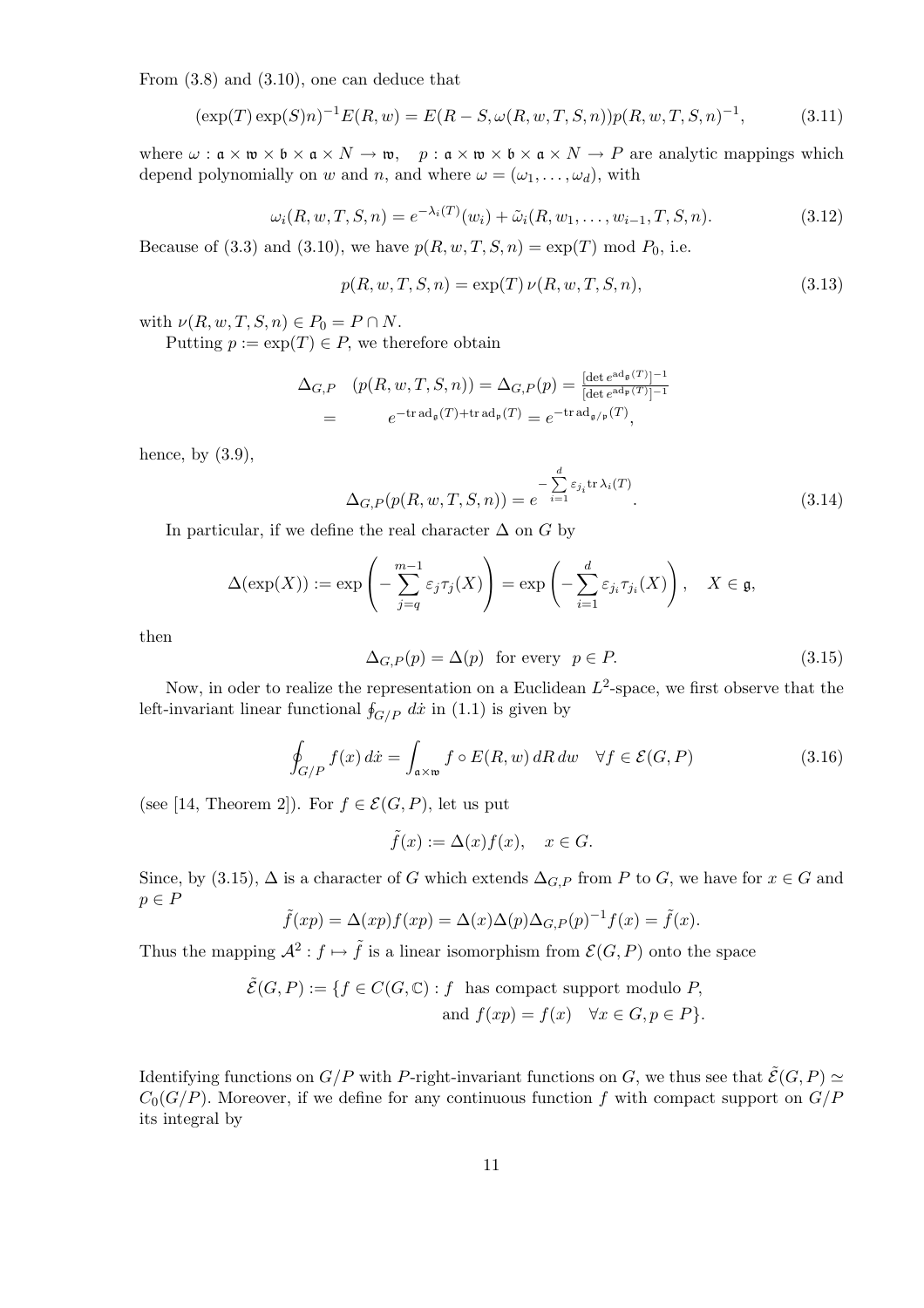$$
\int_{G/P} f(x)dx := \int_{\mathfrak{a} \times \mathfrak{w}} \Delta^{-1}(E(R, w)) f(E(R, w)) \, dR \, dw,
$$

then clearly

$$
\oint_{G/P} f(x) dx = \int_{G/P} \tilde{f} dx \quad \text{for every } f \in \mathcal{E}(G, P). \tag{3.17}
$$

Comparing with (1.1), we find in particular that

$$
\int_{G} F(x) dx = \int_{G/P} \int_{P} F(xp) \Delta(xp) dp dx \quad \text{for every } f \in C_0(G).
$$
 (3.18)

Let us define the space

$$
\tilde{\mathcal{E}}(G, P, \ell) := \{ f \in C(G, \mathbb{C}) : f \text{ has compact support modulo } P, \n\text{ and } f(xp) = \overline{\chi_{\ell}(p)} f(x) \,\,\forall x \in G, \, p \in P \},
$$

endowed with the norm  $|| \cdot ||_2$  given by

$$
||f||_2^2 := \int_{G/P} |f(x)|^2 dx = \int_{\mathfrak{a} \times \mathfrak{w}} |\Delta^{-1/2}(E(R, w)) f(E(R, w))|^2 dR dw.
$$
 (3.19)

Observe that  $|f|^2 \in \tilde{\mathcal{E}}(G, P)$ , if  $f \in \tilde{\mathcal{E}}(G, P, \ell)$ . Let  $\tilde{\mathcal{H}}_{\ell}$  denote the completion of  $\tilde{\mathcal{E}}(G, P, \ell)$  with respect to this norm. It is obvious that the mapping  $\mathcal{A}: f \mapsto \Delta^{1/2}f$  is a linear isomorphism between  $\mathcal{E}(G, P, \ell)$  and  $\tilde{\mathcal{E}}(G, P, \ell)$ , which extends to an isometric isomorphism of the Hilbert space  $\mathcal{H}_\ell$  onto the Hilbert space  $\tilde{\mathcal{H}}_\ell$ . Moreover,  $\tilde{\mathcal{H}}_\ell$  is nothing but the space

$$
L^2(G/P, \ell) := \{ f : G \to \mathbb{C} : f \text{ is measurable, and } f(xp) = \overline{\chi_{\ell}(p)} f(x)
$$
  
for a.e.  $x \in G$  and every  $p \in P$ , s.t.  $||f||_2 < \infty \}.$ 

We may therefore intertwine the representation  $\pi_{\ell}$  with the operator A in order to obtain a unitarily equivalent representation  $\tilde{\pi}_{\ell}$  on  $L^2(G/P, \ell)$ , given by

$$
\tilde{\pi}_{\ell}(g) := \mathcal{A}\pi_{\ell}(g)\mathcal{A}^{-1}, \quad g \in G.
$$

A straight-forward computation shows that  $\tilde{\pi}_{\ell}$  is given explicitly by

$$
[\tilde{\pi}_{\ell}(g)f](x) = \Delta(g)^{1/2} f(g^{-1}x) \text{ for all } f \in L^2(G/P, \ell), \ g, x \in G,
$$

i.e.

$$
\tilde{\pi}_{\ell}(g) = \Delta(g)^{1/2} \lambda(g), \quad g \in G. \tag{3.20}
$$

.

For a "multi-exponent"  $p = (p, p_1, \ldots, p_d) \in [1, \infty]^{1+d}$ , let us now define the *mixed*  $L^p$ -space  $L^{\underline{p}}(G/P, \ell) \simeq L^{\underline{p}}(\mathfrak{a}, (L^{p_1}(\mathfrak{w}_1, L^{p_2}(\mathfrak{w}_2, \ldots)))$  by

$$
L^{\underline{p}}(G/P, \ell) := \{ f : G \to \mathbb{C} : f \text{ is measurable, and } f(xp) = \overline{\chi_{\ell}(p)} f(x)
$$
  
for a.e.  $x \in G$  and every  $p \in P$ , s.t.  $||f||_p < \infty \}$ ,

where the mixed  $L^{\underline{p}}$ -norm is given by

 $||f||_p$ 

$$
:=\left(\int_{\mathfrak a}\left(\int_{\mathfrak w_1}\cdots \left(\int_{\mathfrak w_{d-1}}\left(\int_{\mathfrak w_d}\left|(\Delta^{-\frac{1}{p}}f)(E(R,w_1,\ldots,w_d))\right|^{p_d} dw_d\right)^{\frac{p_{d-1}}{p_d}} dw_{d-1}\right)^{\frac{p_{d-2}}{p_{d-1}}}\cdots dw_1\right)^{\frac{p}{p_1}}dR\right)^{\frac{1}{p}}
$$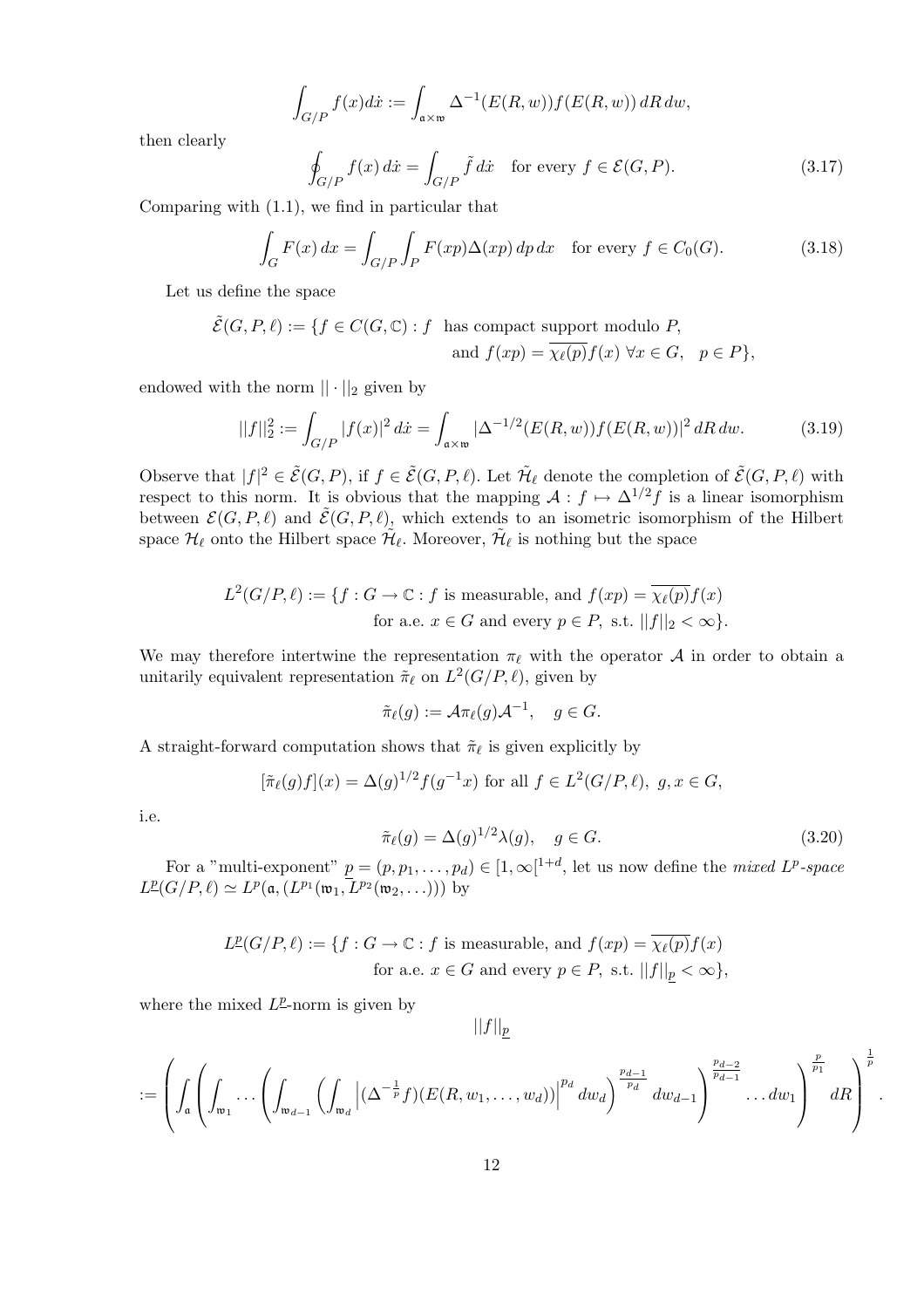The space  $\tilde{\mathcal{E}}(G, P, \ell)$  is dense in  $L^{\mathcal{P}}(G/P, \ell)$ , for any p. Put

$$
\gamma_i(\underline{p}) := \frac{1}{p_i}, \quad i = 1, \dots, d,
$$

and define the character  $\delta_p$  of g by

$$
\delta_{\underline{p}}(X) := \sum_{i=1}^{d} \gamma_i(\underline{p}) \varepsilon_{j_i} \tau_{j_i}(X), \quad \text{if } X \in \mathfrak{p},
$$
  

$$
\delta_{\underline{p}}(X) := \frac{1}{p} \sum_{j=q}^{m-1} \varepsilon_j \tau_j(X), \quad \text{if } X \in \mathfrak{a} + \mathfrak{n}.
$$

Observe that  $\delta_p$  is well-defined, since  $(\mathfrak{a}+\mathfrak{n})\cap\mathfrak{p}\subset\mathfrak{n}$ , and since  $\tau_j$  vanishes on  $\mathfrak{n}$ . The corresponding character of  $G$  is given by

$$
\Delta_{\underline{p}}(\exp(X)) := e^{-\delta_{\underline{p}}(X)}, \quad X \in \mathfrak{g}.
$$

Notice that for  $\overline{2} := (2, \ldots, 2)$  we have

$$
\Delta_{\overline{2}} = \Delta^{1/2} \text{ and } || \cdot ||_{\overline{2}} = || \cdot ||_2. \tag{3.21}
$$

Observe also that for  $R \in \mathfrak{a}, w \in \mathfrak{w}$ , we have

$$
\Delta(E(R, w)) = \Delta(\exp(R)).
$$

Let  $T \in \mathfrak{b}$  and  $R \in \mathfrak{a}, w \in \mathfrak{w}$ . Then, by (3.11), (3.12), we have

$$
\exp(T)^{-1}E(R,w)=E(R,\{e^{-\lambda_i(T)}w_i+\tilde{\omega}_i(R,w_1,\ldots,w_{i-1},T,0,e)\}_{i=1}^d)p(R,w,T,0,e)^{-1}.
$$

From the definition of the norm  $|| \cdot ||_p$  we therefore obtain

$$
||\lambda(y)f||_{\underline{p}} = \Delta_{\underline{p}}(y)^{-1}||f||_{\underline{p}} \quad \text{for every } f \in L^{\underline{p}}(G/P, \ell), \ y \in P.
$$

Similarly, for  $S \in \mathfrak{a}$ , we have that

$$
\exp S^{-1}E(R, w) = E(R - S, \{w_i + \tilde{\omega}_i(R, w_1, \dots, w_{i-1}, 0, e)\}_{i=1}^d)p(R, w, 0, e)^{-1},
$$

hence

$$
||\lambda(\exp S)f||_{\underline{p}}=\Delta_{\underline{p}}(\exp(S))^{-1}||f||_{\underline{p}}\quad\text{for every }f\in L^{\underline{p}}(G/P,\ell),\,S\in\mathfrak{a}.
$$

Finally, if we choose  $n \in N$ , then of course

$$
||\lambda(n)f||_{\underline{p}}=||f||_{\underline{p}}.
$$

It is now clear that we obtain an *isometric* representation  $\pi_{\ell}^{\frac{p}{p}}$  $\frac{p}{\ell}$  of G on  $L^{\underline{p}}(G/P, \ell)$  by letting

$$
[\pi^{\underline{p}}_{\ell}(g)f](x):=\Delta_{\underline{p}}(g)f(g^{-1}x),\quad g,x\in G, f\in L^{\underline{p}}(G/P,\ell),
$$

i.e.

$$
\pi_{\ell}^{p}(g) = \Delta_{\underline{p}}(g)\lambda(g), \quad g \in G. \tag{3.22}
$$

Notice that by (3.20) and (3.21), the representation  $\pi_{\ell}^2$  is unitarily equivalent to  $\pi_{\ell}$ , i.e.

$$
\pi_{\ell}^{\overline{2}} \simeq \pi_{\ell}.\tag{3.23}
$$

In the sequel, we shall work with  $\pi_{\ell}^2$  in place of  $\pi_{\ell}$ . With a slight abuse of notation, we shall therefore denote  $\pi_{\ell}^2$  simply by  $\pi_{\ell}$ . Observe that then for every function  $f \in L^1(G)$  such that  $\Delta_p \Delta^{-1/2} f \in L^1(G)$ , the operator  $\pi \frac{p}{\ell}$  $\frac{P}{\ell}(f)$  is given by the formula

$$
\pi_{\ell}^p(f) = \pi_{\ell}(\Delta_{\underline{p}}\Delta^{-1/2}f),\tag{3.24}
$$

acting boundedly on the space  $L^p(G/P, \ell)$ . More generally, we have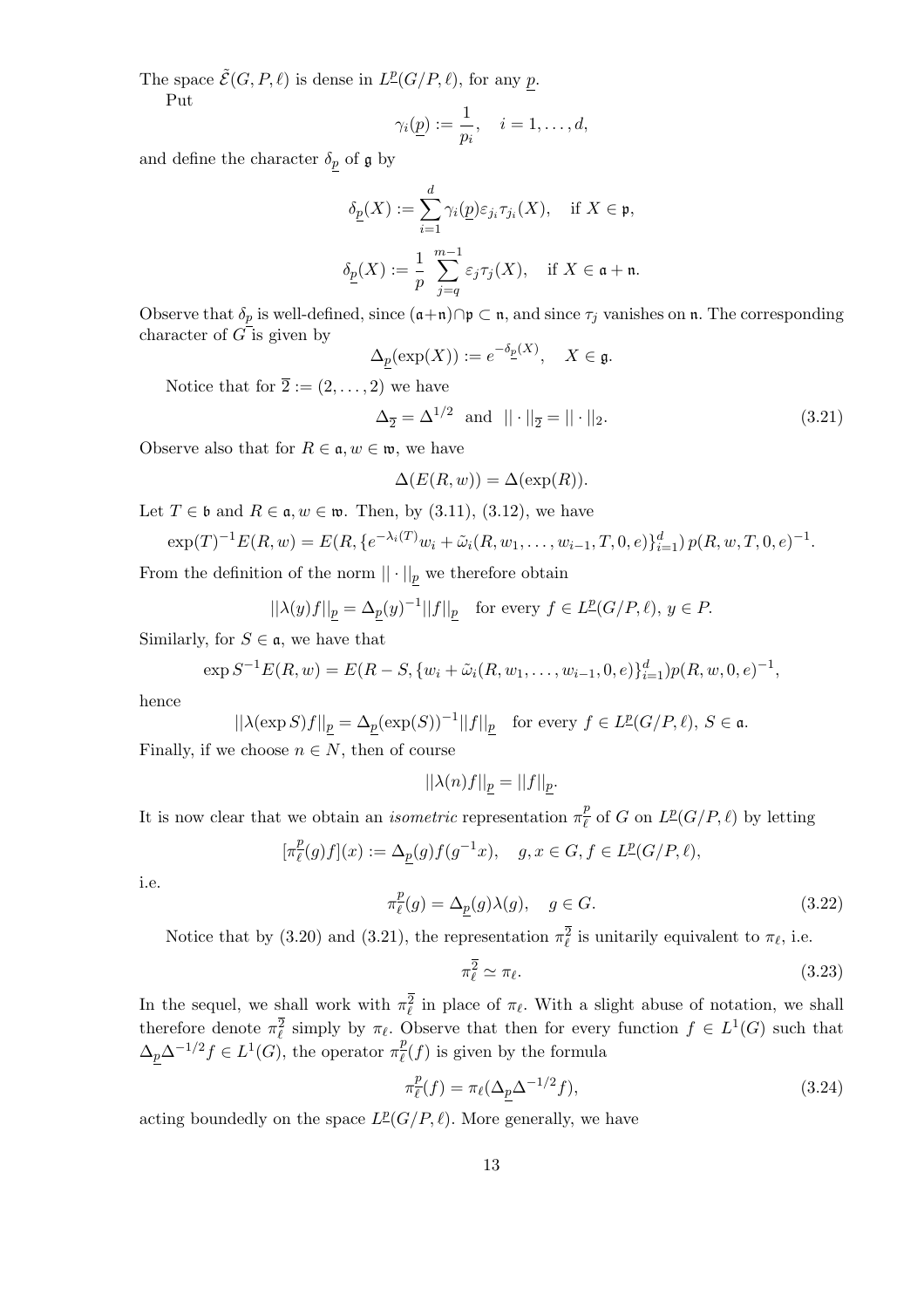**Proposition 3.1** Let  $\underline{p}, \underline{q} \in [1, \infty[^{1+d}, \text{ and let } f \in L^1(G) \text{ such that } \Delta_p \Delta_q^{-1} f \in L^1(G)$ . Then the operator  $\pi_{\ell}^p$  $\frac{p}{\ell}(f)$  extends uniquely from  $L^{\underline{q}}(G/P, \ell) \cap L^{\underline{p}}(G/P, \ell)$  to a bounded operator on  $L<sup>q</sup>(G/P, \ell)$ , given by the formula

$$
\pi_{\ell}^p(f) = \pi_{\ell}^q(\Delta_{\underline{p}}\Delta_{\underline{q}}^{-1}f). \tag{3.25}
$$

In particular, one has

$$
||\pi_{\ell}^{p}(f)||_{L^{q}(G/P,\ell)\to L^{q}(G/P,\ell)} \leq ||\Delta_{\underline{p}}\Delta_{\underline{q}}^{-1}f||_{1}.
$$
\n(3.26)

#### 4 Auxiliary results

#### 4.1 Compact operators acting on mixed  $L^p$ -spaces

In this subsection, let  $M := X \times Y$  be a product of two measure spaces  $(X, dx)$  and  $(Y, dy)$ . For  $1 \leq p < \infty$ , denote by  $L^p$  the mixed  $L^p$ -space  $L^p(X, L^2(Y))$ , endowed with the norm

$$
||f||_{\underline{p}}:=\left(\int_X (\int_Y |f(x,y)|^2\,dy)^{p/2}\,dx\right)^{1/p}.
$$

By  $\mathbb{I}_A$  we denote the indicator function of a set A.

**Lemma 4.1** (i) Let  $E = \{E_1, \ldots, E_n\}$  be a family of disjoint measurable subsets of finite measure in X, and denote by  $S: L^p \to L^p$  the associated averaging operator

$$
S(f)(x,y) := \sum_{j=1}^n \frac{1}{|E_j|} \left( \int_{E_j} f(u,y) \, du \right) \mathbb{I}_{E_j}(x), \quad f \in L^p, \ (x,y) \in X \times Y
$$

with respect to the first variable. Then the operator norm of  $T$  is bounded by 1, for every p.

(ii) Similarly, let  $\mathcal{F} = \{F_1, \ldots, F_m\}$  be a family of disjoint measurable subsets of finite measure in Y, and denote by  $T: L^p \to L^p$  the associated averaging operator

$$
T(f)(x,y) := \sum_{j=1}^{m} \frac{1}{|F_j|} \left( \int_{F_j} f(x,v) \, dv \right) \mathbb{I}_{F_j}(y), \quad f \in L^{\underline{p}}, \ (x,y) \in X \times Y
$$

with respect to the second variable. Then the operator norm of  $T$  is bounded by 1, for every p.

**Proof.** In order to prove (i), we write  $f_x(y) := f(x, y)$ . Then

$$
S(f)_x = \sum_j \frac{1}{|E_j|} \mathbb{I}_{E_j}(x) f_j,
$$

where  $f_j := \int_{E_j} f_u du \in L^2(Y)$ . Therefore

$$
||S(f)_x||_2 = \sum_j \frac{1}{|E_j|} ||f_j||_2 \mathbb{I}_{E_j}(x),
$$

hence

$$
\int_X ||S(f)_x||_2^p dx = \sum_j \frac{1}{|E_j|^p} ||f_j||_2^p |E_j| = \sum_j |E_j|^{1-p} ||f_j||_2^p.
$$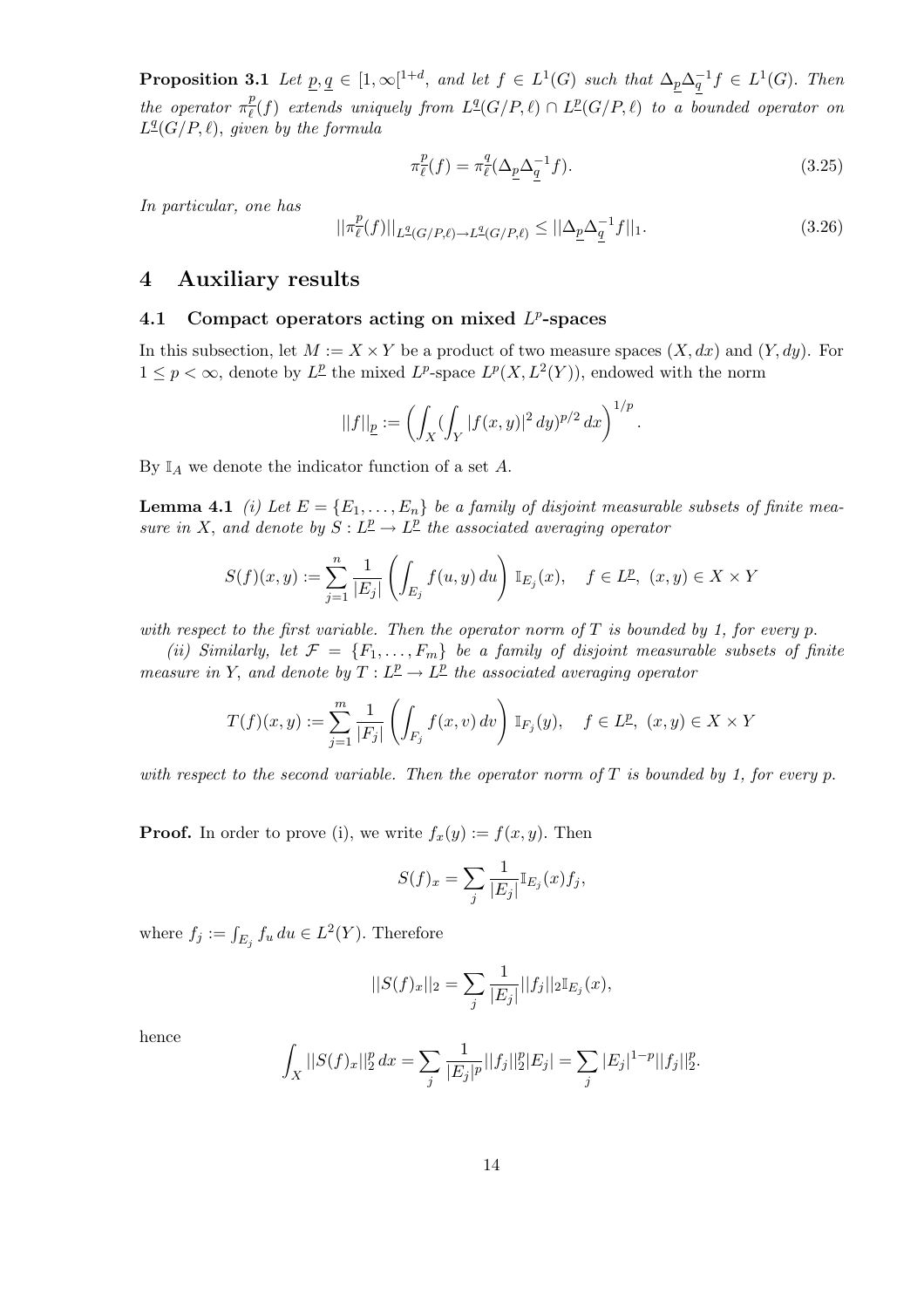But, by Minkowski's integral inequality and Hölder's inequality,

$$
||f_j||_2^p = || \int_{E_j} f_u du||_2^p \le \left( \int_{E_j} ||f_u||_2 du \right)^p
$$
  

$$
\le |E_j|^{p/p'} \int_{E_j} ||f_u||_2^p du = |E_j|^{p-1} \int_{E_j} ||f_u||_2^p du.
$$

Consequently,

$$
||S(f)||_{\underline{p}}^p \leq \sum_{j} \int_{E_j} ||f_u||_2^p du = \int_X ||f_u||_2^p du = ||f||_{\underline{p}}^p.
$$

The proof of (ii) is even simpler. Indeed, for  $f \in L^p$ , we have

$$
\begin{split} ||T(f)||_{\underline{p}}^{p} &= \int_{X} \left( \int_{Y} \left| \sum_{j} \frac{1}{|F_{j}|} \mathbb{I}_{F_{j}}(y) \int_{F_{j}} f(x, v) \, dv \right|^{2} \, dy \right)^{p/2} dx \\ &= \int_{X} \left( \sum_{j} \frac{1}{|F_{j}|} \left| \int_{F_{j}} f(x, v) \, dv \right|^{2} \right)^{p/2} dx \le \int_{X} \left( \sum_{j} \int_{F_{j}} |f(x, v)|^{2} \, dv \right)^{p/2} dx \\ &\le \int_{X} \left( \int_{Y} |f(x, v)|^{2} \, dv \right)^{p/2} dx = ||f||_{\underline{p}}^{p}. \end{split}
$$

Q.E.D.

We are now in a position to prove the following variant for mixed  $L^p$ -spaces of an interpolation theorem by Krasnoselskii [12].

**Theorem 4.2** Let  $p, q \in [1, \infty], p \neq q$ , and let K be a linear operator on  $L^p + L^q$  which maps  $L^{\underline{p}}$  compactly into  $L^{\underline{p}}$  and  $L^{\underline{q}}$  boundedly into  $L^{\underline{q}}$ . Then K is a compact operator from  $L^{\underline{r}}$  to  $L^{\underline{r}}$ , for every r lying strictly between p and q.

**Proof.** Observe that the space S of simple functions of the form  $\sum_j \alpha_j \mathbb{I}_{E_j} \otimes \mathbb{I}_{F_j}$ , where the  $E_i$  and  $F_j$  form finite families of measurable subsets of finite measure in X, respectively Y, lies dense in  $L^r$ , for every  $1 \leq r < \infty$ .

Denote by  $B_1(0)$  the unit ball centered at the origin in  $L^p$ . Since  $\mathcal{K} := \overline{K(B_1(0))}$  is a compact subset of  $L^p$ , for every  $k \in \mathbb{N}$  we may thus find simple functions  $f_1^k, \ldots, f_{j_k}^k$  in S such that, for any  $g \in \mathcal{K}$ , there exists a j such that  $||g - f_j^k||_p < \frac{1}{k+1}$ .

Choose next finite families  $\mathcal{E}_k = \{E_1^k, \ldots, E_{n_k}^k\}$ , respectively  $\mathcal{F}_k = \{F_1^k, \ldots, F_{m_k}^k\}$  of disjoint measurable subsets of X, respectively of Y, such that every  $f = f_j^k$  can be written as a linear combination of functions of the form  $\mathbb{I}_{E_r^k} \otimes \mathbb{I}_{F_s^k}$ .

Denote by  $S_k$  and  $T_k$  the averaging operator associated to  $\mathcal{E}_k$ , respectively  $\mathcal{F}_k$  in Lemma 4.1, and let  $R_k$  be the operator of finite rank given by

$$
R_k := S_k \circ T_k, \quad k \in \mathbb{N}.
$$

Then  $R_k f_j^k = f_j^k$  for any j, and so, if  $g \in \mathcal{K}$ , and if we choose j such that  $||g - f_j^k||_p < \frac{1}{k+1}$ , then we obtain from Lemma 4.1 that

$$
||g-R_kg||_{\underline{p}}\leq ||g-f_j^k||_{\underline{p}}+||R_k(f_j^k-g)||_{\underline{p}}\leq \frac{2}{k+1}.
$$

This shows that  $\lim_{k\to\infty} R_k(g) = g$  in  $L^p$  for every  $g \in \mathcal{K}$ . As a consequence, we obtain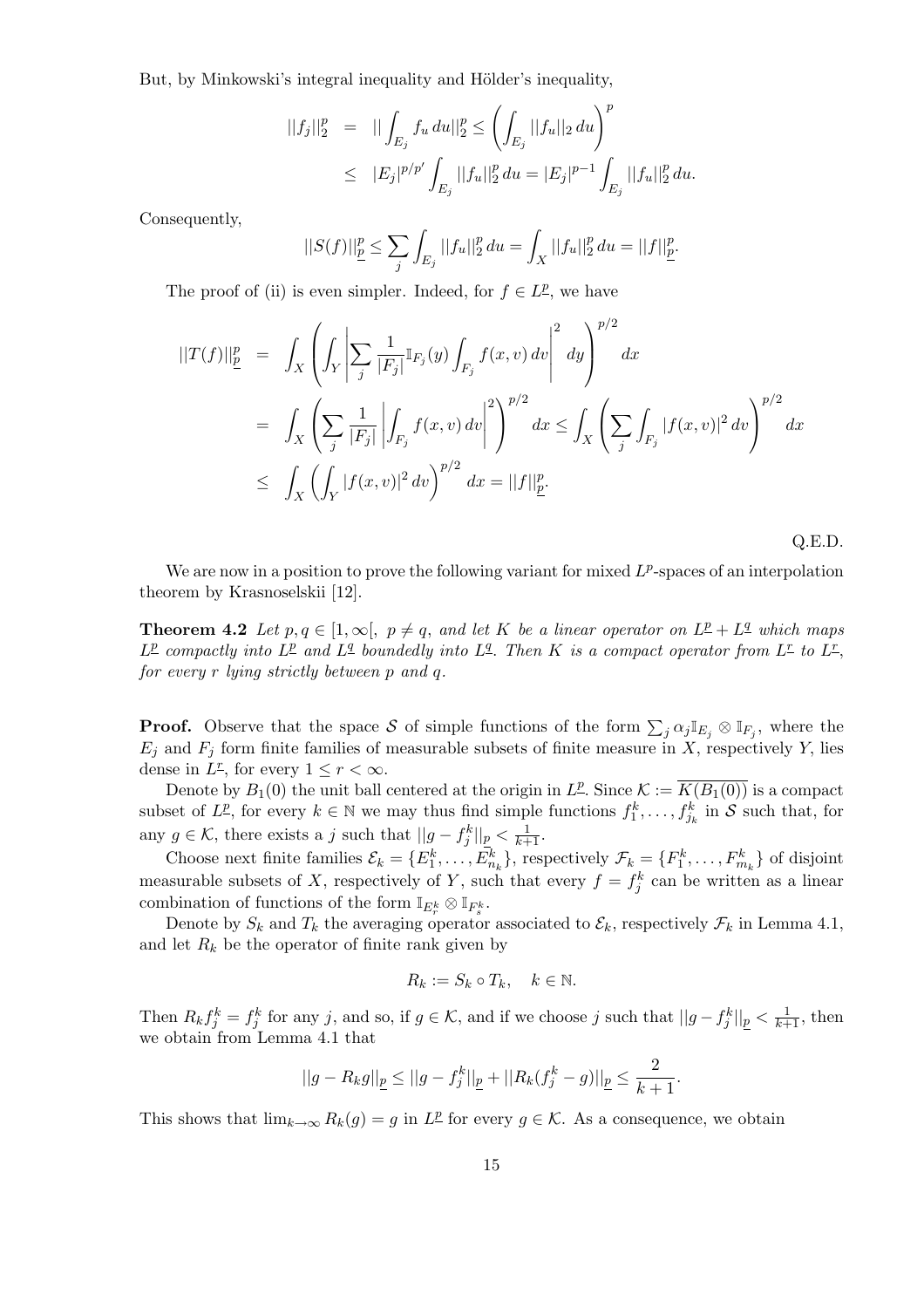$$
\lim_{k \to \infty} ||R_k \circ K - K||_{L^p \to L^p} = 0. \tag{4.1}
$$

For, otherwise we could find a sequence of functions  $f_k$  in  $B_1(0)$  and  $\varepsilon > 0$ , such that

$$
||f_k||_{\underline{p}} = 1 \text{ and } ||(R_k - \mathbb{I}) \circ K f_k||_{\underline{p}} \ge \varepsilon \quad \forall k. \tag{4.2}
$$

Passing to a subsequence, if necessary, we could then assume that the sequence of functions  $g_k := K f_k$  had a limit g in K, since K is compact. This would imply  $\lim_{k\to\infty} (R_k - I)(g_k - g) = 0$ , hence  $\lim_{k\to\infty}(R_k - \mathbb{I}) \circ K(f_k) = 0$ , contradicting (4.2).

On the other hand

$$
||R_k \circ K - K||_{L^{\underline{q}} \to L^{\underline{q}}} \le 2||K||_{L^{\underline{q}} \to L^{\underline{q}}}, \quad \forall k \in \mathbb{N},
$$
\n(4.3)

because  $||R_k||_{L^q \to L^q}$  is bounded by 1 for every k. Applying the Riesz-Thorin interpolation theorem, it follows from  $(4.1)$  and  $(4.2)$  that

$$
\lim_{k \to \infty} ||R_k \circ K - K||_{L^r \to L^r} = 0,
$$

for every r lying strictly between  $p$  and  $q$ . Our assertion follows.

Q.E.D.

In the sequel, we shall denote the space of compact operators on a Banach space E by  $\mathcal{K}(E)$ . Moreover, if K is an operator as in Thm. 4.2, and if we consider  $K$  as a compact operator from  $L^{\underline{r}}$  to  $L^{\underline{r}}$ , for r lying strictly between p and q, then we shall also write  $K_r$  in place of K. The spectrum of  $K_r \in \mathcal{K}(L^r)$  will be denoted by  $\sigma_r(K)$ . Given  $p \in [1,\infty[$ , we shall denote the conjugate exponent by  $p'$ , i.e.  $\frac{1}{p} + \frac{1}{p'}$  $\frac{1}{p'}=1.$ 

As for the spectra of  $K$  on different  $L^r$ -spaces, we have

**Proposition 4.3** Let  $1 < p_0 \leq 2$ , and let K be a linear operator on  $L^{p_0} + L^{p'_0}$ , mapping the space  $L^{p_0}$ , as well as the dual space  $L^{p_0'}$ , compactly into itself, so that, by the preceding theorem, K is a compact operator on  $L^{\underline{p}}$  for every  $p \in [p_o, p_o']$ . Assume further that K is self-adjoint on L<sup>2</sup>. Let  $\lambda \in \sigma_{p_o}(K) \setminus \{0\}$ . Then  $\lambda$  is real, and every generalized eigenvector of  $K_{p_o}$  associated  $\Delta$  is in fact an eigenvector, lying in  $\bigcap_{p\in[p_0,p_0']}L^p$ . In particular, all  $L^p$ - spectra coincide, i.e.  $\sigma_p(K) = \sigma_2(K)$ , and so do the eigenspaces corresponding to non-zero eigenvalues, for every  $p \in [p_0, p'_0].$ 

**Proof.** Let  $\lambda \in \sigma_{p_o}(K) \setminus \{0\}$ , and let  $E \subset D$  be two compact neighbourhoods of the line segment  $[\lambda, \overline{\lambda}]$ , which are invariant under complex conjugation, such that D is also a neighbourhood of E. Since the non-zero eigenvalues are isolated, by shrinking  $E$  and  $D$ , if necessary, we may assume that  $\sigma_q(K) \cap D \subset [\lambda, \overline{\lambda}]$ , for  $q = p_0, 2, p'_0$ . Then for any  $\mu \in D \setminus E^{\circ}$ , we have that  $(K - \mu)^{-1}$ exists on  $L^q$  for  $q = p_0, 2, p'_0$ , and there exists a constant  $C > 0$ , such that

$$
||(K - \mu)^{-1}||_{L^{p_0} \to L^{p_0}} + ||(K - \overline{\mu})^{-1}||_{L^{p_0'} \to L^{p_0'}}|| \leq C, \quad \forall \mu \in D \setminus E^{\circ}.
$$

Thus, by interpolation, we obtain

$$
||(K - \mu)^{-1}||_{L^p \to L^p} \le C, \text{ for every } \mu \in D \setminus E^{\circ}, \ p \in [p_0, p'_0].
$$
 (4.4)

In particular  $(K_p - \mu)^{-1}$  exists on  $L^p$ . This implies that no point  $\mu \in D \setminus [\lambda, \overline{\lambda}]$  lies in any of the sets  $\sigma_p(K)$ ,  $p \in [p_0, p'_0]$ , i.e.  $\sigma_p(K) \cap D \subset [\lambda, \overline{\lambda}]$ . Let

$$
\mathcal{D} := \bigcap_{p \in [p_0, p'_0]} L^p.
$$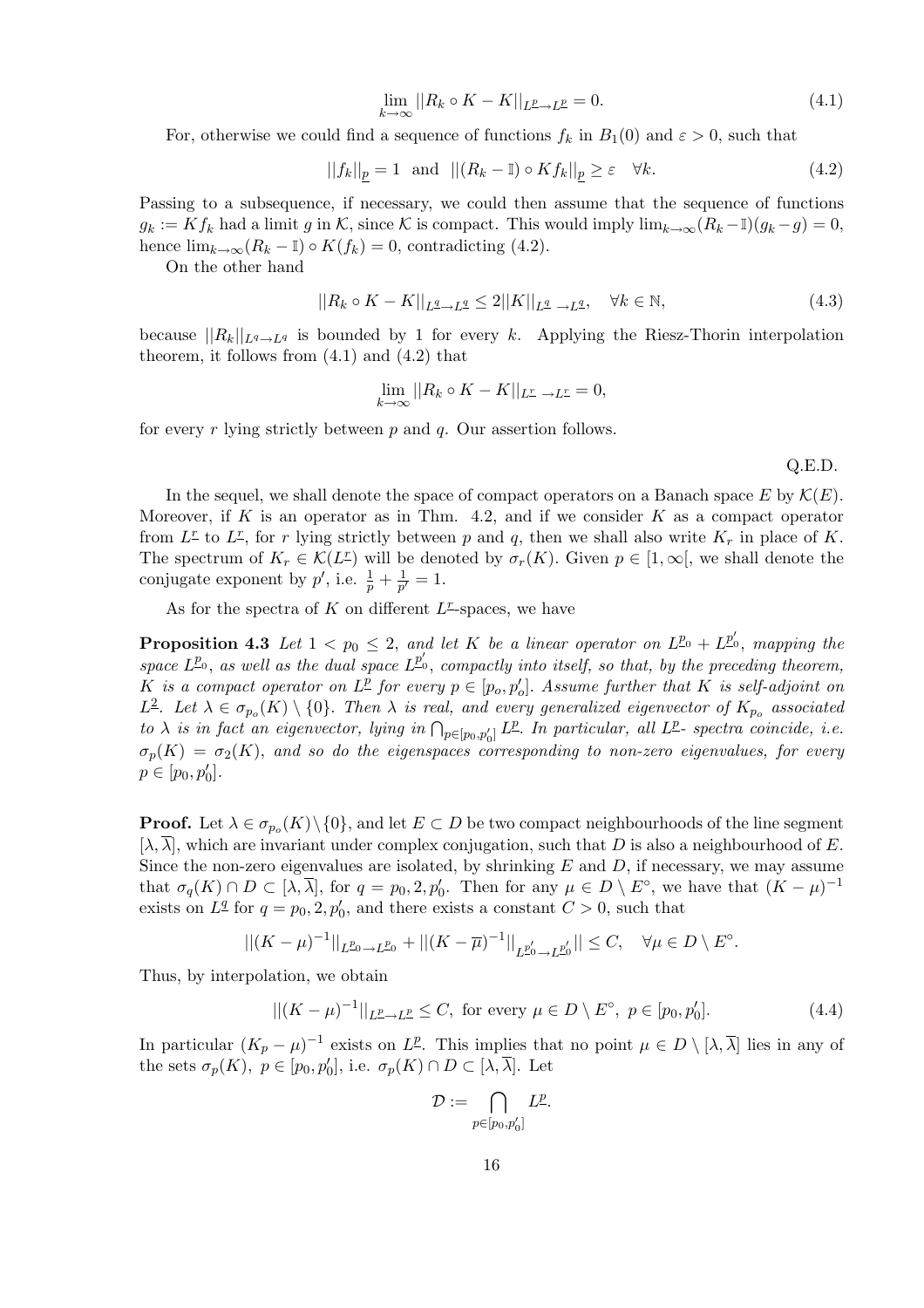Then D is dense in  $L^{\underline{p}}$  and invariant under  $K_p$ , for every  $p \in [p_0, p'_0]$ . We show that, for  $\mu \in D \setminus [\lambda, \overline{\lambda}]$ , the restriction

$$
(K_p - \mu)^{-1}|_{\mathcal{D}}
$$

of  $(K_p - \mu)^{-1}$  to the joint core  $\mathcal D$  does not depend on  $p \in [p_0, p'_0]$ . Indeed, let  $\xi \in L^{\underline{p}} \cap L^{\underline{q}}$ , and let

$$
\eta_p := (K_p - \mu)^{-1} \xi, \quad \eta_q := (K_q - \mu)^{-1} \xi,
$$

for given  $p, q \in [p_0, p'_0]$ . Then, for  $\varphi \in \mathcal{D}$ , we have that

$$
\langle \eta_p, (K - \overline{\mu})\varphi \rangle = \langle (K_p - \mu)^{-1}\xi, (K - \overline{\mu})\varphi \rangle = \langle \xi, \varphi \rangle = \langle \eta_q, (K - \overline{\mu})\varphi \rangle.
$$

Since  $(K - \mu)$  is invertible on  $L^p$ , it follows that  $(K - \overline{\mu})$  is invertible on the dual space  $(L^p)'$ , and the same applies to  $(L^{\underline{q}})'$ . Consequently,  $(K - \overline{\mu})(\mathcal{D})$  is dense in  $(L^{\underline{p}})'$  as well as in  $(L^{\underline{q}})'$ , so that  $\eta_p$  and  $\eta_q$  coincide as linear functionals on  $(L^p)'$  and on  $(L^q)'$ , and so  $\eta_p = \eta_q \in L^p \cap L^q$ . This implies that  $(K_q - \mu)^{-1} \xi = (K_{p_0} - \mu)^{-1} \xi$  for every  $\xi \in \mathcal{D}$  and every  $q \in [p_0, p'_0]$ .

Let  $\Gamma$  be a simple curve in  $D \setminus E^{\circ}$  whose winding number with respect to every point in the interval  $[\lambda, \overline{\lambda}]$  is one, and let

$$
P_p := \int_{\Gamma} (K_p - \gamma)^{-1} d\gamma, \quad p \in [p_0, p_0'].
$$

Then the operators  $P_p$  coincide on  $\mathcal D$  and are bounded by a common constant, by (4.4). The image im  $P_p$  of  $P_p$  is the sum of the generalized eigenspaces of  $K_p$  over all eigenvalues of  $K_p$ which are contained in  $\sigma_p \cap [\lambda, \overline{\lambda}]$ . In particular, the image of  $P_p$  is finite dimensional, since  $K_p$ is compact. Since im  $P_p = \overline{P_p(\mathcal{D})}$ , we thus have

$$
\lim P_p = P_p \big( \bigcap_{q \in [p_0, p'_0]} L^q \big) = \lim P_2.
$$

In particular, im  $P_p$  does not depend on p.

Since K is self-adjoint on  $L^2$ , its restriction to im  $P_2$  is also self-adjoint on im  $P_2$ , and so every eigenvalue of K, when acting on  $\text{im } P_p$ , is real, for any  $p \in [p_0, p'_0]$ . This applies in particular to λ. We thus see that  $σ_p(K) ∩ D = \{\lambda\}$ , that im  $P_2 ⊂ D$ , and that im  $P_2$  is in fact the eigenspace of K associated to  $\lambda$ , for any  $p \in [p_0, p'_0]$ . Furthermore, every eigenvector of K for the eigenvalue  $\lambda$  in  $L^p$  is contained in  $\bigcap_{q \in [p_0, p'_0]} L^q$ .

Q.E.D.

#### 4.2 Approximate units of Herz-Schur multipliers

Let G be a locally compact group, endowed with a left-invariant Haar measure  $dx$ . If K is a continuous function on G, we shall denote by  $\lambda(K)$  :  $C_0(G) \to C(G)$  the convolution operator given by

$$
\lambda(K)(\varphi) := K \star \varphi, \quad \varphi \in C_0(G);
$$

here,  $\lambda$  denotes again the left-regular representation. In case that  $\lambda(K)$  extends to a bounded operator on  $L^p(G)$ , for some  $p \in [1,\infty]$ , we shall denote the (unique) extension also by  $\lambda(K)$ .

The following result is a consequence of the well-known theory of Herz-Schur multipliers and Fourier-Figa-Talamanca-Herz-Eymard algebras, see e.g. [9], [5], [6]. For the convenience of the reader, we shall provide a proof.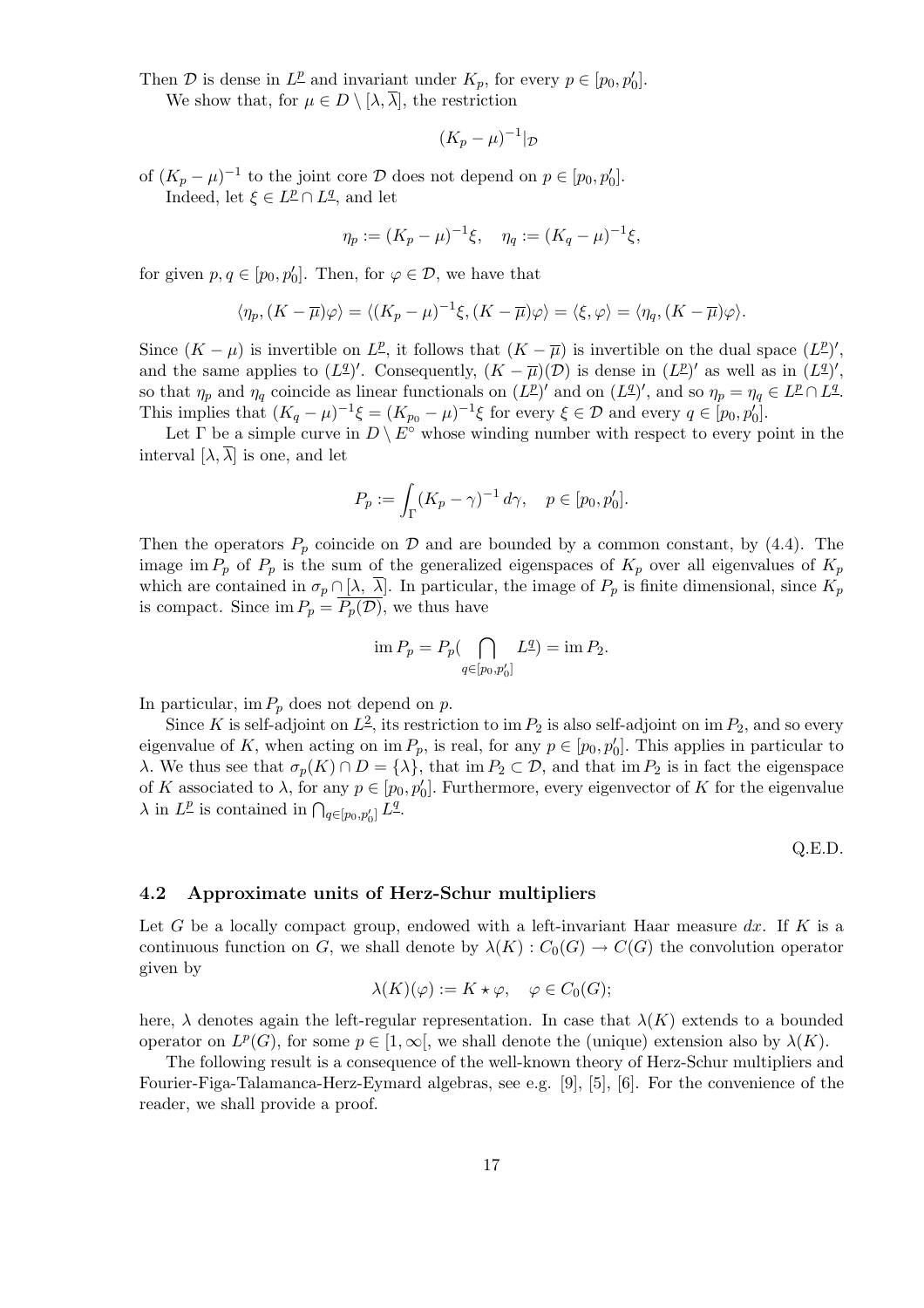**Lemma 4.4** Let  $K \in C(G)$ , and assume that  $\lambda(K)$  is bounded on  $L^p(G)$ . Let  $\psi \in L^{p'}(G)$  and  $\eta \in L^p(G)$ . Then also  $\lambda((\psi \star \check{\eta})K)$  is bounded on  $L^p(G)$ , and

$$
||\lambda((\psi \star \check{\eta})K)||_{L^p \to L^p} \le ||\psi||_{p'}||\eta||_p ||\lambda(K)||_{L^p \to L^p}.
$$
\n(4.5)

**Proof.** If  $f, g \in C_0(G)$ , then

$$
\langle \lambda((\psi \star \check{\eta})K)f, g \rangle = \int \int K(y)(\psi \star \check{\eta})(y)f(y^{-1}x)g(x) dy dx
$$
  

$$
= \int \int \int K(y)\psi(t)\check{\eta}(t^{-1}y)f(y^{-1}x)g(x) dy dx dt
$$
  

$$
= \int \int \int K(y)\psi(xt)\eta(y^{-1}xt)f(y^{-1}x)g(x) dy dx dt
$$
  

$$
= \int \langle K \star (\eta_t f), \psi_t g \rangle dt,
$$

where we have used the abbreviation  $h_t(x) := h(xt)$ . Thus, by Hölder's inequality and Fubini's theorem, we obtain

$$
\begin{aligned}\n&|\langle \lambda((\psi \star \check{\eta})K)f, g \rangle| \\
&\leq \int ||\lambda(K)||_{L^p \to L^p} ||\eta_t f||_p ||\psi_t g||_{p'} dt \\
&\leq ||\lambda(K)||_{L^p \to L^p} \left(\int \int |\eta(yt)|^p |f(y)|^p dy dt\right)^{1/p} \left(\int \int |\psi(xt)|^{p'} |g(x)|^{p'} dx dt\right)^{1/p'} \\
&= ||\lambda(K)||_{L^p \to L^p} ||\eta||_p ||\psi||_{p'} ||f||_p ||g||_{p'}.\n\end{aligned}
$$

This implies (4.5).

Q.E.D.

Assume next that G is a Lie group. If T is a right-invariant bounded operator on  $L^p(G)$ , then it follows from the Schwartz' kernel theorem that there exists a unique distribution  $K \in \mathcal{D}'(G)$ , such that

$$
T\varphi = K \star \varphi = \lambda(K)(\varphi), \quad \text{for every } \varphi \in \mathcal{D}(G). \tag{4.6}
$$

We shall then also denote K by  $T\delta_e$ . Inversely, given a distribution  $K \in \mathcal{D}'(G)$ , we shall denote by  $\lambda(K): \mathcal{D}(G) \to C^{\infty}(G)$  the convolution operator given by

$$
\lambda(K)(\varphi) := K \star \varphi, \quad \varphi \in \mathcal{D}(G).
$$

In case that  $\lambda(K)$  extends to a bounded operator on  $L^p(G)$ , for some  $p \in [1,\infty]$ , we shall again denote also the (unique) extension by  $\lambda(K)$ . The following proposition makes use of ideas in  $[13]$ ,  $[5]$ .

**Proposition 4.5** Let G be an amenable Lie group, let  $1 \leq p < \infty$ , and let  $K \in \mathcal{D}'(G)$ , such that the convolution operator  $\lambda(K)$  is bounded on  $L^p(G)$ . Assume further that  $\lambda(K) \in C^*(G)$ . Then  $\lambda(K)$  is bounded on  $L^q(G)$  for every exponent q lying between 2 and p, and there exists a sequence  ${K_n}_n$  in  $C_0(G)$ , such that

$$
\lim_{n \to \infty} ||\lambda(K) - \lambda(K_n)||_{L^2 \to L^2} = 0,
$$
\n(4.7)

and

$$
||\lambda(K_n)||_{L^q \to L^q} \le ||\lambda(K)||_{L^q \to L^q} \quad \forall n \in \mathbb{N},\tag{4.8}
$$

for every q lying between 2 and p.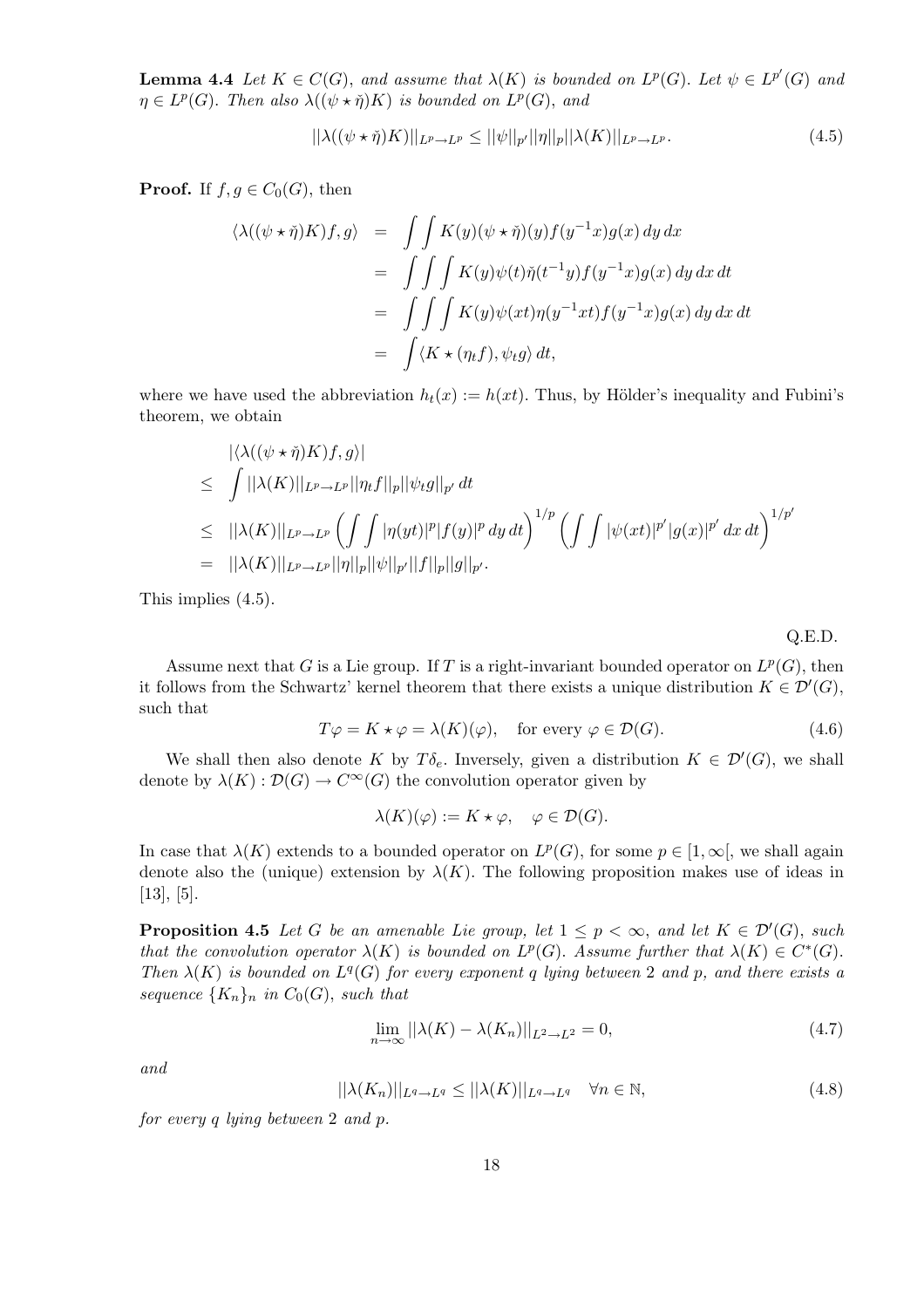**Proof.** Assume first that  $K \in C(G)$ . We choose an increasing sequence  $\{A_n\}_{n\in\mathbb{N}}$  of compact subsets of G such that  $G = \bigcup_{n \in \mathbb{N}} A_n$ . Let  $\varepsilon > 0$ . Since G is amenable, we can find compact subsets  $U_n$  of G such that

$$
\frac{|(A_n^{-1}U_n)\bigtriangleup U_n|}{|U_n|}<\varepsilon.
$$

Put

$$
\phi_{n,\varepsilon} := \frac{1}{|U_n|} \mathbb{I}_{U_n} \star \check{\mathbb{I}}_{U_n} \in C_0(G).
$$

For any  $q \in [1,\infty]$ , let us put

$$
\psi_{n,\varepsilon} = \frac{1}{|U_n|^{1/p'}} \mathbb{I}_{U_n}, \quad \eta_{n,\varepsilon} := \frac{1}{|U_n|^{1/p}} \mathbb{I}_{U_n}, \quad n \in \mathbb{N}.
$$

Then of course

$$
||\psi_{n,\varepsilon}||_{p'}=1=||\eta_{n,\varepsilon}||_p, \quad n \in \mathbb{N},
$$

and

$$
\phi_{n,\varepsilon} = \psi_{n,\varepsilon} \star \check{\eta}_{n,\varepsilon}.
$$

If  $a \in A_n$ , then

$$
\begin{aligned} ||\lambda(a)\eta_{n,\varepsilon} - \eta_{n,\varepsilon}||_p^p &= \frac{1}{|U_n|} \int_G \left| \mathbb{I}_{U_n}(a^{-1}t) - \mathbb{I}_{U_n}(t) \right|^p \, dt \\ &= \frac{1}{|U_n|} \int_G \mathbb{I}_{(aU_n)\triangle U_n}(t) \, dt \le \varepsilon. \end{aligned}
$$

Observe that  $\phi_{n,\varepsilon}(e) = 1$ . Therefore, for any  $a \in A_n$ , we have that

$$
\begin{array}{rcl}\n|\phi_{n,\varepsilon}(a) - 1| & = & |\phi_{n,\varepsilon}(a) - \phi_{n,\varepsilon}(e)| = |\int \psi_{n,\varepsilon}(t) [\eta_{n,\varepsilon}(a^{-1}t) - \eta_{n,\varepsilon}] \, dt| \\
& \leq & ||\psi_{n,\varepsilon}||_{p'} ||\lambda(a) \eta_{n,\varepsilon} - \eta_{n,\varepsilon}||_{p} \leq \varepsilon^{1/p}.\n\end{array}
$$

Thus, if we put  $\phi_n := \phi_{n,1/n}, n \ge 1$ , then we see that the functions  $\phi_n$  tend to 1, uniformly on compacta. Let us put  $K_n := \phi_n K$ . Then  $K_n \in C_0(G)$ , and, by the preceding proposition, the  $K_n$  satisfy (4.8). Moreover, since  $\lambda(K) \in C^*(G)$ , there exists a sequence  $\{f_j\}_j$  in  $C_0(G)$  such that  $\lim_{j\to\infty} ||\lambda(K) - \lambda(f_j)|| = 0$ , where by  $|| \cdot ||$  we denote the operator norm on  $L^2(G)$ . Since  $\lim_{n\to\infty} ||f_j - \phi_n f_j||_1 = 0$ , for every  $f_j$  we see that  $\lim_{n\to\infty} ||\lambda(f_j) - \lambda(\phi_n f_j)|| = 0$ . Moreover, by Lemma 4.4, we have

$$
\begin{aligned} ||\lambda(K) - \lambda(K_n)|| &\leq & ||\lambda(K) - \lambda(f_j)|| + ||\lambda(f_j) - \lambda(\phi_n f_j)|| + ||\lambda(\phi_n(f_j - K))|| \\ &\leq 2 & ||\lambda(K) - \lambda(f_j)|| + ||\lambda(f_j) - \lambda(\phi_n f_j)||. \end{aligned}
$$

Thus, given  $\varepsilon > 0$ , we may first choose j such that  $||\lambda(K) - \lambda(f_j)|| < \varepsilon/2$ , and then  $n_0 \in \mathbb{N}^\times$  such that  $||\lambda(f_j) - \lambda(\phi_n f_j)|| < \varepsilon/4$  for every  $n \ge n_0$ . Then  $||\lambda(K) - \lambda(K_n)|| < \varepsilon$  for every  $n \ge n_0$ , i.e. (4.7) is also satisfied.

For an arbitrary  $K \in \mathcal{D}'(G)$  satisfying the assumptions of Prop. 4.5, we may argue as follows. We fix an approximate identity  $\{\chi_i\}_i$  in  $\mathcal{D}(G)$  such that  $||\chi_i||_1 = 1$  for every i, and put  $K^{(i)} := \chi_i \star K$ . Then  $K^{(i)} \in C(G)$ . Moreover,

$$
||\lambda(K) - \lambda(K^{(i)})|| \le ||\lambda(K) - \lambda(f_j)|| + ||\lambda(f_j) - \lambda(\chi_i \star f_j)|| + ||\lambda(\chi_i \star (f_j - K))||
$$
  
\n
$$
\le 2 ||\lambda(K) - \lambda(f_j)|| + ||f_j - \chi_i \star f_j||_1,
$$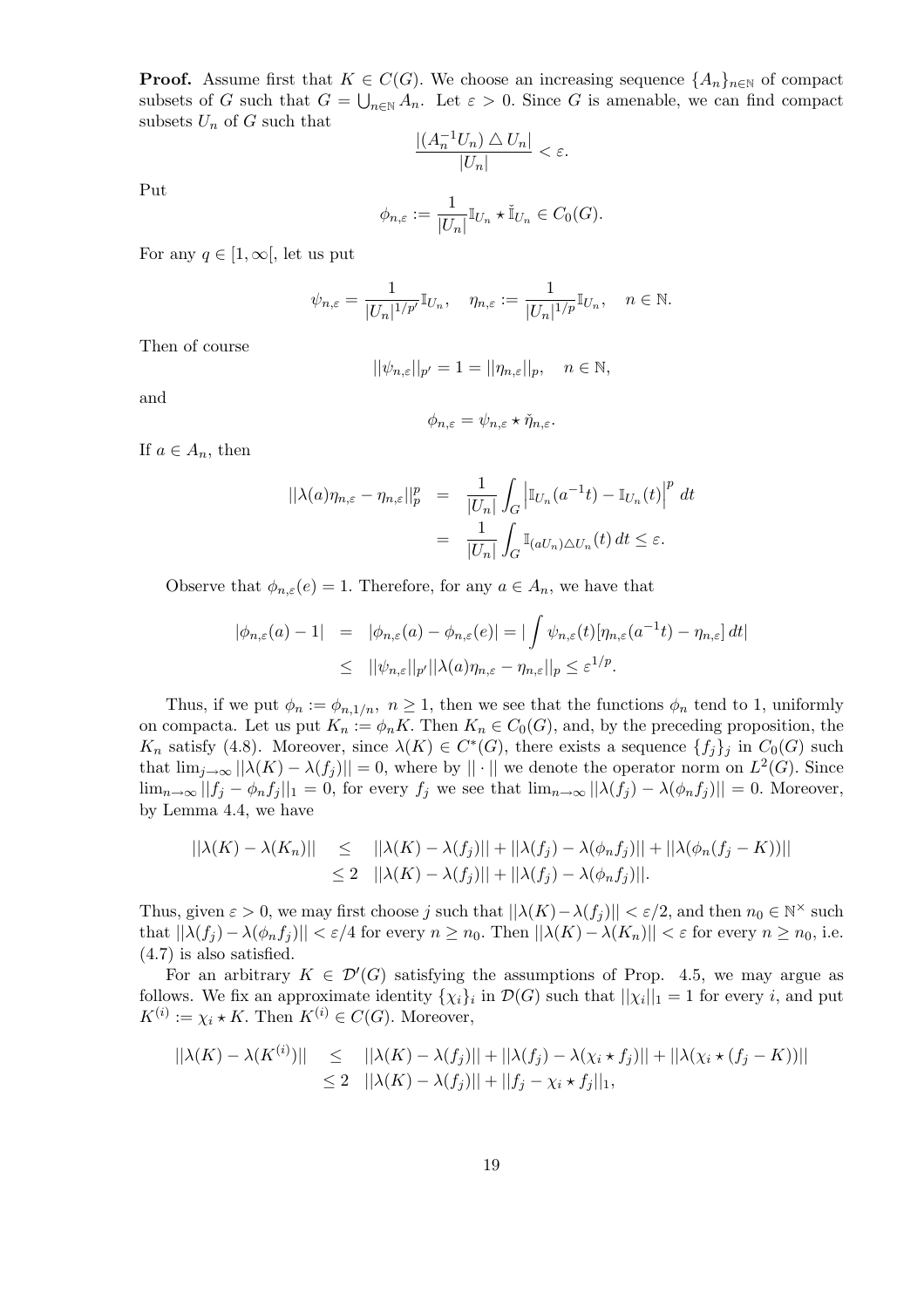where  $\{f_j\}_j$  is again a sequence in  $C_0(G)$  such that  $\lim_{j\to\infty} ||\lambda(K) - \lambda(f_j)|| = 0$ . Thus, arguing similarly as before, we see that

$$
\lim_{i \to \infty} ||\lambda(K) - \lambda(K^{(i)})|| = 0.
$$

Let us put  $K_{\nu}^{(i)} := \phi_{\nu} K^{(i)} \in C_0(G)$ . Then, we know already that

$$
||\lambda(K_{\nu}^{(i)})||_{L^{q}\to L^{q}} \leq ||\lambda(K^{(i)})||_{L^{q}\to L^{q}} \leq ||\chi_{i}||_{1}||\lambda(K)||_{L^{q}\to L^{q}} = ||\lambda(K)||_{L^{q}\to L^{q}}.
$$

Moreover, we have

$$
||\lambda(K) - \lambda(K_{\nu}^{(i)})|| \le ||\lambda(K) - \lambda(K^{(i)})|| + ||\lambda(K^{(i)}) - \lambda(K_{\nu}^{(i)})||.
$$

Thus, if  $\varepsilon > 0$  is given, we may choose i such that  $||\lambda(K) - \lambda(K^{(i)})|| < \varepsilon/2$ , and subsequently  $n_0 \in \mathbb{N}^\times$  such that  $||\lambda(K^{(i)}) - \lambda(K^{(i)}_\nu)|| < \varepsilon/2$  for every  $\nu \ge n_0$ . Then  $||\lambda(K) - \lambda(K^{(i)}_\nu)|| < \varepsilon$  for every  $\nu \ge n_0$ . This shows that we may find a subsequence  $K_n$  among the  $K_{\nu}^{(i)}$  satisfying (4.7) and (4.8).

Q.E.D.

### 5 An analytic family of compact operators

Let us now choose a fixed sub-Laplacian L on G, and denote by  $\{e^{-tL}\}_{t>0}$  the heat semigroup generated by L. We recall some well-known facts about this semi-group (see e.g. [15], also for further references).

For every  $t > 0$ ,  $e^{-tL}$  is a convolution operator

$$
e^{-tL}f = h_t \star f,\tag{5.1}
$$

where the  $\{h_t\}_{t>0}$  form a 1-parameter semigroup of smooth probability measures in  $L^1(G)$ .

Moreover, as a consequence of Gaussian estimates for the heat kernels, one has the following extension of Lemma 5.1 in [15], whose proof carries over to the present situation.

**Proposition 5.1** Let  $s$  be a subspace of g complementary to n, for instance  $s = a + b$ , so that the mapping  $\mathfrak{s} \times N \ni (S, n) \mapsto \exp(S)n \in G$  is a diffeomorphism from  $\mathfrak{s} \times N$  onto G, and fix a norm  $|\cdot|$  on  $\mathfrak{s}$ . For any  $a \geq 0, j \in \mathbb{N}$ , put

$$
h_1^{a,j}(\exp(S)n):=|S|^je^{a|S|}h_1(\exp(S)n),\hspace{1cm}(S,n)\in\mathfrak{s}\times N.
$$

Then  $h_{a,j} \in L^1(G)$ . Moreover, there is a constant  $C_a > 0$ , such that

$$
||h_1^{a,j}||_1 \le C_a^{j+1} \Gamma\left(\frac{j}{2} + 1\right). \tag{5.2}
$$

If  $\chi$  is any continuous, real or complex character of G, with differential  $d\chi \in \mathfrak{g}_{\mathbb{C}}^*$ , then  $\chi(\exp(S)n) = e^{d\chi(S)}$ . We therefore have the following

**Corollary 5.2**  $\chi h_1 \in L^1(G)$  for every continuous character  $\chi$  of G.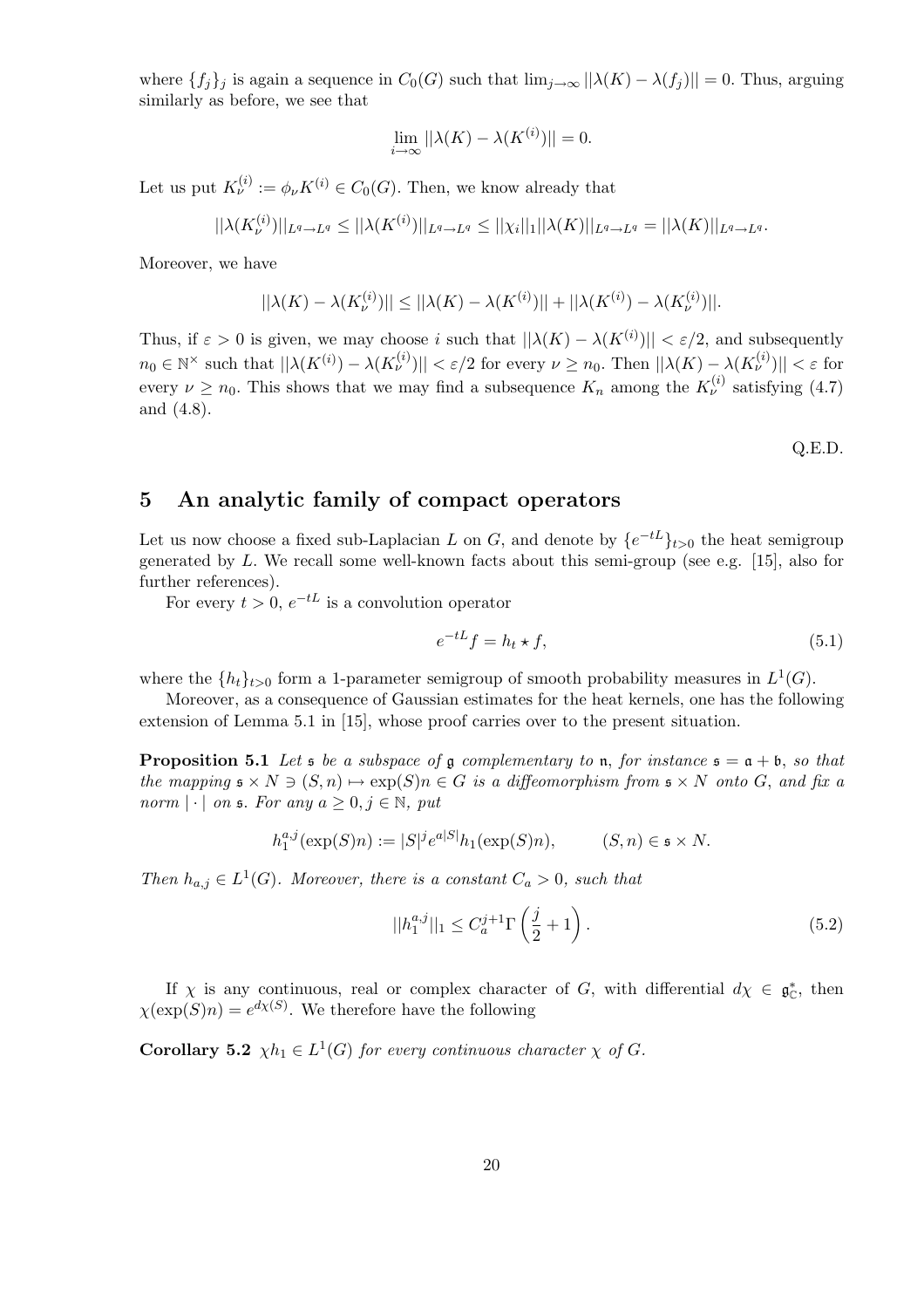From now on, we shall make the following

**Assumption.**  $\ell \in \mathfrak{g}^*$  satisfies Boidol's condition, and  $\Omega(\ell)|_{\mathfrak{n}}$  is closed. Moreover, we assume and  $p \in [1, \infty], p \neq 2$ , is fixed.

Then, since  $\ell$  satisfies (B), there exists at least one root  $\lambda$  of  $\mathfrak{g}$ , such that  $\lambda|_{\mathfrak{g}(\ell)}$  is a non-trivial root of the  $\mathfrak{g}(\ell)$ -module  $\mathfrak{g}/\mathfrak{p}$  (see [2]). Consequently, there exists at least one index  $i \in \{1, \ldots, d\}$ , such that

$$
\lambda_i|_{\mathfrak{g}(\ell)}\neq 0,
$$

and  $(\mathfrak{g}_{j_i} + \mathfrak{p})/(\mathfrak{g}_{j_i+1} + \mathfrak{p}) \neq \{0\}$ . Notice that the latter condition is equivalent to  $\varepsilon_{j_i} \neq 0$ . Choose i minimal with these properties, and put

$$
\overline{p} := (p, \dots, p, 2, 2, \dots, 2),\tag{5.3}
$$

where the last  $p$  occurs at the  $i$ -th position.

Then, for  $T \in \mathfrak{p}$ , we have

$$
(\delta_{\overline{p}} - \delta_{\overline{2}})(T) = \sum_{k=1}^{i} \frac{1}{p} \varepsilon_{j_k} \tau_{j_k}(T) + \sum_{k=i+1}^{d} \frac{1}{2} \varepsilon_{j_k} \tau_{j_k}(T) - \sum_{k=1}^{d} \frac{1}{2} \varepsilon_{j_k} \tau_{j_k}(T) = (\frac{1}{p} - \frac{1}{2}) \sum_{k=1}^{i} \varepsilon_{j_k} \tau_{j_k}(T),
$$

and for  $X \in \mathfrak{a} + \mathfrak{n}$  one has

$$
(\delta_{\overline{p}} - \delta_{\overline{2}})(X) = (\frac{1}{p} - \frac{1}{2}) \sum_{k=1}^{m-1} \varepsilon_k \tau_k(X).
$$

Thus, if we define the real character  $\nu$  of  $\mathfrak g$  by

$$
\nu(X) := \sum_{k=1}^{i} \varepsilon_{j_k} \tau_{j_k}(X), \quad \text{if } X \in \mathfrak{p},
$$
  

$$
\nu(X) := \sum_{k=1}^{m-1} \varepsilon_k \tau_k(X), \quad \text{if } X \in \mathfrak{a} + \mathfrak{n},
$$

then

$$
\Delta_{\overline{p}} \Delta_{\overline{2}}^{-1}(\exp(X)) = e^{(\frac{1}{2} - \frac{1}{p})\nu(X)}, \quad X \in \mathfrak{g}.
$$
 (5.4)

Moreover, since  $\tau_{j_k}(T) = 0$  for  $1 \leq k < i$  and  $T \in \mathfrak{g}(\ell)$ , we have

$$
\nu|_{\mathfrak{g}(\ell)} = \varepsilon_{j_i} \tau_{j_i}|_{\mathfrak{g}(\ell)} \neq 0. \tag{5.5}
$$

For any complex number  $z$  in the strip

$$
\Sigma := \{ \zeta \in \mathbb{C} : |\text{Im}\,\zeta| < 1/2 \},
$$

let  $\Delta_z$  be the complex character of G given by

$$
\Delta_z(\exp(X)) := e^{-iz\nu(X)}, \quad X \in \mathfrak{g},
$$

and  $\chi_z$  the unitary character

$$
\chi_z(\exp(X)) := e^{-i\text{Re}\,(z)\nu(X)}, \quad X \in \mathfrak{g}.
$$

Since, by (5.4),

$$
\Delta_z(x) = \chi_z \Delta_{\overline{p(z)}} \Delta_{\overline{2}}^{-1},
$$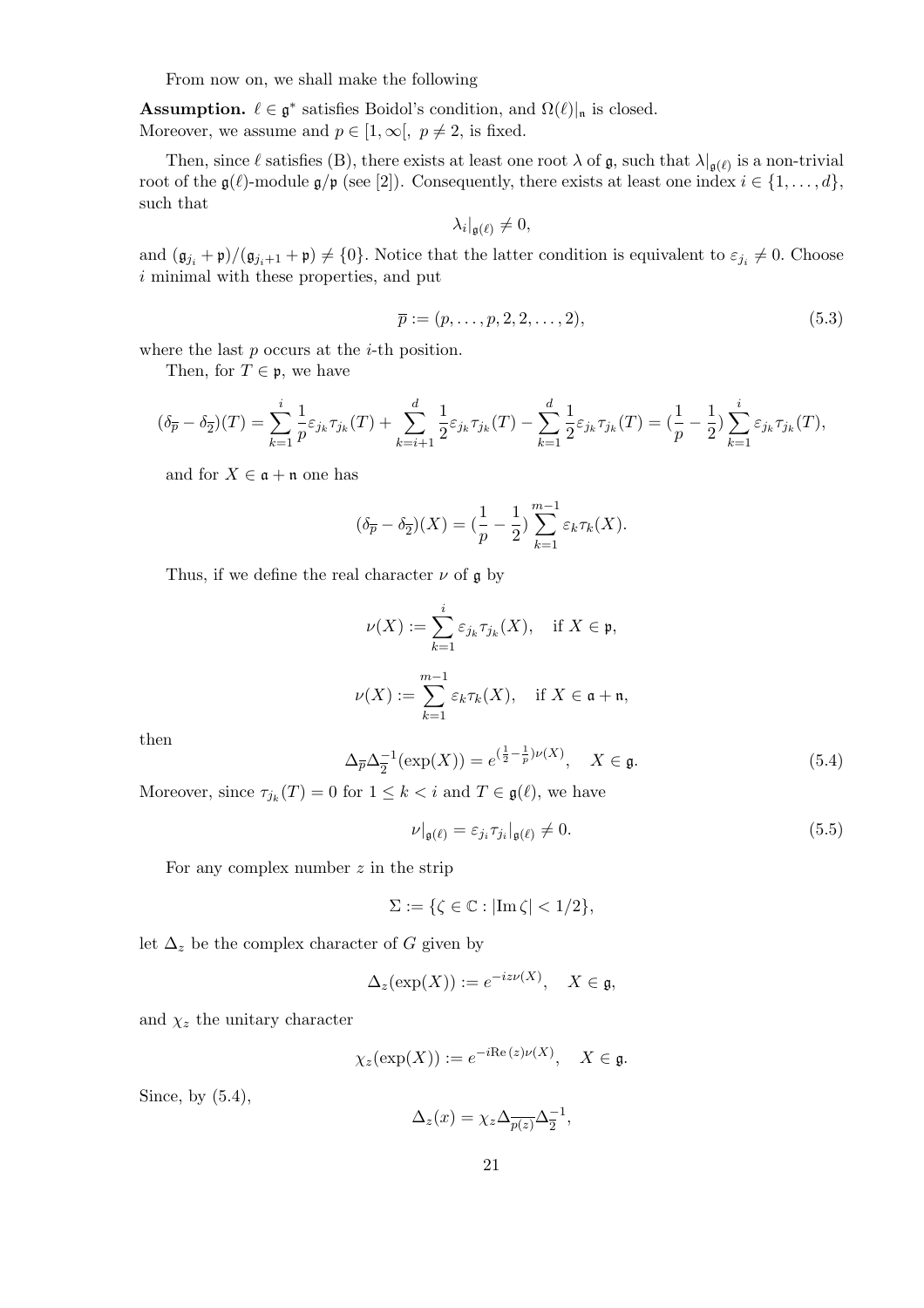if we define  $p(z) \in ]1, \infty[$  by the equation

$$
Im(z) = 1/2 - 1/p(z),
$$
\n(5.6)

we see that the representation  $\pi_{\ell}^z$ , given by

$$
\pi_{\ell}^{z}(x) := \Delta_{z}(x)\pi_{\ell}(x) = \chi_{z}(x)\pi_{\ell}^{\overline{p(z)}}(x), \quad x \in G,
$$
\n(5.7)

is an isometric representation on the space  $L^{p(z)}(G/P, \ell)$ .

Observe that for  $\tau \in \mathbb{R}$ , we have  $p(\tau) = 2$ , and  $\pi_{\ell}^{\tau} = \chi_{\tau} \otimes \pi_{\ell}$  is a unitary representation on  $L^2$ . Moreover,

$$
\pi_{\ell}^{\tau} \simeq \pi_{\ell - \tau \nu,}
$$
\n<sup>(5.8)</sup>

since the mapping  $f \mapsto \overline{\chi}_{\tau} f$  intertwines the representations  $\chi_{\tau} \otimes \pi_{\ell}$  and  $\pi_{\ell-\tau}$  v.

Let us put

$$
T(z) := \pi_{\ell}^z(h_1) = \pi_{\ell}(\Delta_z h_1), \quad z \in \Sigma,
$$

and let us shortly write

$$
L^{\overline{p}} := L^{\overline{p}}(G/P, \ell), \quad 1 \le p < \infty,
$$

where  $\bar{p}$  is given by (5.3). Since, by (3.24),

$$
T(z) = \pi_{\ell}^{\overline{q}}(\Delta_z \Delta_{\overline{2}} \Delta_{\overline{q}}^{-1} h_1), \qquad (5.9)
$$

it follows from Cor.5.2 and Prop. 3.1 that the operator  $T(z)$  leaves  $L^{\overline{q}}$  invariant for every  $1 \le q < \infty$ , and is bounded on all these spaces. Much more is even true. Let us write  $T_q(z)$  in place of  $T(z)$ , if we consider  $T(z)$  as a bounded operator on  $L^{\overline{q}}$ . The spectrum of  $T_q(z)$  will be denoted by  $\sigma_q(z)$ .

**Proposition 5.3** For every  $q \in ]1,\infty[$ , the mapping  $\Sigma \ni z \mapsto T_q(z)$  is an analytic family of compact operators in the sense of Kato ([11]). Moreover, if  $\tau \in \mathbb{R}$ , then  $T_2(\tau)$  is self-adjoint on  $L^{\overline{2}}$ .

**Proof.** By Thm. 2.2, the orbit  $\Omega(\ell)$  is closed. Moreover, Cor. 5.2 shows that  $\Delta_z h_1 \in L^1(G)$ , and consequently  $T(z) = \pi_{\ell}(\Delta_z h_1)$  is a compact operator on  $L^2$ . On the other hand, in a similar way we see from (5.9) that  $T(z)$  is bounded on  $L^{\overline{q}}$ , for every  $1 \leq q < \infty$ . Since  $L^{\overline{q}}$  is a mixed  $L^p$ -space of the type  $L^p(X, L^2(Y))$  considered in Section 4.1, we may apply Thm. 4.2 to conclude that  $T_q(z)$  is compact for every  $q \in ]1,\infty[$ .

Next, let  $\zeta \in \Sigma$  be fixed, and consider  $T(\zeta + z)$ , for |z| sufficiently small. We have

$$
T(\zeta + z) = \pi_{\ell}(\Delta_{\zeta + z} h_1) = \sum_{j=0}^{\infty} \frac{(-iz)^j}{j!} S_j,
$$
\n(5.10)

where

$$
S_j := \pi_{\ell}((\nu \circ \log)^j \Delta_{\zeta} h_1) = \pi_{\ell}^{\overline{q}}((\nu \circ \log)^j \Delta_{\zeta} \Delta_{\overline{2}} \Delta_{\overline{q}}^{-1} h_1).
$$

By Prop. 5.1 we see that

$$
||S_j||_{L^{\overline{q}} \to L^{\overline{q}}} \le C_q^{j+1} \Gamma(\frac{j}{2} + 1), \tag{5.11}
$$

where the constant  $C_q > 0$  stays bounded whenever q runs through a compact interval. Moreover, arguing for  $S_j$  as we did for  $T(z)$  before, one finds that  $S_j \in \mathcal{K}(L^{\overline{q}})$ , for every  $q \in ]1,\infty[$ . Thus, by (5.10) and (5.11), the mapping  $z \mapsto T_q(z)$  is holomorphic from  $\Sigma$  into  $\mathcal{K}(L^{\overline{q}})$ , for  $1 < q < \infty$ (it even extends to an entire mapping from  $\mathbb C$  into  $\mathcal{K}(L^{\overline{q}})$ .)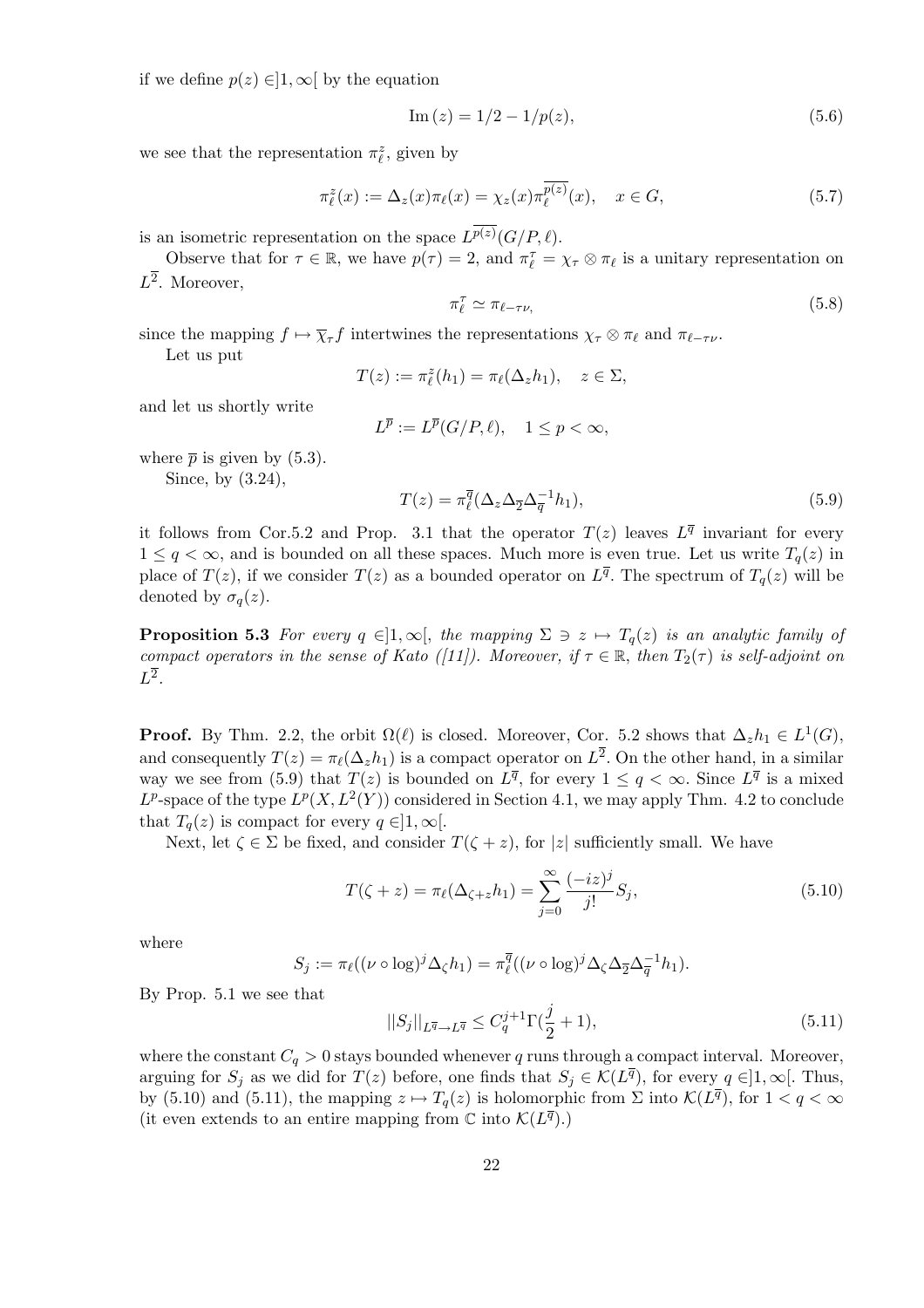Finally, if  $\tau \in \mathbb{R}$ , then  $\pi_{\ell}^{\tau}$  is a unitary representation on  $L^{\overline{2}}$ , so that  $T(\tau)^* = \pi_{\ell}^{\tau}(h_1)^* =$  $\pi_{\ell}^{\tau}(h_1^*) = \pi_{\ell}^{\tau}(h_1) = T(\tau).$ 

We can now prove the following perturbation result.

**Proposition 5.4** Let  $1 \leq p_0 < 2$ . There exist an open neighborhood U of a point  $z_0 \in \mathbb{R}$  in the complex strip  $\Sigma$  and holomorphic mappings

$$
\lambda:U\to\mathbb{C}
$$

and

$$
\xi: U \to \bigcap_{p_0 \le p \le p'_0} L^{\overline{p}},
$$

such that  $\xi(z) \neq 0$  and

$$
T(z)\xi(z) = \lambda(z)\xi(z) \quad \text{for every} \quad z \in U. \tag{5.12}
$$

Moreover, shrinking U, if necessary, one can find a constant  $C > 0$  such that

$$
||\xi(z)||_{L^{\overline{p}}} \leq C \quad \text{for every} \quad z \in U, \ p \in [p_0, p'_0]. \tag{5.13}
$$

**Proof.** Let  $z_0 \in \Sigma$  be real. Then, by Prop. 5.3 and Prop 4.3, the  $L^{\overline{p}}$ - spectrum of  $T_p(z_0)$ is independent of p, and agrees thus with  $\sigma_2(z_0)$ . Moreover, for every non-trivial eigenvalue  $\lambda_0 \in \sigma_2(z_0)$  of  $T(z_0)$ , every generalized eigenvector  $\xi_0$  associated to  $\lambda_0$  is in fact an eigenvector, lying in  $\mathcal{D} := \bigcap_{p_0 \leq p \leq p'_0} L^{\overline{p}}$ . Let us for instance choose for  $\lambda_0$  the largest eigenvalue of  $T(z_0)$ .

Consider the three analytic families

$$
{T_q(z)}_{z \in \Sigma}
$$
, for  $q = p_0, 2, p'_0$ .

By choosing  $z_0$  in such a way that  $\lambda_0$  is a non-branching eigenvalue for all three analytic families and applying analytic perturbation theory (see [11]), we may find an open connected neighborhood U of some real point  $z_0 \in \mathbb{R}$  in  $\Sigma$  and three holomorphic families  $U \ni z \mapsto \lambda_q(z)$  of eigenvalues for the operator  $T_q(z)$ ,  $q = p_0, 2, p'_0$ , which all coincide at  $z_0$  with the eigenvalue  $\lambda_0$ . Moreover, we may choose a neighborhood W of  $\lambda_0$  such that

$$
W \cap \sigma_q(z) = \{\lambda_q(z)\} \quad \text{for} \quad z \in U, \ q = p_0, 2, p'_0.
$$

Let

$$
P_q(z) := \int_{\Gamma} (T_q(z) - \mu)^{-1} d\mu, \quad z \in U,
$$

where  $\Gamma$  is a circle in W winding around  $\lambda_0$  once. By shrinking U, if necessary, we may also assume that the curve  $\Gamma$  separates  $\lambda_q(z)$  from the remaining elements of  $\sigma_q(z)$ , for every  $z \in U$ and  $q = p_0, 2, p'_0$ . Then  $P_q(z)$  projects onto the generalized eigenspace  $E_q(z)$  of  $T_q(z)$  associated with the eigenvalue  $\lambda_q(z)$ , for  $q = p_0, 2, p'_0$ . Moreover,  $\mathcal D$  is the core considered in the proof of Prop.4.3, and we had seen there that, for real  $z \in U$ , the restrictions of the resolvents  $(T_p(z) - \mu)^{-1}$  to D do not depend on p, so that the same applies to the projectors  $P_p(z)$ . Since  $P_q(z)$  depends holomorphically on z, it follows that

$$
P_q(z)|_{\mathcal{D}} = P_2(z)|_{\mathcal{D}}
$$
 for every  $z \in U \cap \mathbb{R}$ ,  $q = p_0, 2, p'_0$  (5.14)

Moreover, since we may assume that  $P_q(z)$  is uniformly bounded on  $L^{\overline{q}}$ , for  $z \in U$  and  $q =$  $p_0, 2, p'_0$ , by interpolation we derive from  $(5.14)$  that

$$
||P_2(z)\xi||_{L^{\overline{p}}} \le C||\xi||_{L^{\overline{p}}} \quad \forall z \in U, \ p \in [p_0, p'_0], \ \xi \in \mathcal{D}.
$$
 (5.15)

Q.E.D.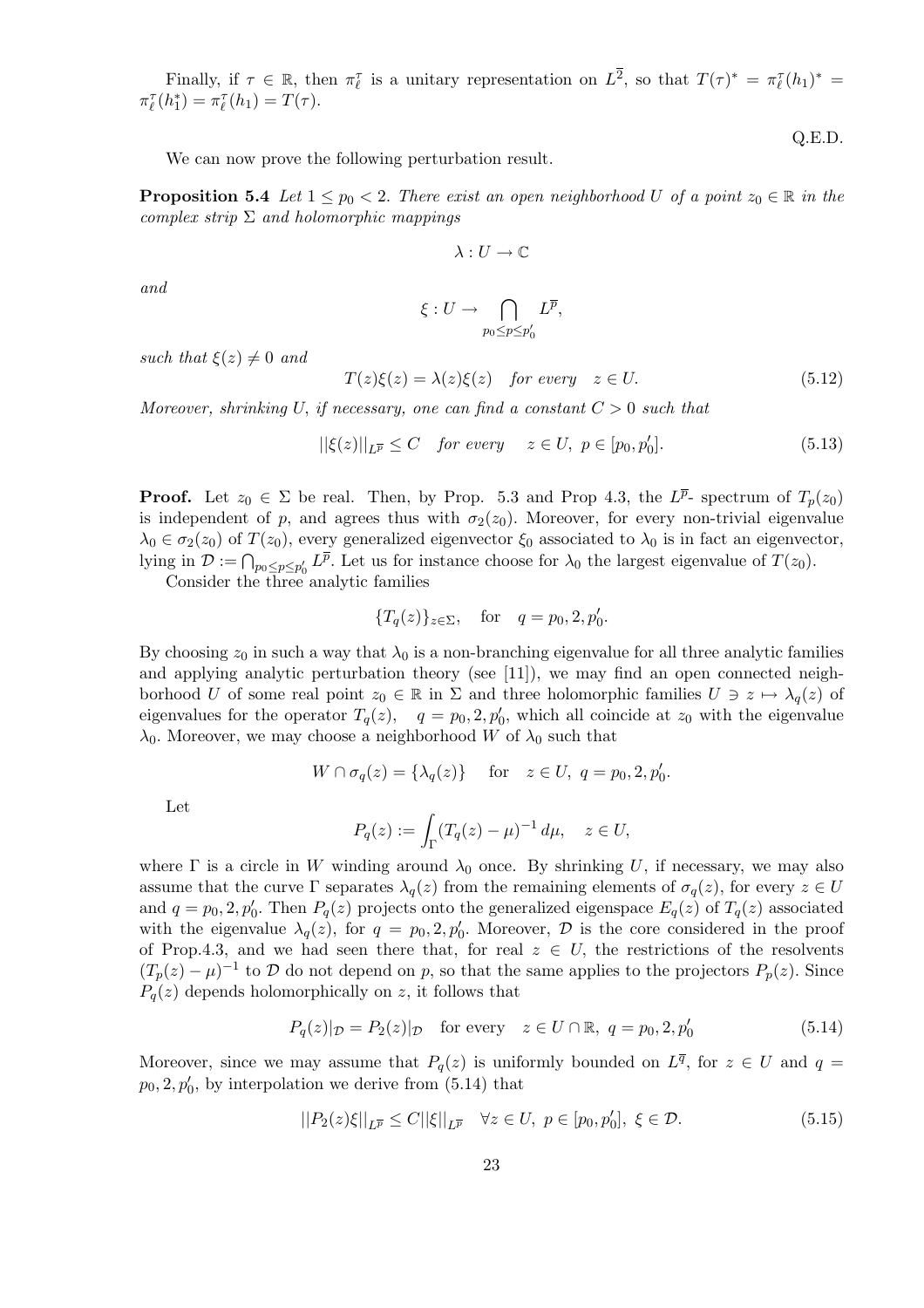Choose now  $\xi_0 \in \mathcal{D} \setminus \{0\}$  such that  $T(z_0)\xi_0 = \lambda_0 \xi_0$ , and put

$$
\xi(z) := P_2(z)\xi_0, \quad z \in U.
$$

Then  $\xi(z) \in \mathcal{D} \setminus \{0\}$  for every  $z \in U$ , (5.13) holds because of (5.15), and the mapping  $z \mapsto \xi(z) \in$ D is holomorphic with respect to every  $L^{\overline{p}}$ -norm,  $p_0 \leq p \leq p'_0$ , provided we choose U sufficiently small.

Furthermore, for real  $z \in U$ , we have  $T(z)\xi(z) = \lambda(z)\xi(z)$ , and since both sides of this equation depend holomorphically on z, it remains valid for every  $z \in U$ .

Q.E.D.

#### 6 The proof of Theorem 1

We have to show that, under the assumptions made in the previous section, there exist a point  $\lambda_0$  in the L<sup>2</sup>-spectrum of L and an open neighborhood U of  $\lambda_0$  in C, such that every L<sup>p</sup>-multiplier  $F \in C_{\infty}(\mathbb{R})$  extends holomorphically to U. Since  $\sigma_2(L) = [0, \infty[=: \mathbb{R}_+,$  we may restrict ourselves to multipliers on  $\mathbb{R}_+$ .

**Lemma 6.1** Let  $1 \leq p < \infty$ , and let  $F \in M_p(L) \cap C_{\infty}(\mathbb{R}_+)$ . Then  $F(L) \in C^*(G)$ , and  $F(L)$  is bounded on  $L^q(G)$  for every q lying between p and p'. Moreover, there exists a constant  $C \geq 0$ , such that

$$
||F(L)||_{L^{q} \to L^{q}} \leq C, \quad if \quad \left|\frac{1}{q} - \frac{1}{2}\right| \leq \left|\frac{1}{p} - \frac{1}{2}\right|.
$$
\n
$$
(6.1)
$$

**Proof.** Since  $F \in C_{\infty}(\mathbb{R}_+),$  there exists a sequence of functions of Laplace transform type  $\tilde{\varphi}_n(\lambda) = \int_0^\infty \varphi_n(t) e^{-\lambda t} dt$ , where  $\varphi_n \in C_0(\mathbb{R}_+)$ , which converges uniformly to F (see [15], Prop.2.1). Moreover, if  $\varphi$  is a real valued function on  $\mathbb{R}_+$ , then  $\tilde{\varphi}$  is real valued too, as is the convolution kernel  $\tilde{\varphi}(L)\delta_e = \int_0^\infty \varphi(t)h_t dt$  associated to  $\tilde{\varphi}(L)$ . Let  $\alpha_n := \text{Re}\,\varphi_n$ ,  $\beta_n := \text{Im}\,\varphi_n$ , and  $F_1 := \text{Re } F, F_2 := \text{Im } F$ . Then  $F_1$  is the uniform limit of the  $\tilde{\alpha}_n$ , and  $F_2$  is the uniform limit of the  $\tilde{\beta}_n$ , so that consequently, for every real-valued function  $f \in \mathcal{D}(G)$ , one has

$$
F_1(L)f = \lim_{n \to \infty} \tilde{\alpha}_n(L)f \text{ and } F_2(L)f = \lim_{n \to \infty} \tilde{\beta}_n(L)f
$$

in  $L^2(G)$ . This shows that the  $F_1(L)f$  and  $F_2(L)f$  are real-valued functions, whence

$$
||F(L)f||_p=\left(\int_G (|[F_1(L)f](x)|^2+|[F_2(L)f](x)|^2)^{p/2}\,dx\right)^{1/p}\geq \max(||F_1(L)f||_p, ||F_2(L)f||_p).
$$

Hence  $F_1$  and  $F_2$  are  $L^p$ -multipliers for L too, and since  $F_1(L)^* = \overline{F}_1(L) = F_1(L)$  as well as  $F_2(L)^* = F_2(L)$ , we see that  $F_1(L)$  and  $F_2(L)$  are also bounded on  $L^{p'}(G)$ . This shows that  $F(L) = F_1(L) + iF_2(L)$  is  $L^{p'}$ -bounded, and (6.1) follows by interpolation.

Q.E.D.

In view of Lemma 6.1, we may and shall assume in the sequel that  $1 < p < 2$ . Let  $K := F(L)\delta_e$ be the convolution kernel of  $F(L)$ , so that  $F(L)\varphi = K \star \varphi = \lambda(K)\varphi$ , for  $\varphi \in \mathcal{D}(G)$ . According to Prop. 4.5, choose a sequence  $\{K_n\}_n$  in  $C_0(G)$  such that

$$
\lim_{n \to \infty} ||\lambda(K) - \lambda(K_n)||_{L^2 \to L^2} = 0,
$$
\n(6.2)

and

$$
||\lambda(K_n)||_{L^q \to L^q} \le ||\lambda(K)||_{L^q \to L^q} \quad \forall n \in \mathbb{N},\tag{6.3}
$$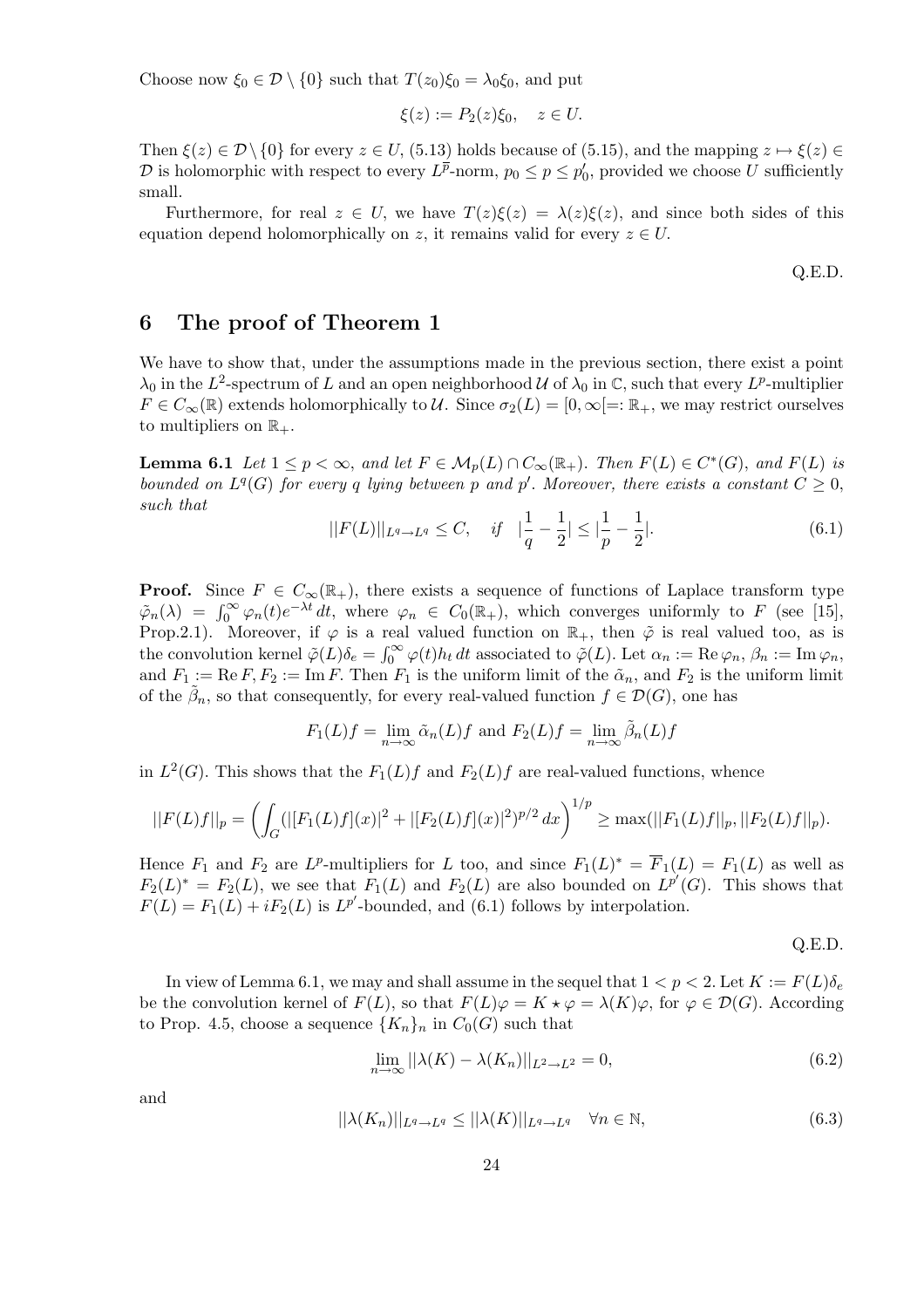for every q lying between 2 and  $p$ .

We now apply the transference theorem in order to conclude that

$$
||\pi_{\ell}^{z}(K_{n})||_{L^{\overline{p(z)}} \to L^{\overline{p(z)}}} \leq ||\lambda(K_{n})||_{L^{p(z)}(G) \to L^{p(z)}(G)} \quad \forall n \in \mathbb{N}, z \in \Sigma.
$$
 (6.4)

To this end, recall that our representation  $\pi_{\ell}^z$  acts isometrically on a mixed  $L^p$ -space of the type  $L^p(X, L^2(Y))$ , with  $p = p(z)$ . Such a space can be embedded into an  $L^p$ -space. Namely,  $L^2(Y)$  is isometrically isomorphic to a subspace of  $L^p(Z)$  (see [16] Lemme 1 or [7] Corollary 1). Then of course  $L^p(X, L^2(Y))$  is isometrically isomorphic to a subspace of  $L^p(X \times Z)$ . However, the proof of Theorem 2.4 in [3] remains valid also for bounded representations on closed subspaces of  $L^p$ -spaces, and we can thus apply the transference theorem in [3] to obtain (6.4).

**Remark.** (6.4) is an immediate consequence of the inclusion  $A(\xi)A_p \subset A_p$  of Theorem A in [7] and Theorem 6 in [8]. It seems that Herz understood transference very well, but in his publications rather concentrated on abstract results (notably in [7]) and made explicit only few consequences. We felt that in case of  $(6.4)$  (as in section 4) re-proving certain more or less known results is more convenient then explaining how to translate and properly combine known results to get what we need.

From  $(6.1)$ ,  $(6.3)$  and  $(6.4)$  we get

$$
||\pi_{\ell}^{z}(K_{n})||_{L^{\overline{p(z)}} \to L^{\overline{p(z)}}} \leq C \quad \text{for every} \quad z \in \Sigma_{p},\tag{6.5}
$$

where  $\Sigma_p$  denotes the smaller strip

$$
\Sigma_p:=\{\zeta\in\mathbb{C}:|{\rm Im\,}\zeta|<\frac{1}{p}-\frac{1}{2}\}.
$$

Next, letting  $p_0 := p$ , choose holomorphic families  $\lambda(z)$  of eigenvalues for  $\pi_{\ell}^z = T(z)$  and associated eigenfunctions  $\xi(z)$ ,  $z \in U$ , as in Prop. 5.4, and assume w.r. that  $U \subset \Sigma_p$ .

Fix  $\psi \in C_0^{\infty}(G/P, \ell)$  such that  $\langle \xi(z), \psi \rangle \neq 0$  for every  $z \in U$  (if necessary, we have to shrink U another time to achieve this), and consider the complex functions

$$
h_n: U \to \mathbb{C}, \quad z \mapsto \langle \pi_\ell^z(K_n)\xi(z), \psi \rangle, \quad n \in \mathbb{N},
$$

which are holomorphic in U.

By  $(6.5)$  and  $(5.13)$  we obtain

$$
|h_n(z)| \le ||\pi_\ell^z(K_n)||_{L^{\overline{p(z)}} \to L^{\overline{p(z)}}} ||\xi(z)||_{\overline{p(z)}} ||\psi||_{\overline{p(z)'} } \leq C, \quad \forall z \in U, n \in \mathbb{N}.
$$

The family of functions  $\{h_n\}_n$  is thus a normal family of holomorphic functions, and so, by the theorems of Montel and Weierstraß, there exists a subsequence  $\{h_{n_j}\}_j$  which converges locally uniformly to a holomorphic limit function h on U.

Now, if  $z \in U$  is real, then the representation  $\pi_{\ell}^{z}$  is unitary, and since, by (6.2),  $\lambda(K_{n})$ converges to  $\lambda(K)$  in  $C^*(G)$ , as n tends to  $\infty$ , it follows that  $h_n(z)$  converges on  $U \cap \mathbb{R}$  to  $\langle \pi^z_{\ell}(K)\xi(z), \psi\rangle,$  i.e.

$$
h(z) = \langle \pi_{\ell}^{z}(K)\xi(z), \psi \rangle, \quad z \in U \cap \mathbb{R}.
$$
 (6.6)

Let  $\mu(z) := -\log \lambda(z)$ ,  $z \in U$ , where log denotes the principal branch of the logarithm. Then  $\mu$ is holomorphic on U, and from  $\pi_{\ell}^{z}(h_1)\xi(z) = T(z)\xi(z) = \lambda(z)\xi(z)$  we obtain that  $d\pi_{\ell}^{z}(L)\xi(z) =$  $\mu(z)\xi(z)$ . From (6.6) we therefore get (compare [15])

$$
h(z) = \langle \pi_{\ell}^{z}(F(L))\xi(z), \psi \rangle = \langle F(d\pi_{\ell}^{z}(L))\xi(z), \psi \rangle = F(\mu(z)) \langle \xi(z), \psi \rangle,
$$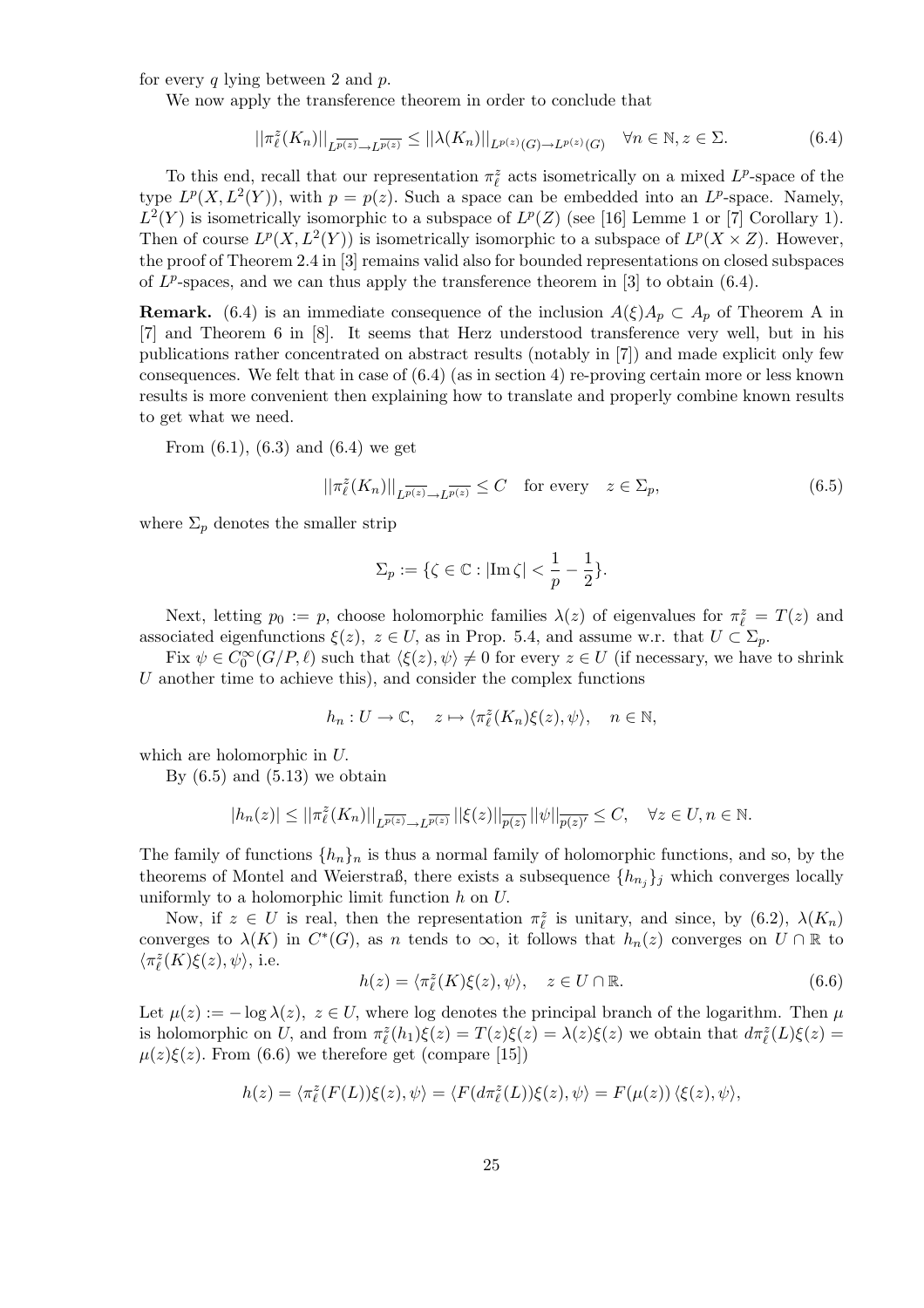i.e.

$$
F \circ \mu(z) = \frac{h(z)}{\langle \xi(z), \psi \rangle}, \quad \forall z \in U \cap \mathbb{R}.
$$
 (6.7)

Now, clearly the right-hand side of (6.7) extends holomorphically to U, and thus  $F \circ \mu$  extends to a holomorphic function on U.

However, from Thm. 2.2 and formula (5.8) we deduce that

$$
\lim_{|\tau| \to \infty} ||\pi_{\ell}^{\tau}(h_1)|| = 0,
$$

hence  $\lambda(\tau) \to 0$  and  $\mu(\tau) \to +\infty$  as  $\tau \to \infty$ . Thus the function  $\mu$  is not constant, and so, varying the point  $z_0 \in U \cap \mathbb{R}$  slightly, if necessary, we may assume that  $\mu'(z_0) \neq 0$ . Then  $\mu$  is a local bi-holomorphism near  $z_0$ , and thus F has a holomorphic extension to a complex neighborhood of  $\mu(z_0)$ .

Q.E.D.

### 7 An example of a closed orbit whose restriction to the nilradical is non-closed

Let g be the Lie algebra spanned by the basis

$$
\mathcal{B} = \{R, S, T, X, Y, Z, M_1, M_2, N_1, N_2, \},\
$$

with non-trivial brackets given by

$$
[T, X] = -X, [T, Y] = Y, [X, Y] = Z,
$$
  
\n
$$
[R, T] = M_1, [R, M_1] = M_2, [R, M_2] = -M_2,
$$
  
\n
$$
[S, T] = N_1, [S, N_1] = N_2, [S, N_2] = N_2.
$$

Let  $\alpha, \beta \in \mathbb{R} \setminus \{0\}$ , and denote by  $\ell$  the element of  $\mathfrak{g}^*$  for which

$$
\ell(Z) = 1, \ \ell(M_2) = \alpha, \ \ell(N_2) = \beta, \quad \ell(U) = 0
$$

for all other elements  $U$  of the basis  $\mathcal{B}$ .

The stabilizer of  $\ell$  in  $\mathfrak g$  is the subspace

$$
\mathfrak{g}(\ell) = \text{span}\{T, Z, N_1 - N_2, M_1 + M_2\}.
$$

Let

$$
g(x, y, r, s, n, m) := \exp xX \exp yY \exp rR \exp sS \exp mM_2 \exp nN_2.
$$

Then the coadjoint orbit  $\Omega$  of  $\ell$  is the subset

$$
\Omega = \{ \text{Ad}^*(g(x, y, r, s, m, n)^{-1}) \ell : x, y, r, s, m, n \in \mathbb{R} \}.
$$

Denote by

$$
\mathcal{B}^*:=\{R^*, S^*, T^*, X^*, Y^*, Z^*, M_1^*, M_2^*, N_1^*, N_2^*, \}
$$

the dual basis of  $\beta$ . Then

$$
\Omega = \{-mR^* + nS^* + (\alpha(e^{-r} - 1 + r) + \beta(e^s - 1 - s) - xy)T^* + \alpha(1 - e^{-r})M_1^* + \alpha e^{-r}M_2^* + \beta(e^s - 1)N_1^* + \beta e^s N_2^* - yX^* + xY^* + Z^* : x, y, r, s, m, n \in \mathbb{R}\}.
$$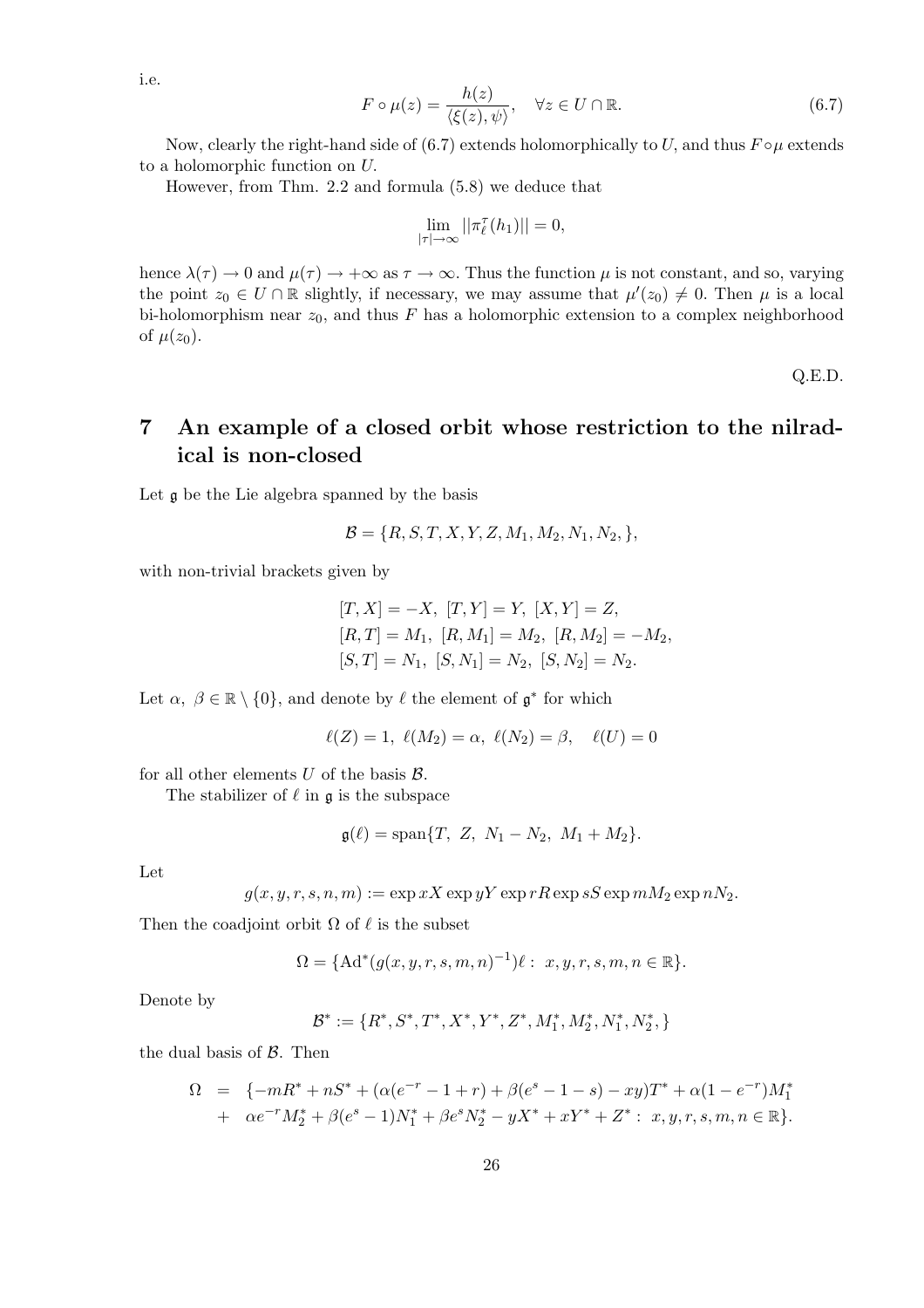We see that the restriction of  $\Omega$  to the nilradical  $\mathfrak{n} = \text{span}\{X, Y, Z, M_1, M_2, N_1, N_2\}$  is not closed, since, letting r tend to  $+\infty$  and s to  $-\infty$ , the other parameters being fixed, one finds that the functionals

$$
\alpha M_1^* + \beta N_1^* - yX^* + xY^* + Z^*
$$

lie in the closure of  $\Omega|_{\mathfrak{n}}$ .

If  $\alpha/\beta > 0$ , then  $\alpha(e^{-r} - 1 + r) + \beta(e^{s} - 1 - s) - xy$  tends to infinity, provided r tends to  $+\infty$ and s tends to  $-\infty$  whereas x, y stay bounded. Hence the orbit  $\Omega$  is closed, whenever  $\alpha/\beta > 0$ .

On the other hand,  $\Omega$  is not closed if  $\alpha/\beta < 0$ , since then the element  $\alpha M_1^* + \beta N_1^*$  is contained in the closure of the orbit ( take  $s := \frac{\alpha + \beta + \alpha r}{\beta}$  $\frac{\beta + \alpha r}{\beta}$  and let r tend to  $+\infty$ .)

It is easy to see that the subspace  $p := \text{span}\{T, Z, Y, M_1, M_2, N_1, N_2\}$  is the Vergne polarization for  $\ell$  associated to the composition sequence

$$
\mathfrak{g}=\mathfrak{g}_0\supset \mathfrak{g}_1\supset\ldots\supset \mathfrak{g}_{10}=\{0\},
$$

where  $\mathfrak{g}_j$  is spanned by the  $j + 1$ -st to last element or the ordered basis

$$
R, S, T, X, Y, Z, M_1, M_2, N_1, N_2
$$

of g.

The root  $\lambda$  associated to the quotient space

$$
\mathrm{span}\{X, Y, M_1, M_2, N_1, N_2, Z\}/\mathrm{span}\{Y, M_1, M_2, N_1, N_2, Z\}
$$

is the linear functional  $\nu := -T^*$ . In particular  $\ell$  does not satisfy Boidol's condition (B).

To fix the ideas, assume now for instance that  $\alpha > 0$ ,  $\beta > 0$  (which means that  $\Omega$  is closed), and consider a real sequence  $\{\tau_k\}_{k\in\mathbb{N}}$  such that  $\lim_{k\to\infty}\tau_k = +\infty$ . Then the sequence of orbits  $\Omega_k := \Omega + \tau_k T^*$ ,  $k \in \mathbb{N}$ , tends to infinity in the orbit space. Indeed, otherwise, for a subsequence, also indexed by  $k$  for simplicity of notation, for every  $k$  there would exist an element

$$
\ell_k = (-m_k R^* + n_k S^* + \alpha (e^{-r_k} - 1 + r_k) + \beta (e^{s_k} - 1 - s_k) - x_k y_k + \tau_k) T^*
$$
  
+ 
$$
\alpha (1 - e^{-r_k}) M_1^* + \alpha e^{-r_k} M_2^* + \beta (e^{s_k} - 1) N_1^* + \beta e^{s_k} N_2^* - y_k X^* + x_k Y^* + Z^* \in \Omega_k,
$$

such that  $\lim_{k\to\infty} \ell_k$  existed in  $\mathfrak{g}^*$ . Hence the sequences

$$
\{x_k\}_k, \ \{y_k\}_k, \ \{m_k\}_k, \ \{n_k\}_k, \ \{\alpha e^{-r_k}\}_k, \ \{\beta e^{s_k}\}_k, \ \{\alpha r_k - \beta s_k + \tau_k\}_k
$$

would converge. Since  $\tau_k$  tends to  $+\infty$ , it followed that  $\alpha r_k - \beta s_k$  would tend to  $-\infty$  for  $n \to \infty$ . But  $\{\alpha r_k\}_k$  and  $\{-\beta s_k\}_k$  cannot tend to  $-\infty$  for  $n \to \infty$ , since then the sequences  $\{\alpha e^{-r_k}\}_k$ and  $\{\beta e^{s_k}\}_k$  would diverge.

This contradiction shows that  $\Omega_k$  tends to infinity in the orbit space as n tends to infinity. In particular, we see that in this example

$$
\lim_{k \to \infty} ||\pi_{\ell + \tau_k T^*}(f)|| = 0,
$$

for every  $f \in L^1(G)$ .

Q.E.D.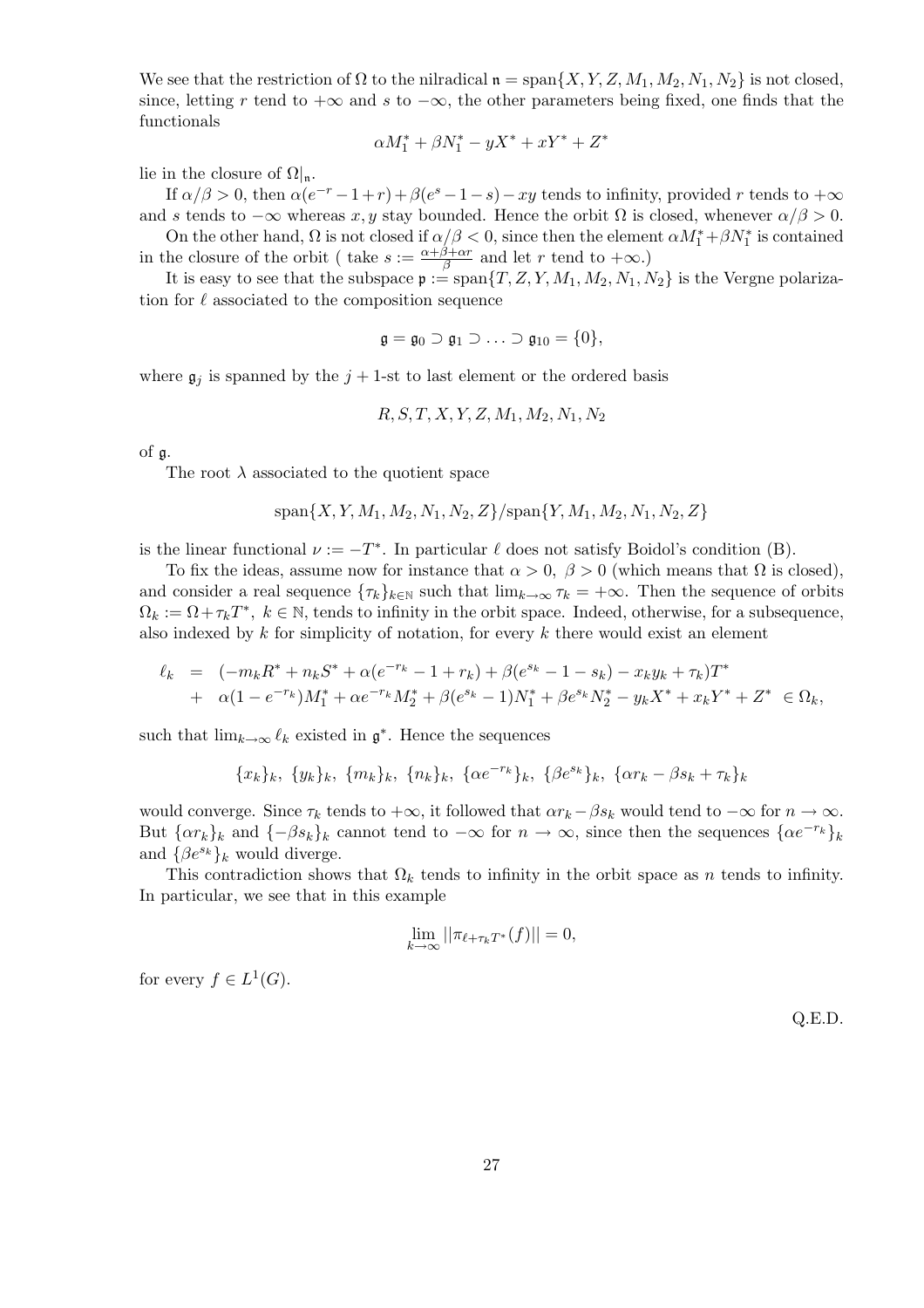### References

- [1] P. Bernat et al., Représentations des groupes de Lie résolubles, *Dunod, Paris* 1972.
- [2] J. Boidol, \*-Regularity of exponential Lie groups, Invent. math. 56 (1980), 31–238.
- [3] R. R. Coifman, G. Weiss, Transference methods in analysis, CBMS Regional Conference Ser., A.M.S. 31, (1977).
- [4] J. Dixmier, Les C<sup>\*</sup>-algébres et leurs représentations, Gauthier-Villars, Paris 1964.
- [5] P. Eymard, Algèbres  $A_p$  et convoluteurs de  $L^p$ , Séminaire Bourbaki 1969/70, Lecture Notes in Math. 180, Springer, Berlin 1971, pp. 55–77.
- [6] A. Figà-Talamanca, Multipliers of p-integrable functions, Bull. Amer. Math. Soc. 70 (1964), 666–669.
- [7] C. S. Herz, The theory of p-spaces with application to convolution operators, Trans. Amer. Math. Soc. 154 (1971), 69–82.
- [8] C. S. Herz, Harmonic synthesis for subgroups, Ann. Inst. Fourier XXIII.3 (1973), 69–82.
- [9] C. S. Herz, Une géneralisation de la notion de transformée de Fourier-Stieltjes, Ann. Inst. Fourier XXIV.3 (1974), 145–157.
- [10] L. Hörmander, Hypoelliptic second-order differential equations,  $Acta Math.$  119 (1967), 147–171.
- [11] T. Kato, Perturbation theory for linear operators, Springer, New York 1966.
- [12] M. A. Krasnoselskii, On a theorem of M. Riesz, Dokl. Akad. Nauk 131 (1959), 246–248.
- [13] H. Leptin, Sur l'alg`ebre de Fourier d'un groupe localement compact, C. R. Acad. Sci. Paris 266 A (1968), 1180–1182.
- [14] H. Leptin, J. Ludwig, Unitary representation theory of exponential Lie groups, De Gruyter Expositions in Mathematics 18, 1994.
- [15] J. Ludwig, D. Müller, Sub-Laplacians of holomorphic  $L^p$ -type on rank one AN-groups and related solvable groups, J. of Funct. Anal. 170 (2000), 366–427.
- [16] J. Marcinkiewicz, A. Zygmund, Quelques inégalités pour les operations linèaires, Fund. Math. 32 (1939), 115–121.
- [17] E. Nelson, W. F. Stinespring, Representations of elliptic operators in an enveloping algebra, Amer. J. Math. 81 (1959), 547–560.
- [18] J.-P. Pier, Amenable Banach algebras, Pitman Research Notes in Mathematics 172, 1988.
- [19] D. Poguntke, Auflösbare Liesche Gruppen mit symmetrischen  $L^1$ -Algebren, J. für die Reine und Angew. Math. 358 (1985), 20–42.
- [20] D. Poguntke, oral communication.
- [21] E. M. Stein, Singular integrals and differentiability properties of functions, Princeton Univ. Press 1970.